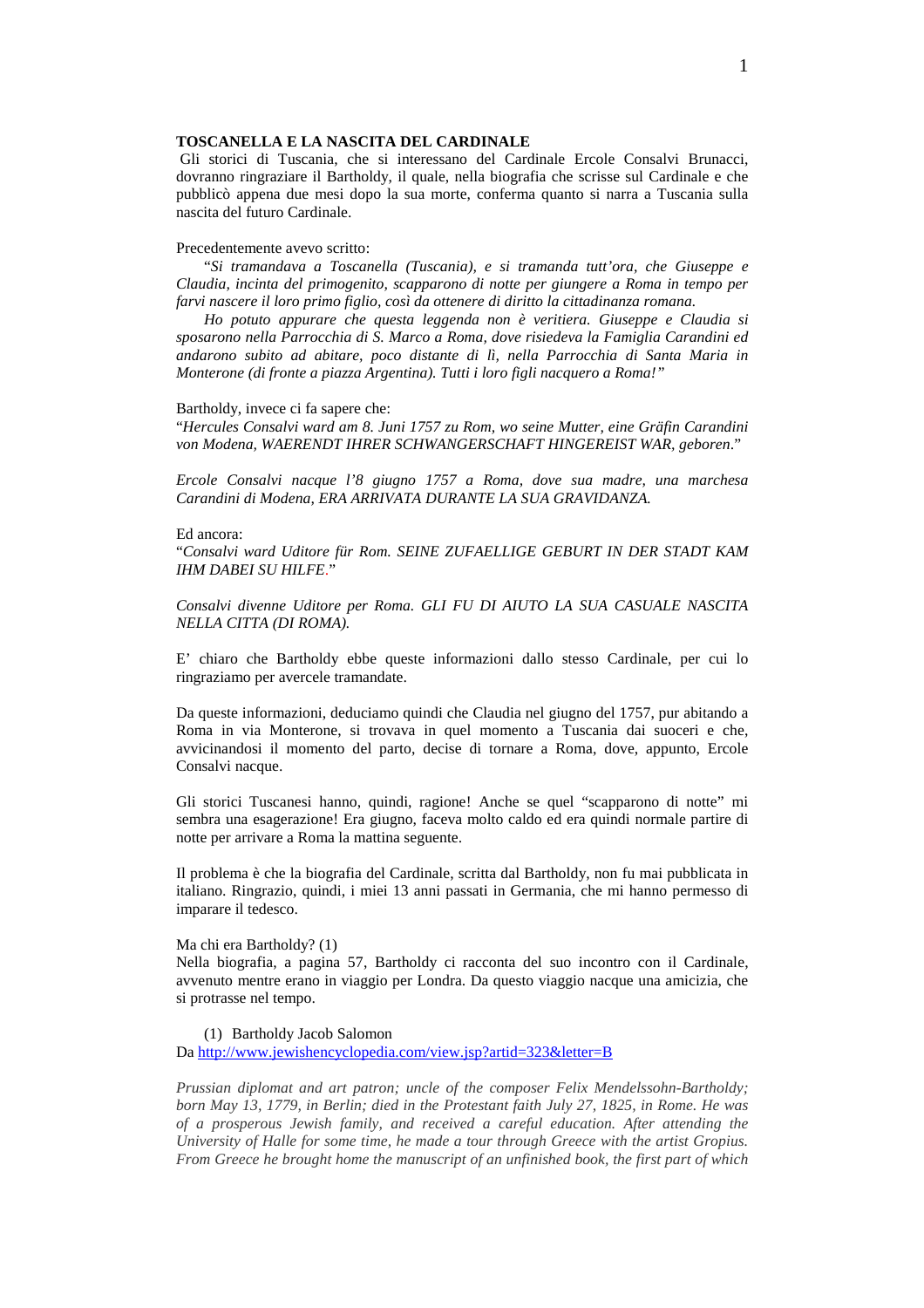*was published in 1805 under the title "Bruchstücke zur Näheren Kenntniss des Heutigen Griechenlands," Berlin; a French translation appeared in Paris in1807. He traveled extensively in Italy and in Asia Minor; but Holland and France likewise attracted him, and he spent much of his time in Paris. In Dresden he became an intimate friend and admirer of the noted pastor Reinhard, by whom he was converted to Protestantism in 1805.* 

*As first lieutenant of the Vienna militia, Bartholdy took an active part in the campaign of 1809 against Napoleon, distinguishing himself especially in the battle of Ebersberg, where he was severely wounded. In 1813, while attached to the bureau of Prince von Hardenberg, he accompanied the allied armies to Paris, and went thence to London. On the latter journey he met Cardinal Consalvi, with whom he formed a lasting friendship, and whose life he afterward described in his book, "Züge aus dem Leben des Cardinals Hercules Consalvi," Stuttgart, 1824"* 

*In 1815 Bartholdy received the appointment of Prussian consul-general to Italy and established himself in Rome. While he strongly opposed the policy of the eminent historian Niebuhr, then Prussian ambassador at the papal court—a policy which to him seemed weak and unnecessarily lenient toward the Holy See—he gave his firm support to Cardinal Consalvi and the Romanists at the Vienna Congress. After the Congress of Aix-la-Chapelle, 1818, he was appointed Prussian business representative, with the title of privy councilor of legation, at the court of Tuscany. In 1825 he was pensioned by the Prussian government. Bartholdy is the author of the following works, in addition to those mentioned above: "Der Krieg der Tyroler Landleute im Jahre 1809" (1814), and an unfinished work (in manuscript) on ancient glass and glass materials.* 

*An enthusiastic patron of art, great credit is due to Bartholdy for giving a fresh impulse to the revival of fresco-painting. He engaged four German artists—Cornelius, Overbeck, Schadow, and Veit—to adorn his house with frescos, the well-known Casa Bartholdy, or Casa Zuccari, in the Via Sistina in Rome. In 1887 the house was torn down, and the famous frescos representing the story of Joseph were bought by the Prussian government and transferred to the National Gallery in Berlin (Donop, "Die Wandgemälde der Casa Bartholdy," Berlin, 1889). The Museum of Berlin bought Bartholdy's important collection of antiques, comprising Etruscan vases, bronzes, ivories, majolicas, etc., which are now displayed in the National Gallery.* 

Segue la versione integrale della biografia di Ercole Consalvi, scritta dal Bartholdy e pubblicata due soli mesi dopo la morte del Cardinale.

> Züge aus dem Leben des Cardinals HERCULES CONSALVI von J. L. S. Bartholdy Königl. Preuss. Geh. Leg. Rath. Mit dessen Bildniss. Stuttgart und Tübingen, in der J. G. Cotta'schen Buchhandlung. 1824.

Am 24. Januar 1824, gegen 1 Uhr Nachmittags, starb zu Rom der Cardinal Consalvi im 67. Jahre seines Alters, an einer Entzündungskrankheit, ungefähr funf Monate, nach dem Pius VII. die Augen auf immer geschlossen hatte.

Die 23 Regierungsjahre Pius VII. bilden eine der merkwürdigsten Epochen in der Geschichte der Päpste; mit welchem seiner Vorgänger man ihn auch vergleiche, Niemand hat ihn an Leiden und an Erfolgen übertroffen.

Alle Rechte, die man Rom von jeher zugestanden, und alle, die der römische Hof angesprochen, sind von ihm geübt worden. Monarchen gesalbt, und in den Bann gelegt; abgerissene Provinzen wieder erlangt; Heilige erklärt, geistliche Orden gestiftet und hergestellt; Reisen unternommen, Verbannung in Gefangenschaft erduldet; im Innern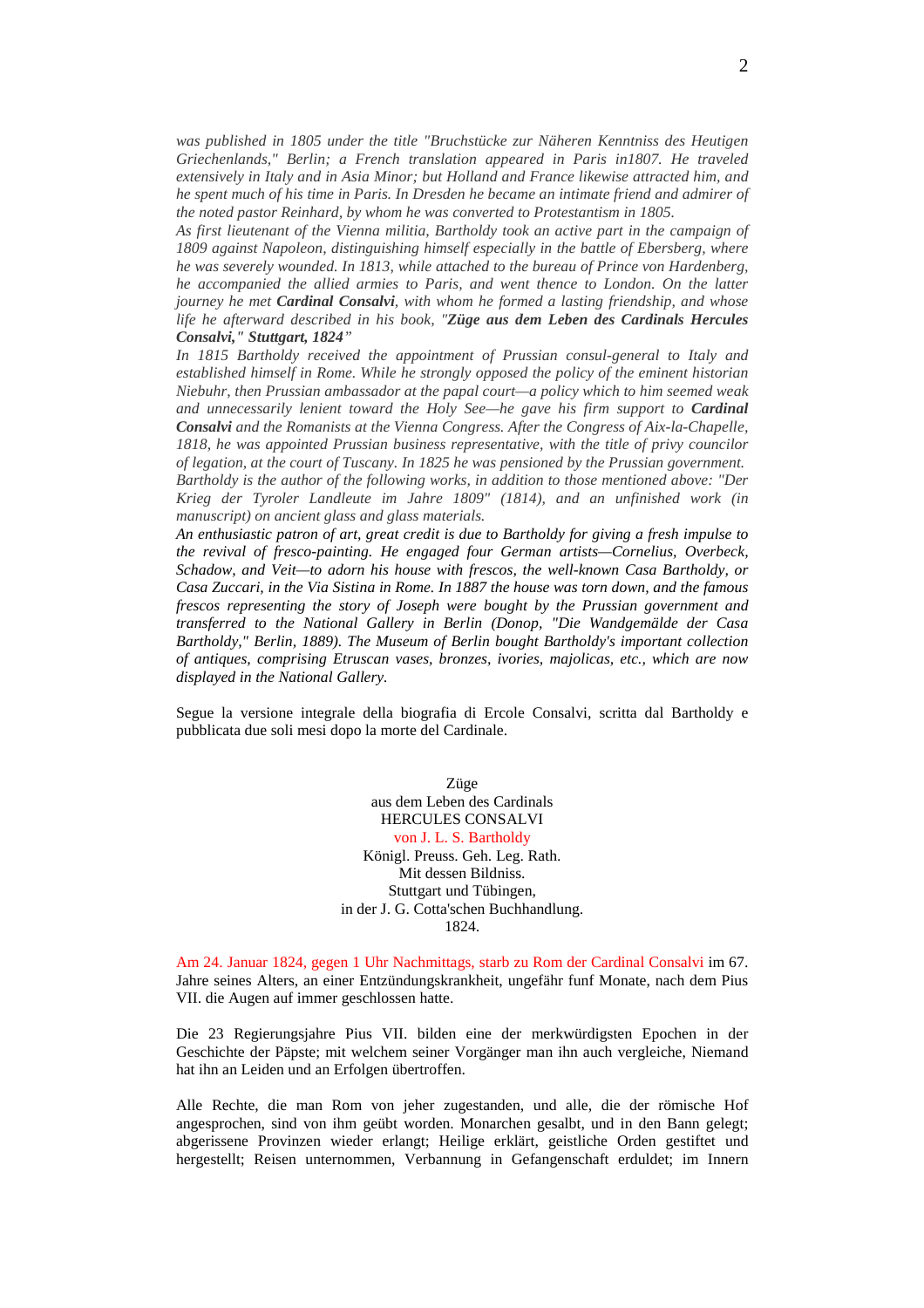Gesetze und Verwaltung umgeformt; mit fremden Mächten Konkordate geschlossen; und auch zum erstenmale Vergleiche mit protestantischen Fürsten, damit es nicht an einem Beispiele fehle, dass die katholische Kirche denen die Hand reichen könne, die sie nicht bekennen, und dass das heutige Rom, wie das alte, den Jannstempel schliessen dürfe.

Mit dem Namen Pius VII. aber wird auch der Consalvi's auf die Nachwelt übergehen; in alle wichtige Ereignisse war er verflochten, ja die Seele Vieler derselben; und es gehört zu den Zufälligkeiten, durch die das Schicksal zuweilen die Laufbahn einiger Günstlinge krönt, und gleichsam selbst Blumen auf ihr Grab streut, — dass Consalvi seinen Wohlthäter und Freund nur so lange überlebte, als nöthig war, mit rührendem Eifer dafür sorgen zu können, dass ein würdiges Denkmal dessen Asche in St. Peter bedeckte.

Der Grofsvater Consalvi's, Brunacci, ward in die Familie der Marchesi Consalvi, eine der ältesten und begütertsten zu Toscanella, adoptirt.

Diese Familie, mit dem Cardinale erloschen, war auch dem römischen Adel einverleibt, und im goldenen Buche des Capitols verzeichnet.

Hercules Consalvi ward am 8. Juni 1757 zu Rom, wo seine Mutter, eine Gräfin Carandini von Modena, WAERENDT IHRER SCHWANGERSCHAFT HINGEREIST WAR, geboren, und in der Kirche von St. Lorenzo in Damaso den folgenden Tag getauft.

Er hatte noch zwei jüngere Brüder, von denen einer unerwachsen starb; der andere, der Marchese Andrea Consalvi, genoss mit dem Cardinale gleiche Erziehung. Diese begann er im Collegio von Urbino. Von dort gingen die Brüder 1771 nach Frascati, dessen Seminarium damals nicht ohne Ruf war; der Cardinal von York, Bischof von Frascati, wachte darüber; Ercole Consalvi ward bald einer seiner Lieblinge, und diese Zuneigung blieb sich bis zu seinem Ende immer gleich.

Consalvi muss frühzeitig ausserordentlich gebildet, und nicht blos des Lateinischen völlig mächtig, sondern auch in der Dichtkunst geübt gewesen seyn; — denn nur ein Jahr später, 1772, ward zu Frascati eine literarische Versammlung, zu Ehren des Cardinals von York gehalten, in welcher Consalvi, bereits bei den Arkadiern unter dem Namen Floridante Erminiano aufgenommen, drei Gedichte hersagte, die sämmtlich gedruckt worden sind:

Das erste ist ein lateinisches Epigramm, auf Samson und Dalilah; das zweite, in italienischen anakreontischen Versen, auf einen zahmen Canarienvogel , anmuthig und voll Bewegung; das dritte ist in versi sciolti und hat zur Ueberschrift: Sul ritorno ai suoi studj, nel 1772; Minerva erscheint dem Jünglinge und ermuntert ihn zu ihrem Dienste, während die personificirte Anstrengung ihm die Mühseligkeiten zeigt, ohne die man das Treffliche nicht erlangt; doch er verachtet solche Hindernisse und weissagt sich den Lohn, der seiner harre:

> Aspettan me Onore, Gloria, Ricchezze al bell'oprare Sprone, et conforto desiabil. Certo E' questo il fato mio; questa è la tela, Che tralle man del Ciel per me s'intesse. Ma che? — forse sogn'io? e non piuttosto Si verace m'ispira amico Nume? No, che non sogno; e lo vedrò fra poco, Quando per bella, amabile, fortuna Contento e lieto di me stesso, i giorni, Passar vedrammi ognun, che al fuso eterno L'immita Parca, tutto di mi fila, E tutt'altro sarò, da quel che or sono.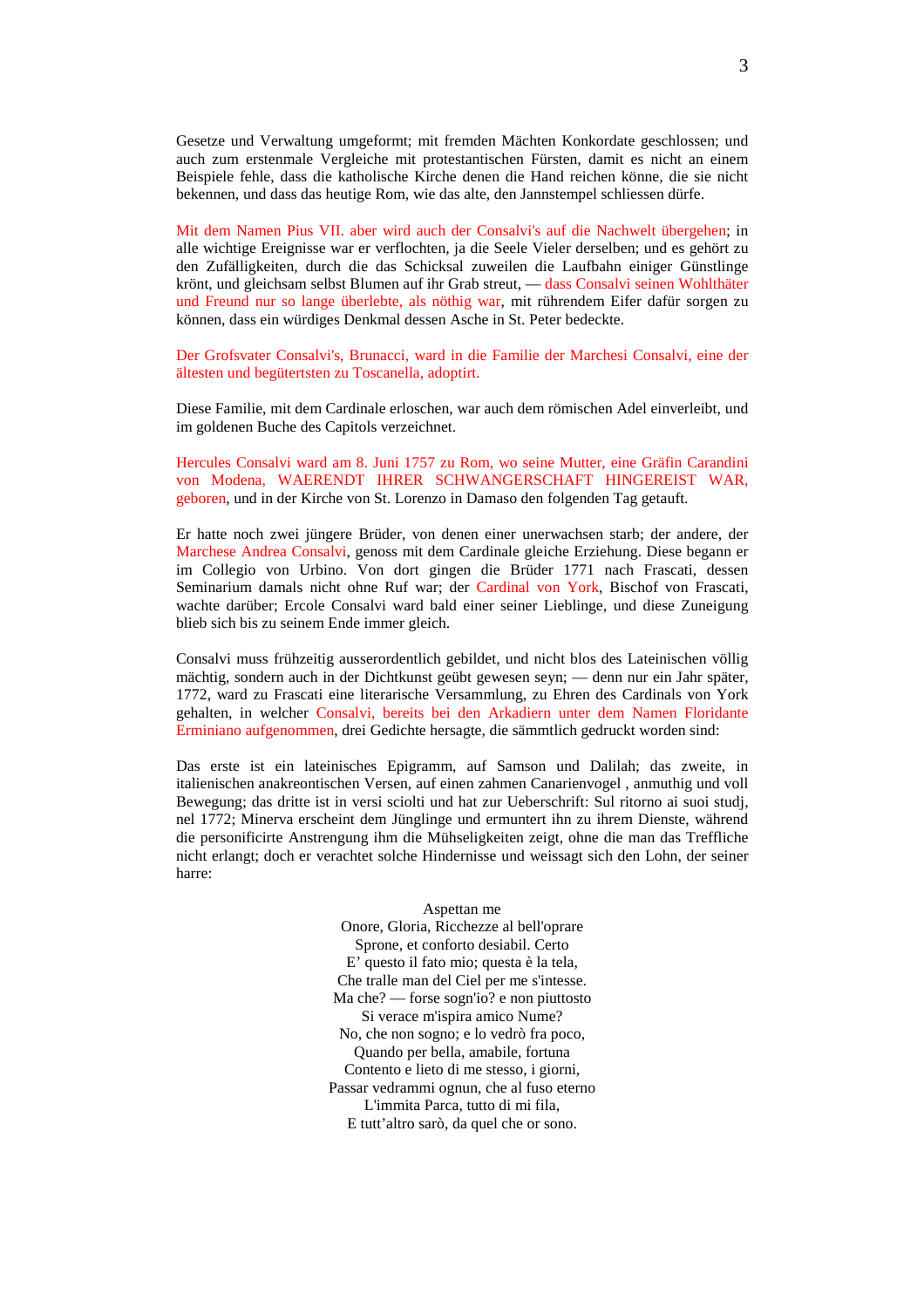Der Marchese Andrea stand seinem Bruder in klassischen Kenntnissen nicht nach; an Charakter war er dem Cardinale unähnlich; — der eine lebhaft und thätig, — der andere phlegmatisch und gern der Ruhe fröhnend, — übrigens von gesundem Urtheile, und ein zuverlässiger Rathgeber.

Die zärtlichste Liebe, die bis zur Empfindsamkeit ging, verband die Brüder; der Marchese Andrea starb am 6. September 1807; er begehrte auf dem Todbette vom Cardinale, dass ihre Gebeine in einer und derselben Urne dermaleinst ruhen möchten, wie auch vom Cardinale in seinem Testamente verordnet ist. — Niemals konnte Consalvi sich über diesen Verlust trösten, ja die Sehnsucht nach seinem Bruder schien mit seinem Alter zu wachsen und reger zu werden.

Im Exil, in Frankreich, und 1814 auf der Reise nach England, trennte sich der Cardinal niemals von einem Portrait des Bruders, das er für das Aehnlichste hielt; es mochte etwa 1,5 Fuss Höhe, und 1 Fuf Breite haben.

Die Mauth von Dover fand es bei der Visitation unter seinen Effecten, und sequestrirte es als ein Gemälde in Oel; indem der Cardinal, unbekannt mit den dortigen Douanengesetzen, es nicht angegeben und keinen Zoll dafür erlegt hatte. Sein Kummer war lebhaft; er wandte sich an den Militärgouverneur Lord Rosslyn; aber diesem gelang es eben so wenig, es aus den Händen der Beamten zu befreien. Erst in London erhielt er es, auf sein Ansuchen an Lord Castlereagh zurück, — und empfing es mit Thränen in den Augen.

Der Cardinal Consalvi besass ein Gärtchen und einen Pavillon am Ufer der Tiber zu Rom, dem Ponte rotto gegenüber, mit einer reizenden Aussicht auf den Fluss, wo er die Insel St. Bartolomeo bildet; diess Lokal hatte der Marchese Andrea zu einem niedlichen botanischen Garten umgeschaffen, und hier stehen dessen Marmorbüste und Cenotaph. Die Wände des Hauses, im Innern und Aeussern, sind mit Versen bedeckt, die den Schmerz Consalvi's über die Trennung vom Bruder ausdrücken.

Consalvi, wenn gleich der Stammhalter der Familie, hatte sich als Schüler in Frascati schon dem geistlichen Stande gewidmet. Die Abneigung der jungen Leute in Italien gegen den schwarzen Mantel und die violetten Strümpfe war damals noch unbekannt.

Auch war der Clerus minder düster und klösterlich; Cardinäle und Prälaten besuchten Theater und Vergnügungen, und der römische Hof verstattete weislich seinen Mitgliedern, — sich von der Welt nicht zu sondern, in der sie wirken und sich bewegen sollten.

Frascati war der Hauptort Villeggiatur des reichen römischen Adels, der dort die Herbstmonate in Pracht und Festen zubrachte.

Consalvi fand leicht Zugang zu diesen Cirkeln, und seine Anhänglichkeit an mehrere der ersten römischen Herren und Damen hatten dort ihren Ursprung.

Ausser mit den strengen Wissenschaften beschäftigte er sich mit Musik, die Leidenschaft bei ihm ward. In Privatconcerten liess er sich auf der Violine huren, die er bei D. Angelo Graciani, Kanonikus und Lehrer am Collegio von Frascati, erlernt.

Dieser Canonicus, ein 80jahriger Mann, lebt noch zu Frascati; jedesmal, wenn er nach Rom kam, speiste er bei seinem Zöglinge, dem Cardinale, der nie ermangelte, ihm beim Weggehen die Taschen mit Zuckerwerk zu füllen. Dieser Alte hatte eine Vision erdichtet, die er als wahrhaft mit grossem Ernste vortrug: Er sey nämlich einstmalen, von einem Schwarzkünstler in der Johannisnacht, auf einem Zauberrosse, zum berüchtigten Nussbaume von Benevent entführt worden, und hahe dem Hexenball dort Leigewohnt.

Einige Jahre später, als Cimarosa öfter nach Rom kam, um Opern für die Römischen Theater zu setzen, brachte Consalvi ganze Nächte mit ihm zu, und es war für ihn ein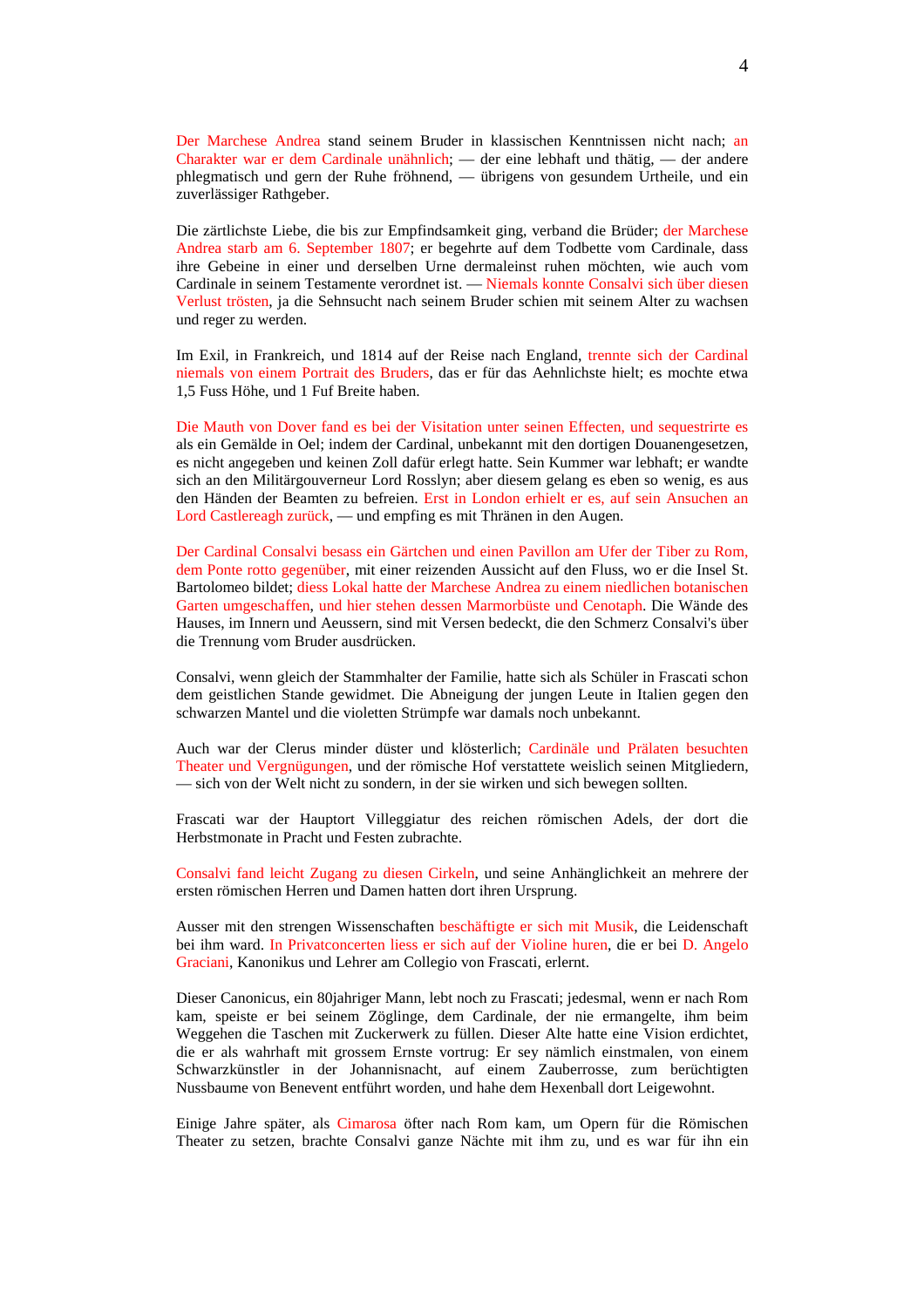Genuss, der erste zu seyn, seine neuen Compositionen zu hören; er besass die Sammlung von Cimarosa's Werken, und viele von dessen eigener Hand geschrieben.

Consalvi's Freundschaft war niemals unfruchtbar. Da Cimarosa in beschränkten Vermögensumständen starb, sorgte er für dessen hinterlassene Tochter, und stattete sie aus, als sie den Schleier im Kloster del bambin Gesü zu Rom nahm. Sie leitet, mit angeerbtem Talente, den Chorgesang und die aufserordentlichen Musiken, die von den Nonnen gegeben werden. In Consalvi's leztem Willen ist ihrer und des Klosters gedacht.

Als Staatssecretär besuchte er das Theater nicht mehr; aber sein Interesse dafür blieb dasselbe. Er trug dazu bei, dass Frauen die römische Bühne betreten durften, indem zuvor Soprane die Rollen der Sängerinnen, und Männer die der Tänzerinnen ausgefüllt hatten.

Rossini's Musik behagte ihm nicht; vielleicht machte seine Vorliebe für Cimarosa ihn unwillig gegen den Künstler, der dessen Ruf verdunkelte. Den Musikbanden verbot er, in seiner Gegenwart Arien und Harmonien von Rossini zu geben.

Am 4- November 1776 verliess Consalvi das Collegium von Frascati und trat zu Rom in die Accademia Ecclesiastica, eine Pflanzschule, aus der manche Prälaten von Gewicht hervorgegangen sind. Er blieb darin bis zum October 1781.

Pius VI., der Verdienst zu unterscheiden wusste, und der junge und für das Interesse, das sie zu verfechten hatten, warme Gemüther für Stellen im Auslande am fähigsten hielt, warf seine Augen, nachdem Consalvi die Studien vollendet hatte, für die Nunciatur von Cöln auf ihn; ein Posten, bedeutend in einer Epoche, wo der heilige Stuhl oft in Opposition mit dem deutschen Reiche war, und die Conferenzen von Ems, in den geistlichen Churfürstenthümern , bevorstanden.

Aber Consalvi, der solche Bürde für zu schwer hielt, schlug den Antrag aus; diess war nicht ohne Gefahr bei Pius VI., der Eigenwillen hatte. Die Weigerung indessen, die jedem andern geschadet haben würde, ward vom Papste diessmal nicht geahndet, und Monsignore Pacca (gegenwärtig Cardinal Camerlengo) gieng nach Cöln ab.

Die Laufbahn der Prälaten im Geschäftsleben ist dreifach; die der Nunciaturen oder auswärtigen Angelegenheiten, die der Verwaltung, und die gesetzliche. Consalvi wählte die leztere, und ward im August 1786 Ponente del buon governo, eine Stelle, die der eines vortragenden Kathes bei der Regierung entspricht.

Aus dieser Epoche datirt seine Freundschaft mit Mons. Giuseppe Albani, jezt Cardinal Secretär der Breven und Mons. Alessandro Lante. Ersterer höher im Range und an Geburt, als Consalvi, stellte ihn seinem Oheim, dem Cardinal Giov. Francesco Albani, und seinen Eltern vor, deren Haus fürstlich geführt ward; mit Lante war Consalvi's Verbindung noch inniger; sie sollen sich gegenseitig das Wort gegeben haben, dass derjenige, der von Beiden zuerst zu Einflüsse gelangte , ihn für den Ändern verwenden wolle; Mons. Lante ward 1800 nach dem Regierungs - Antritte Pius VII. zum Tesoriere oder Finanzminister, und 1816 zum Cardinal befördert. Er starb 1818 als Legat zu Bologna; Consalvi nannte seinen Verlust unersetzlich; er war unter allen Cardinälen sein Vertrautester gewesen.

Im Jahre 1789 trat Consalvi als Votante oder Richter ins Tribunal der Segnatura, und im December 1792 ernannte ihn Pius VI. unter mehr als 20 Concurrenten von Ansehen; zum Uditore della Sacra Rota; der Papst wollte die Freude Consalvi' s darüber geniessen; es war wider seine Art, die Prälaten vorzulassen, die sich zur Audienz meldeten, - um für Aemter zu danken, er machte mit dem neuen Uditore della Sacra Rota eine Ausnahme, und empfing ihn mit Ausdrücken des höchsten Wohlwollens.

Oft äufserte Consalvi, wenn man von der Gunst sprach, in der er bei Pius VII. stand, dass Pius VI. ihm vielleicht gewogener gewesen sey , als sein Nachfolger.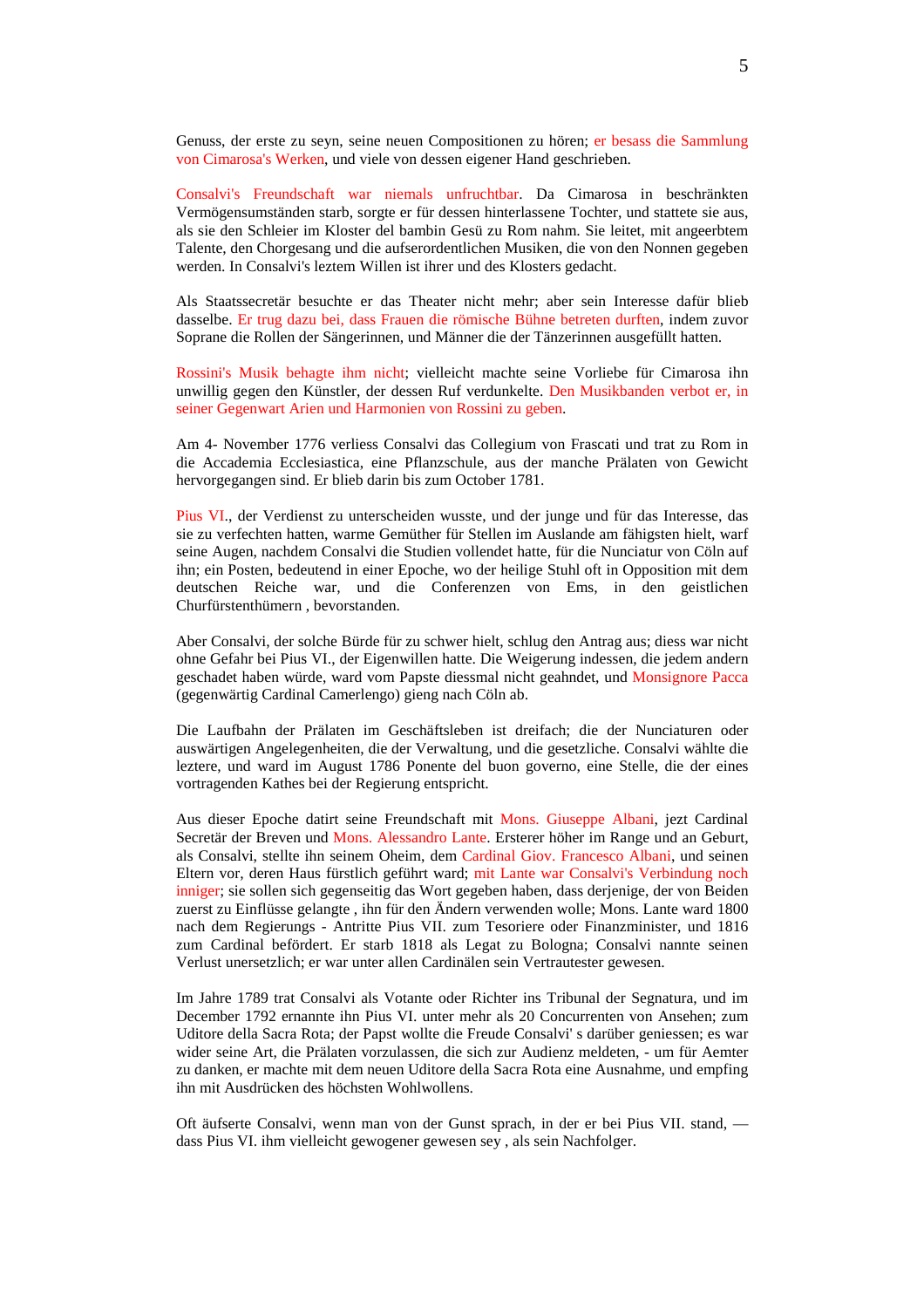Auch sah er niemals ohne dankbare Rührung einen nahen Angehörigen Pius VI.; dem jetzigen Erben des Hauses, dem jungen Herzoge Braschi, hat er bei dessen Majorität den Besitz des Gärtchens bei Ponte rotto vermacht.

Die Stelle eines Uditore di Rota gehörte damals zu den vornehmsten der Curia Romana; diess Tribunal geniesst nicht blos die meisten Ehren - Privilegien in Rom, sondern es galt auch für das erste, wegen des Rufes der Kenntnisse, und der strengen Rechtlichkeit seiner Mitglieder. Von allen Ecken Italiens wurden schwierige Fälle seiner schiedsrichterlichen Entscheidung unterworfen.

Die Rota bestand aus Männern verschiedener Nationen; drei waren Römer, zwei Spanier, nämlich einer aus Castilien, der andere aus Arragonien, ein Deutscher , ein Franzose, ein Venetianer, welches Vorrecht die Republik von Sixt V. erhalten hatte, indem sie an die Stelle des protestantisch gewordenen Englands trat; ein Bologneser, seit die Stadt sich Julius II. unterworfen hatte; ein Mailänder, durch die Vergünstigung ihres Mitbürgers Pius IV. und endlich ein Peruginer, der mit e1nem Ferraresen alternirte, seitdem Clemens VIII. von dem Herzogthume Besitz genommen. Diese Anordnung ist gegenwärtig verändert, ohne dass eine neue Regel beliebt worden.

Consalvi ward Uditore für Rom. SEINE ZUFAELLIGE GEBURT IN DER STADT KAM IHM DABEI SU HILFE.. Mons. Albani schoss die nöthigen Summen zur Behauptung des Ranges vor. — Der Posten war Consalvi um so angenehmer, als die langen Ferien ihm die Aussicht gönnten, während desselben Reisen zu machen, für die er Geschmack hatte.

Der Cardinal von York nahm Antheil an den Fortschritten seines Schützlings. Er liess ihn häufig nach Frascati kommen; und Consalvi, der einerseits seinen freundlichen Einladungen Folge leisten, — andererseits jedoch seine Amts - Pflicht nicht versäumen wollte, brach sich manche Stunde des Schlafes ab; eine Gewohnheit, die er beibehielt, und die zur Untergrabung seiner Gesundheit beigetragen.

Graf und Gräfin von Albany hielten sich in Rom auf; diese Namen hatten der Prätendent von England, Bruder des Cardinals von York, und seine Gemahlin, eine geborne Fürstin von Stollberg-Gedern, angenommen; und als die Gräfin, der Trunkenheit und üblen Behandlungen des Grafen müde, sich von ihm trennte, und in ein Kloster flüchtete, trug Consalvi als Vermittler bei, den Unwillen des Cardinals von York zu massigen, und dem gänzlichen Zerfallen mit seiner Schwägerin vorzubeugen; die Gräfin von Albany, mit der Consalvi seitdem in Correspondenz blieb, war unter den Damen, denen er Andenken aus seiner Verlassenschaft zugedacht; doch überlebte sie ihn nur um vier Tage.

Die Verbindungen, die Consalvi in der Folge zwischen dem heiligen Stuhle und Grossbritannien angeknüpft, machten es allein thunlich, dass der König von England den Gedanken ins Werk setzen konnte, auf seine Kosten den drei lezten Stuarts zu Rom ein Denkmal setzen zu lassen, das ihn eben so ehrt, als Jene; die Ausführung ward Canova übertragen; doch entspricht das Monument in St. Peter nicht dem Rufe dieses Bildhauers.

Die Ereignisse der Welt und des Tages beschäftigten Consalvi lebhaft, noch ehe sein Amt oder seine Lage es erheischten; er las begierig die Zeitungen, und combinirte Thatsachen und Daten mit schnellem Ueberblicke, — eine Uebung, die ihm als Minister häuf1g die Depeschen der Nuncien überflüssig machte.

Aufserdem hielt er darauf, bei zahlreichen Besuchen Neuigkeiten anzukündigen und auszutauschen; so lernte er durch seine Beweglichkeit viele Menschen kennen, und erhielt den Umgang mit ihnen aufrecht.

Man traf ihn in allen guten Häusern, und die romischen Satyriker, denen nichts entschlüpft, gaben ihm den Beinamen: Monsignore Uhique!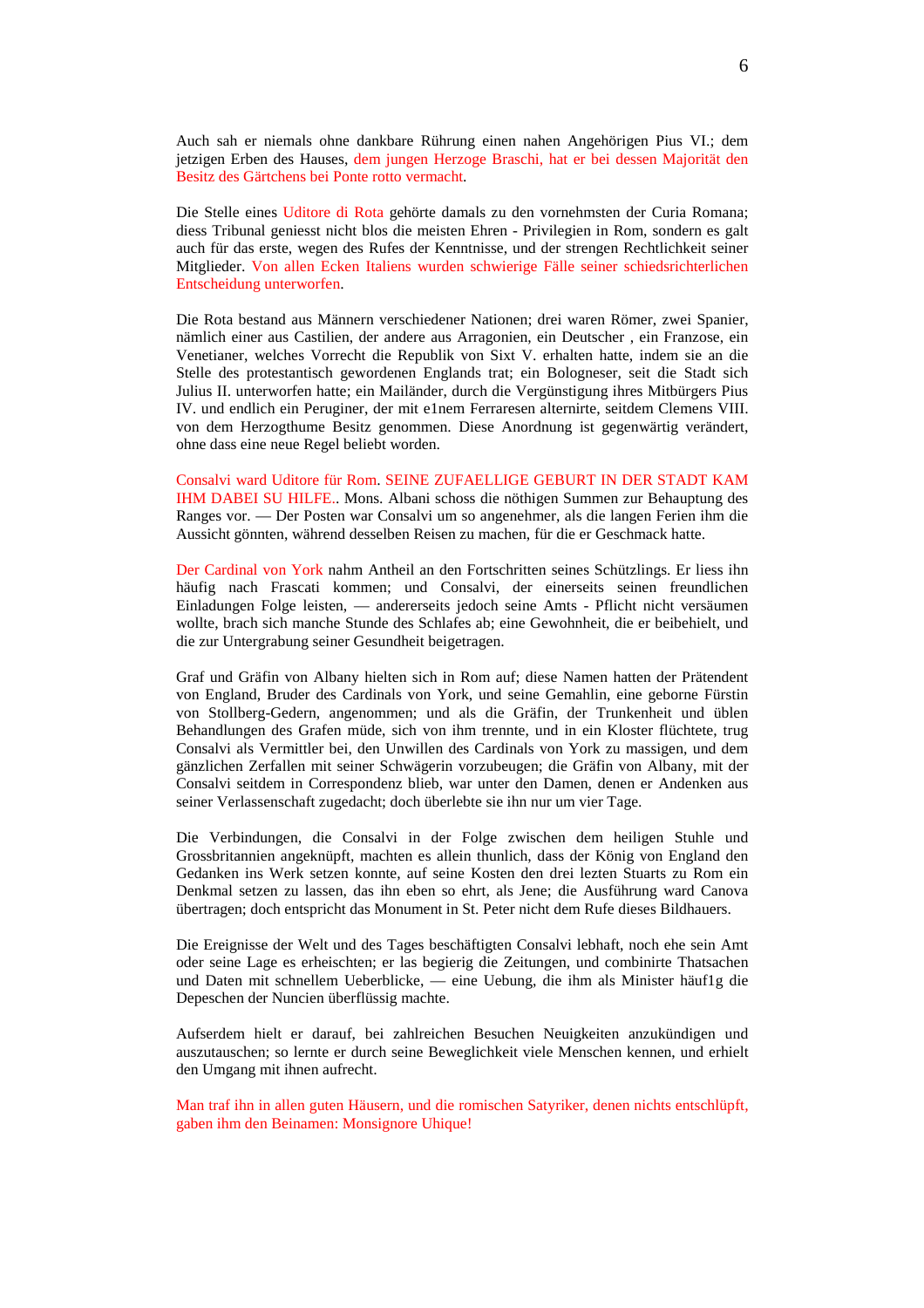Diese Methode, blieb ihm eigen; zu Venedig fand er Mittel, fast jeden Tag die 34 Cardinäle zu sehen und zu sprechen, die dort vor dem Conclave zerstreut wohnten; und noch als Staatssecretär war er erstaunlich beslissen, Gesandten und Fremden von einigem Namen Visiten zu machen.

Bis zu 1791 und 1792 war die Regierung Pius VI trotz der Reise nach Wien, und der gescheiterten Verhandlungen mit Joseph II., glücklich gewesen, aber seit Anbeginn der französischen Revolution wuchsen Sorgen und Beleidigungen. Die Decrete der National - Versammlung und des Convents zerstörten die katholischen Kirchen in Frankreich ; Avignon und Carpentras waren dem heiligen Stuhle entrissen, das .Bildniss des Papstes in Paris verbrannt, und sein Consul in Marseille beschimpft und gezwungen worden, das Wappen von seinem Hause abzunehmen.

Die Ausgewanderten flohen nach Rom; Mesdames de France , die Tanten Ludwigs XVI. waren seit April 1791 dort angekommen; Consalvi, ein heftiger Gegner politischer Neuerungen, die den Rechten des Papstes Eintrag thaten, ward in ihrer Gesellschaft gerne gesehen und in den Augenblicken, wo die Royalisten sich noch schmeicheln durften, bald siegreich in ihre Heimath zurückzuziehen, horte man oft beim Cardinal de Bernis, dass alsdann Niemand angenehmer al Nuncius zu Paris sejm würde, wie Monsignore Consalvi.

Eine Reihe von Ermahnungen und Vorstellungen folgten nun von Seite des Papstes schrittweise auf die immer heftiger werdende Bedrückung des gallicanischenClerus, und reizten die Machthaber in Frankreich zum Zorne.

Kaum hatte Frankreich sich als Republik constituirt , so sandte es ohne Verzug seine Emissäre nach Rom, es aufzuwiegeln; doch fanden sie keinen Eingang beim Volke, es beharrte, wie Basseville sich in einem Berichte ausdrückte, inelevable! (unerziehbar).

Dennoch wollte dieser Unglückliche einen Versuch machen, es an den Anblick der Insignien der Republik zu gewöhnen. Er fiel am 13. Januar 1793 in einem Aufruhre des Pobels, ein Opfer seiner Unvorsichtigkeit.

Einen Monat später decretirte der National-Convent blutige Rache für seine Ermordung, und es war nicht zu bezweifeln, dass man sie ins Werk richten würde, sobald es sich thun liesse; die französischen Waffen wurden immer furchtbarer, und wenn schon in Italien noch einige Feldzüge zweifelhaft ausfielen, so fesselte doch kurz darauf Bonaparte den Sieg an seine Fahnen. Die grossen Mächte sahen sich gezwungen zu unterhandeln; römische Provinzen sollten als Entschädigungen dienen.

D. Manuel Godoy, der Friedensfürst, war einer der ersten, der dem französischen Directorium den Vorschlag machte, den Herzog von Parma durch die Staaten des Papstes zu vergrößern, und den heil. Stuhl nach Sardinien zu verlegen.

D. Manuel Godoy, später aus Spanien vertrieben, — von keiner der Factionen, die sein Vaterland zerrissen, aus der Verbannung zurückgerufen, hat seitdem zu Rom mit dem Schütze Pius VII. eine Zufluchtsstätte gefunden.

Unter solchen Umständen konnte Pius VI. für die Erhaltung des heiligen Stuhls mehr von einem erneuerten Kriege, als von einem treulosen Frieden hoffen. Er rüstete sich, so gut er vermochte, warb Truppen, und liefs einige fremde Generale kommen. (Colli und Bartolini).

Die römischen Prälaten haben es mit den altrömischen Patriciern gemein, die verschiedenartigsten Stellen ausfüllen zu müssen; Consalvi ward zum Assessore delle Armi, das heifst zum Kriegsministerium, ernannt.

Eine aufgefangene Depesche des Staatssecretärs, Cardinals Busca, gab Bonaparte den ersehnten Vorwand gegen Rom aufzubrechen, und im Februar 1797 musste der Papst den Tractat von Tolentino unterzeichnen, der ihm die Legationen, eine Auswahl von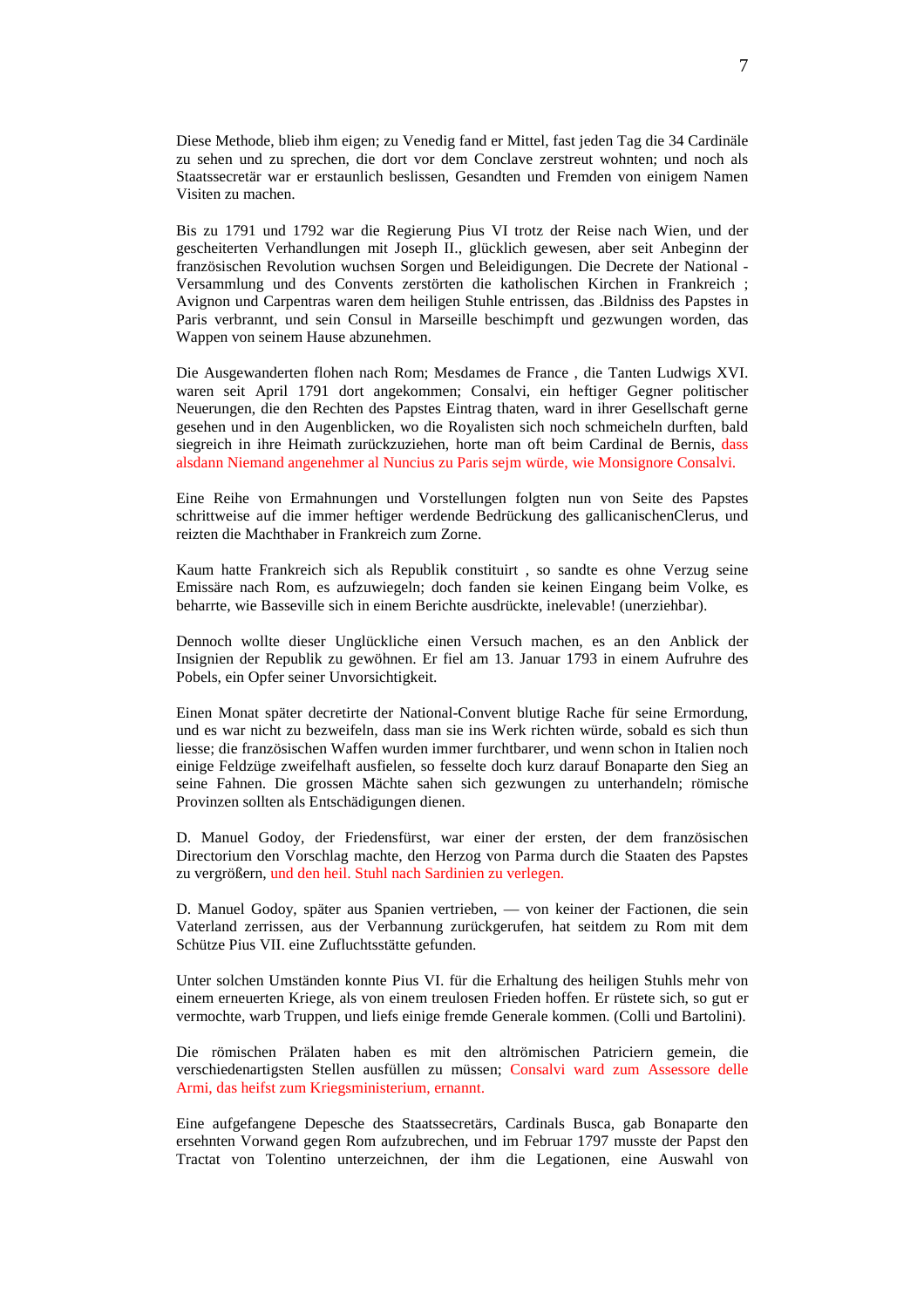Kunstwerken, und fast alles baare Geld des Landes kostete; Ancona kam provisorisch in den Besitz der Feinde.

Die Herrlichkeit Roms war dahin, statt dass zuvor Millionen aus allen katholischen Reichen einflossen, war man gezwungen die Kirchenschätze anzügreifen, Papiergeldgeld in Umlauf zu setzen, die Cassen der Privatleute und der moralischen Körper zu besteuern.

Trotz dessen blieb das Volk ergeben. Die Aufreizungen der Franzosen und ihrer Söldlinge brachten die entgegengesezte Wirkung hervor. Der Fanatismus des Pöbels gegen sie wuchs, und ward düster und wild; die Madonnen an den Strassen- Ecken verdrehten die Augen; Tag und Nacht erfüllten Processionen die Stadt. Die Nachrichten aus den Marken erbitterten; mit Hülfe der französischen Garnison hatte sich Ancona vom heiligen Stuhle unabhängig erklärt, und den Aufruhr bis nach Urbino und Pesaro verbreitet.

## 17

Die römischen Freiheits - Schwärmer kannten im Allgemeinen die Absicht der Franzosen, jede Revolution zu begünstigen; sobald sie die Umwälzungen von Genua und Venedig vernommen, fingen sie an an Bonaparte zu schreiben; Einige begaben sich zu ihm, und ersuchten ihn, den Kirchenstaat zu regeneriren. Sie streuten aufrührerische Schriften aus, zur Empörung einzuladen.

Die Regierung, schnell hiervon unterrichtet, liess Anfangs August einige Rädelsführer verhaften, und vereitelte ihr Unternehmen.

Der französische Gesandte Cacault nannte diesen Versuch: die Verschwörung der Unbedachtsamen, (la Conspiration des etourdis), und Joseph Bonaparte, der bald nachher an seine Stelle nach Rom kam, schrieb seinem Bruder Napoleon:

"Dafs wenn auch jene Leute wie Brutus und andere grosse Männer des Alterthums gedacht, so hätten sie doch wie Weiber gesprochen, und wie Kinder gehandelt."

Nichtsdestoweniger verwendeten sich diese Minister für die eingesperrten Patrioten, und erlangten ihre Freilassung.

Der erste misslungene Anschlag hinderte diese Tollköpfe nicht, einen zweiten zu unternehmen.

Unter dem Bildhauer Ceracchi (demselben, der später Bonaparte nach dem Leben trachtete, und zu Paris hingerichtet ward) versammelten sie sich in der Nacht auf den 28. December auf dem Pincio, steckten die dreifarbige Cocarde auf, und schickten sich an, Freiheitsbäume in Rom zu pflanzen, doch beim Anrücken einer Patrouille liefen sie ohne Gegenwehr auseinander.

Am 28. December begab sich das Gesindel zum französischen Botschafter ; in der Nähe des Pallastes Corsini, den er bewohnte , riefen sie: Es lebe die Republik ! Es lebe das römische Volk!

Ceracchi drang bis in Joseph Bonaparte's Zimmer; dieser befahl ihm, sich zu entfernen, und mehrere anwesende französische Offiziere, General Duphot, Eugen Beauharnois, Arrighi und Sherlock, hätten der Weisung thätlichen Nachdruck gegeben, wenn der Botschafter es nicht verboten.

Während dessen sprengten einige römische Cavalleristen durch die Lungara, und schossen auf die Aufrührer vor dem Pallaste. Bald darauf erschien ein Detaschement Infanterie bei der Porta Settignana. Die Patrioten flüchteten in die Hofe, und auf die Treppen des Hotels der französischen Gesandtschaft.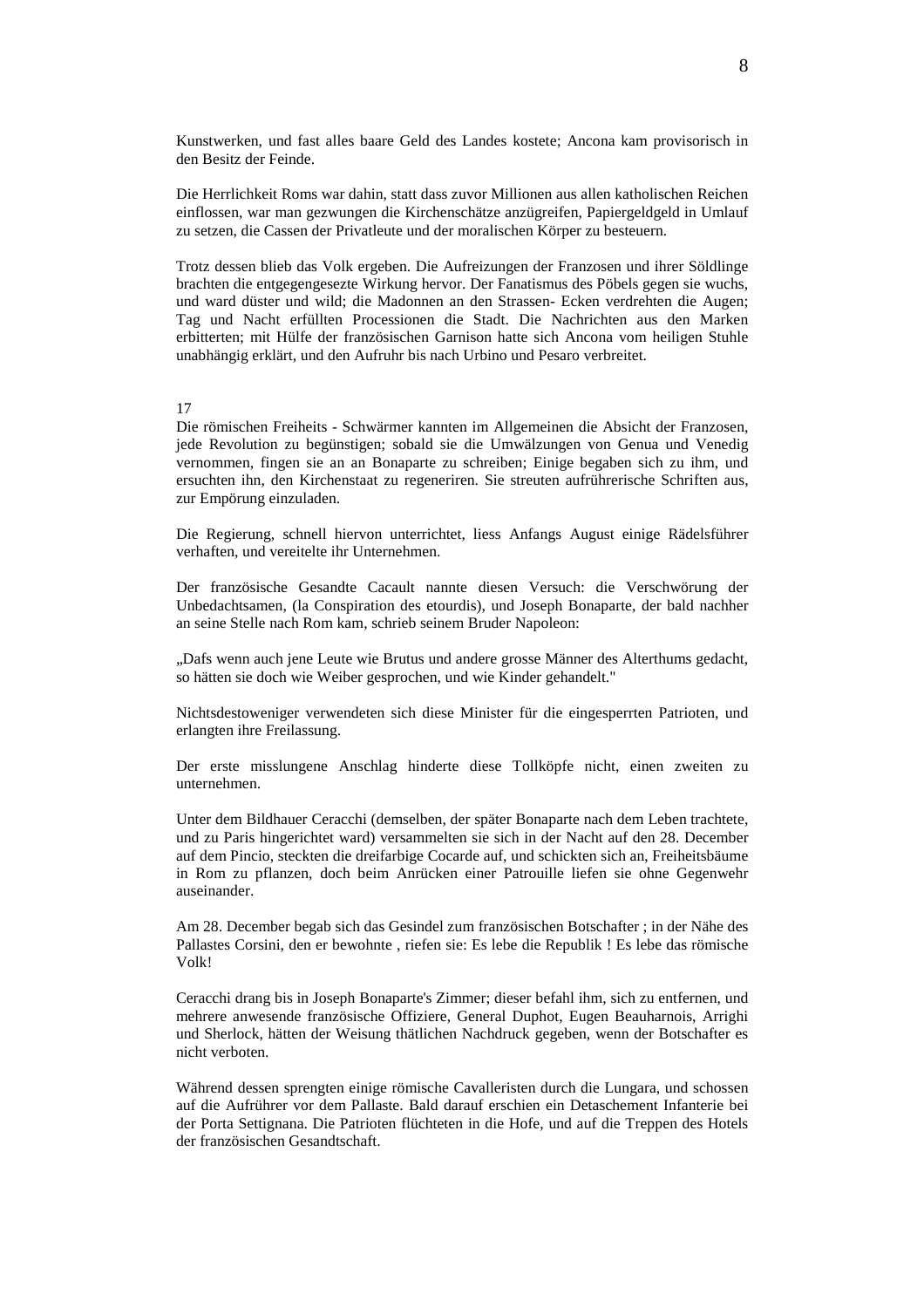Joseph Bonaparte ging auf den Commandanten der päpstlichen Soldaten zu, der seine Leute aus Achtung vor ihm zurücktreten liefs. Die Aufrührer, die diess bemerkten, wurden kühner und rückten nach.

Die Soldaten machten nun Halt, und gaben Feuer auf sie; Joseph Bonaparte wollte sich ins Mittel legen, aber die Soldaten streckten den General Duphot, der vor ihm her schritt, und sich unter Schimpfreden mit gezogenem Säbel näherte, mit Flintenschüssen zu Boden; der Botschafter rettete sich durch ein anstossendes Gässchen in seine Wohnung. An demselben Abende noch Verlangte er seine Pässe , und reiste nach Florenz ab.

Die Patrioten schäumten vor Wuth gegen Consalvi, welchem sie die Verhaltungsbefehle des Militärs baimaassen; diese aber besagten nichts weiter, als bei Aufläufen Gewalt mit Gewalt zu vertreiben.

# 19

Napoleon war in jenem Augenblicke zu Rastadt, von wo er sich nach Paris begab, die Deputirten der römischen Patrioten wanderten ihm nach, und schilderten diese Ereignisse so schwarz als möglich. Sie erzählten bei ihrer Rückkehr, Napoleon, bei dem sie gespeist, habe geäufsert: "Leute, wie Consalvi, verdienten, dass der Henker ihnen auf den Hals träte" (Che il boja lor calpestasse il collo!)

General Berthier bekam vom Directorium den Auftrag gegen Rom zu marschiren, und der päpstlichen Regierung ein Ende zu machen.

Die Versuche Pius VI., durch Unterhandlungen den Sturm von der Haupt-Stadt zu entfernen , misslangen.

Am 10. und 11. Februar 1798 rückten die ersten Franzosen zu Rom ein, sie besezten Castel S. Angelo, und gaben den gefangenen Jakobinern die Freiheit. Einige hundert Mann lagerten auf Monte Cavallo und Araceli. Am 12ten verstärkten sie sich durch eine ganze Brigade, und sogleich begannen die Verhaftungen; Consalvi war auf der ersten Liste.

Die Franzosen verabschiedeten die päpstlichen Truppen, mit Ausnahme von 5ooMann, und die Leibwache, die aus den Cavalleggieri Corazze und Schweizern bestand.

Hierauf feierten sie auf dem Campo Vaccino die lächerlichsten aller Comitien, und verkündeten vom Capitole herab die Selbstständigkeit des römischen Volks.

Den 15. Februar, am Krönungstage des Papstes, begaben sich, dem Gebrauche gemäss, die Cardnäle und Prälaten nach dem Vaticane, ihm aufzuwarten.

Diesen Moment wählte der französische Platzcomandant , General Cervoni , ein Corse von Geburt, der aber Rom, wo er einige Studien gemacht, gut kannte, um vor Pius VI. zu erscheinen, ihm seine Entthronung zu verkünden, und ihn aufzufordern, die Souveränetät des römischen Volkes anzuerkennen.

Der Papst erwiederte: Seine Herrschaft käme von Gott, und es stünde nicht in seiner Willkühr, ihr zu entsagen. In einem Alter von 8o Jahren habe man nichts mehr für sich zu fürchten , und er erwarte mit Hingebung, was man über ihn verhängen werde.

Die Ruhe des Papstes war für die Franzosen ein Querstrich. Sie hatten gehofft, er würde begehren, Rom zu verlassen, nun aber mussten sie ihn selbst dazu nöthigen.

Sie verjagten seine Wachen, und am 18. Februar gebot ihm der Commissär Haller, sich binnen zwei Tagen zur Abreise zu bereiten.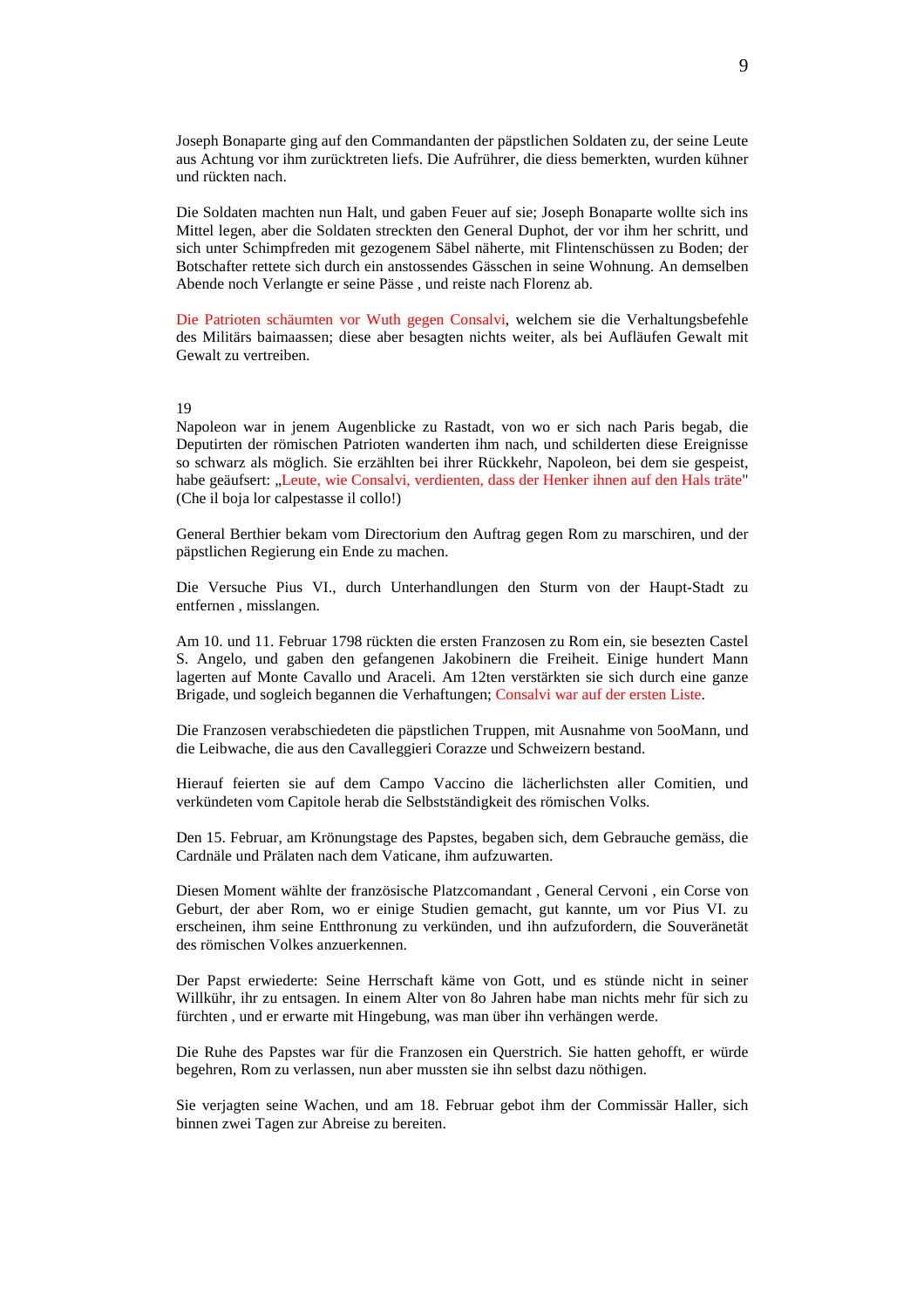Am 2o. Februar wurden Pius VI., sein Neffe, der Herzog Braschi, Mons. Caracciolo, Maestro di Camera, und Mons. Spina, der die Verrichtungen eines Maggiordomo übernahm, nach Siena abgeführt, wo sie fast drei Monate blieben.

Consalvi war unterdessen, wie mehrere Cardinäle und Prälaten, theils im Kloster Alle-Convertite , theils in der Engelsburg gefangen gehalten worden. Am 21. März brachte man sie nach Civitavecchia; wäre Consalvi dort einige Tage geblieben, so hätte er sich vermuthlich ruhig nach Toscana einschiffen können, denn all sein Dichten und Trachten ging dahin, dem Papste zu folgen ; — aber die Verwendung der Familie Patrizi für ihn bewirkte, dass man ihn nach der Engelsburg zurückbrachte.

Die römischen Patrioten, zornig hierüber, wollten ihn auf dem Rücken eines Esels durch die Stadt führen, wie es mit Dieben und Schwindlern zu geschehen pflegt. Der Prinz Chigi erfuhr es, eilte zu ihm, und beschwor ihn, sich solchen Behandlungen nicht auszusetzen , und, wie man verlangte, nach Neapel zu gehen, Consalvi hatte dazu keine Lust, und antwortete: Che importa che mi mettino sul sommaro, hasta che dopo mi lasciano andare in Toscana!

Die Franzosen gaben zwar die Unwürdigkeiten der Patrioten nicht zu, allein am 14- April packte man Consalvi mit einigen gemeinen Züchtungen in Wagen und fuhr sie nach Terracina.

Der römische Moniteur zeigte diess wie folgt an: "L'Ex monsignore Consalvi e stato rilasciato, e per misure generali espulso, hanno subito l'istesso destino, Paradisi, Piccirilli, ed altri Carnefici del passato governo"

Consalvi war so glücklich gewesen, am Obristen Mouton, Commandanten von S. Angelo, einen Mann zu finden, der ihn mit der Schonung behandelte, die er verdiente; Consalvi traf ihn 1801 zu Paris, und versäumte nicht, ihn aufs wärmste dem ersten Consul zu empfehlen, der nach dem Abschlusse des Concordats willig war, dem Cardinale gefällig zu seyn. Mouton avancirte schnell, und ward binnen wenigen Jahren, Divisions-General und Graf von der Lobau.

Auch der Commandant von Terracina bezeigte sich nicht lieblos gegen Consalvi; Consalvi nämlich sagte ihm voraus, dass man die Exilirten an der neapolitanischen Gränze nicht einlassen würde, und der Commandant gab seinen Vorstellungen Gehör, es zuerst mit den andern Sträflingen zu versuchen.

Die neapolitanische Besatzung zu Portello machte wirklich Miene, auf sie zu schiessen.

Consalvi blieb jezt 25 Tage im Schlosse von Terracina, bis er auf Bitten des Cardinals York vom Minister Acton die Erlaubniss erlangte, nach Neapel kommen zu dürfen.

Von dort segelte er, nach wenigen Monaten, auf einem kleinen Fahrzeuge, in Gesellschaft des Herzogs Cerri nach Livorno.

Siena war vom Erdbeben heimgesucht worden, und Pius VI. hatte es am 3o. Mai verlassen , um die Karthause, drei Miglien von Florenz, zu beziehen, wo der Grossherzog ihm ein Obdach gewährte.

Um welche Zeit ist ungewiss, aber es gelang Consalvi zweimal, den Papst dort zu sehen. Er fand ihn noch frisch am Geiste, und blühend an Farbe, aber an den Beinen gelähmt, und unvermögend sich von seinem Sessel zu erheben. Der Trost Consalvi's, seinen Zweck erreicht und seine Pflicht erfüllt zu haben, war gross; doch erlaubte man ihm nicht lange bei Pius VI. zu verweilen.

Der Papst wurde in der Karthause eifersüchtiger bewacht, als zuvor im Augustiner - Kloster zu Siena. Die Franzosen schöpften Argwohn, dass man ihn entführen wolle. Monsignor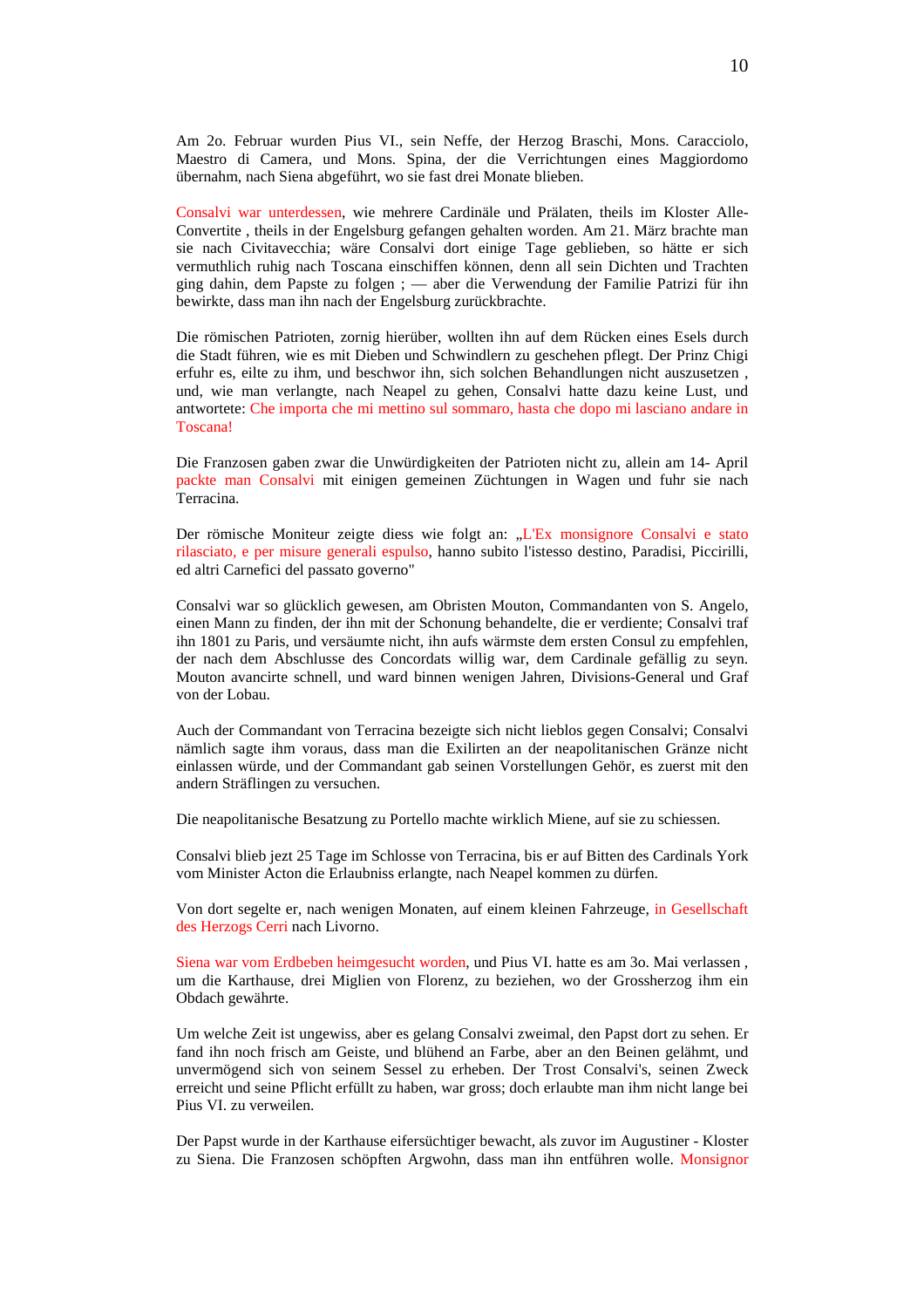della Genga , hiess es, sey hingekommen, mehrere seiner Wächter zu bestechen, und die englischen Capitäne, die an den toscanischen Küsten kreuzten, wären angewiesen, Pius VI. aufzunehmen, und hinzuschiffen, wohin er begehren würde.

Consalvi reiste von Toscana nach Modena zu seiner mütterlichen Familie, dann nach Vicenza, wo sein Oheim, der Cardinal Carandini, sich aufhielt. Den Zeitraum bis zur Wahl Pius VII. brachte er theils auf der venetianischen Terra ferma, theils zu Venedig zu, mit Ausnahme einer Ausflucht nach Triest, als die Cardinäle von York und Joseph Doria daselbst anlangten.

Die Franzosen hatten um die Mitte von 1799 Neapel und Piemont erobert , den König Victor Emanuel verjagt, und Bonaparte befand sich mit dem Kerne des Heeres in Egypten, als die Coalition gegen Frankreich, deren Armee Souwarow befehligte, in der Lombardei Fortschritte machte.

Das Directorium befahl im März 1799 , Pius VI. von der Karthause bei Florenz nach Briancon, und (da im Junius sich der Krieg der französischen Gränze näherte) von dort nach Valence im Dauphiné abzuführen.

Sein Zug durch Frankreich, was das Directorium nicht vorausgesehen, glich einem Triumphe; die Bevölkerungen ganzer Ortschaften erwarteten seine Durchfahrt auf den Knieen. Man drängte sich um ihn, seinen Segen zu erbitten , und ihm Ehrfurcht und Mitleid zu zollen.

Am 19. August wurden zu Valence die Unpässlichkeiten des Papstes bedenklich, und nach einer Krankheit von 10 Tagen verschied er im 82sten Jahre seines Lebens und im 25sten seiner Regierung, die längste in den Annalen der Päpste, seit St. Peter, der Tradition gemäss, auf dem römischen Stuhle gesessen.

Drittehalb Jahre später gab Napoleon Monsignore Spina der bis zum lezten Hauche Pius VI. bei ihm ausgeharret, die Erlaubniss, dessen Gebeine nach Rom zurückaubringen.

Es war voraus bestimmt worden, dass das Conclave da seyn solle, wo sich unmittelbar nach Pius VI. Tode die meisten Cardinäle zusammen befinden würden, und da im September 1799 viele im Venetianischen lebten, so ward mit Bewilligung des Kaisers vom Cardinal-Decane, Gian. Francesco Albani, das Conclave zu Venedig anberaumt.

Am 1. December 1799 zogen 34 Cardinäle in das zu dem Ende eingerichtete Benedictinerklosler von San Giorgio Maggiore, und nachdem der Cardinal Herzan von Wien eingetroffen, stieg die Zahl auf fünfunddreifsig.

Der jedesmalige Secretär der Congregation del Concistorio ist der Regel nach auch Secretär des Conclave; er versieht während dessen Dauer die Geschäfte des Staatssecretärs und kommt daher in Berührung mit den auswärtigen Botschaftern, so wie sein Posten ihm gleichfalls Gelegenheit gibt, sich den Cardinälen angenehm zu machen.

Monsignore Negroni, Secretär des Consistorii, be- hagte jedoch den Cardinälen zu Venedig nicht. Sie beschlossen, einen Andern für das Conclave zu wählen; Mgr. Caleppi, Mgr. Devoti und Mgr. Consalvi waren die Candidaten. Doch weder Caleppi noch Devoti konnten sich die erforderlichen Stimmen verschaffen , trotz der Bemühungen des Cardinah Antonelli für den Lezteren; der Einfluss der Cardinäle Albani, York, Braschi und Carandini entschied für Consalvi.

Vier Monate lang schwankte man im Conclave zwischen den Factionen Bellisomi's und Mattei's; endlich vereinigte man sich durch eine Art Compromiss auf Chiaramonte. — Vor der Wahl befragt: Ob er sie annehmen würde? — soll er sich Anfangs geweigert — und endlich nur dem Zureden des Cardinals Fabrizio Ruffo und Consalvi's nachgegeben haben.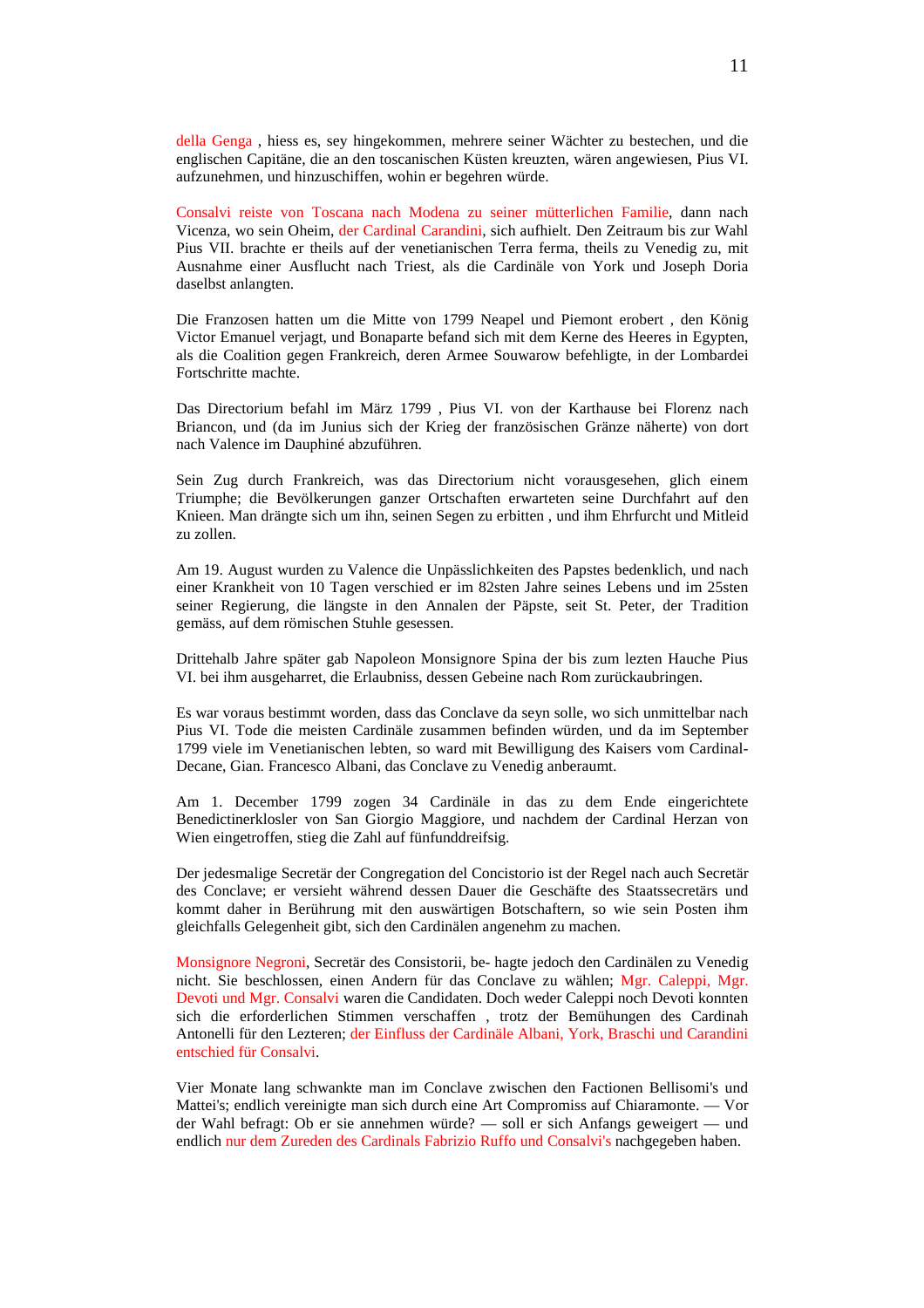Consalvi hatte Chiaramonte als Bischof von Tivoli und Cardinal von Imola wenig oder gar nicht gekannt; aber im Conclave frühe beobachtet , wie seine Aura, so nennt man das Lüftchen, das zum heiligen Stuhle emporträgt, anwuchs.

Eben so unterschied Pius VII., dem es weder an Feinheit noch an Tact fehlte, in Consalvi Eigenschaften, die ihm vielleicht um so mehr zusprachen, da sie diejenigen ergänzten, die ihm mangelten; nämlich: Unermüdlichkeit im Arbeiten, Muth, Verantwortlichkeit auf sich zu laden , und Einsicht in die politische Lage Europa's.

Mehreren Cardinälen, die sich um das Staatssecretariat bewarben, wich der Papst mit der Ausflucht aus : dass er noch ohne Staat sey, und ein Cardinal mithin für dieses Amt nicht passen möchte; und da er Ursache habe, mit Consalvi zufrieden zu seyn, so wolle er ihn vorläufig als Prosegretario di Stato beibehalten.

In älteren Zeiten waren der Staatssecretär und der Secretär der Memoriale häufiger Prälaten als Cardinäle.

Während des Conclave blieben die verbündeten Mächte Herren von beinahe ganz Italien. Bald darauf aber erzwang Bonaparte (seit dem 18. Brumaire erster Consul) den Alpenübergang.

Pius VII, sehnte sich so schleunig als möglich nach Rom zu kommen ; gleich nach der Krönung ernannte besteht i den ernannte besteht i den ernannte besteht i den ernannte besteht i den ernannte b

er die Cardinäle Gian. Franc. Albani, Rovarella und della Somaglia als Legaten a Latere, seine Staaten in Besitz zu nehmen; doch verzögerte sich deren Ueber- gabe, aus den Händen der Oestreicher und Neapolitaner, bis zum Junius und nach der Schlacht von Marengo.

Um die Legationen, die nicht restituirt werden konnten , nicht zu berühren, schiffte sich der Papst, und mit ihm Consalvi, auf der Fregatte Bellona am 9. Jun, zu Venedig ein; St. PetersBarke hatte mit Sturm und Ungewitter zu kämpfen, — und ward bis zu den Küsten von Istrien verschlagen, ehe sie am 17. Jun. zu Pesaro landen konnte.

Am 3. Jul. hielt der heilige Vater seinen freudigen Einzug zu Rom.

Die römische Republik hatte eine zu ephemere Dauer gehabt , um Wurzeln treiben zu können. Sie hatte Manches vernichtet; aber das Alte war um so leichter wieder herzustellen, da alle vormaligen Beamten, zwar zerstreut, doch noch vorhanden waren.

Keine Rache , keine gehässigen Verfolgungen befleckten die Rückkehr der päpstlichen Regierung; im Jahre 18oo wie 1814 übten Pius VII, und seine Minister Milde und Vergessen. Kein Hochverräther ward

unter Pius VII. am Leben gestraft, obschon 1817 die Verschwörer von Macerata, die Blut und Brand im Schilde führten, das Schaffott verdient hätten, zu dem sie verurtheilt worden waren.

Die Constitution: Post diuturnas (man nennt nämlich alle lateinische Constitutionen, Breven und Bullen der Päpste nach ihren Eingangsworten) war eine der frühesten, die Pius VII. promulgirte, und insofern wichtig, als sie sich als Vorläuferin von Reformen in der Justiz und Administration ankündigte.

Am 11. August hielt der Papst ein Consistorium, in dem Consalvi den rothen Hut bekam; sein erster Titel war Cardinal-Diaconus von St. Agata alla Suburra; er vertauschte ihn 1817 nach dem Tode des Cardinals Braschi gegen den von St. Maria ad Martyres, der christliche Name des Pantheons. Es ist ein Recht der Cardinäle, nach ihrer Anciennetät unter den vacanten Titeln optiren zu dürfen. Die Priesterweihen nahm Consalvi niemals.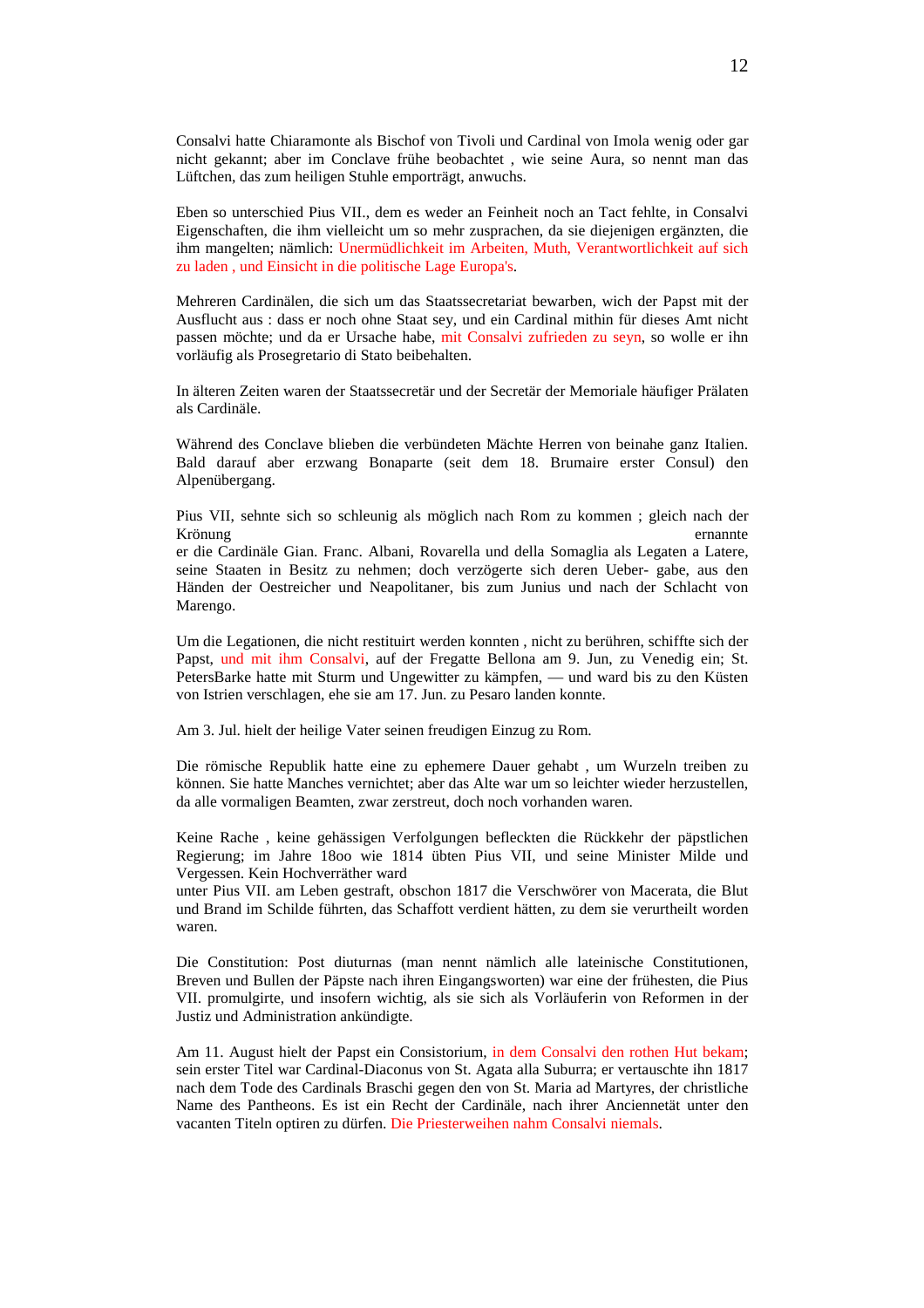Wenige Tage später beförderte Pius VII. ihn vom Pro-Segretario di Stato zum wirklichen Staatssecretär.

Aus seinen ersten Edicten über Finanzen, Verwaltung und Aufmunterung des Kunstfleisses und Ackerbaues leuchtete hervor, dass das Bewusstseyn rege geworden, in den Bedrängnissen des Staates mehr auf eigene Hülfsquellen, als auf die des Auslandes zu zählen.

Hierauf erschienen die Motuproprio's über den freien Getreidehandel, deren Durchsetzung dem Staatssecretär, wie er oft äufserte, unsägliche Mühe kostete. In Italien hatte der Grofsherzog Leopold von Toscana das erste Beispiel gegeben.

Die Annona verschlang dem römischen Aerario ungeheure Summen, — und sie beeinträchtigte den Landbau, um die Wohlfeilheit des Brodes zu erhalten. Sobald nämlich die Kornpreise stiegen , ward die Ausfuhr des Getreides verboten, und Leute ausgesendet, für Rechnung des Schatzes zu kaufen.

Die Päpste, wie die Cäsaren, hatten stets eine grosse Furcht vor dem Geschrei der Proletarier, die Annona war an die Stelle der Kornaustheilungen getreten; — das Murren, des Volks und derer, die sich nicht mehr durch Lieferungen bereichern konnten, wurden laut, als man den verjährten Mifsbrauch angriff.

Zum Glücke fand Consalvi unter den Cardinälen an Fabrizio Ruffo einen mächtigen Alliirten; er hatte als Tesoriere schon den Nutzen des Commercio libero begriffen , und diese Massregel in Anregung gebracht.

Nichtsdestoweniger dauerten, und dauern noch gegenwärtig, manche Fesseln und Beschränkungen fort.

Während man im Innern Ordnung und Regelmässigkeit zu schaffen suchte, erhellte sich auch der Horizont von Aussen: es eröffnete sich die Aussicht, die catholische Kirche in Frankreich wieder aus ihren Trümmern erstehen zu sehen.

Napoleon wollte seine Gewalt auf dauerhaftere Grundlagen bauen, als die Autoritäten, die ihm seit 1793 vorangegangen waren; die Herstellung des ca- tholischen Cultus in Frankreich, und eine gewisse Abhängigkeitder Priester vom romischen Stuhle, unter seiner Aufsicht, hielt er, wie die Aussöhnung mit dem Papste, und die Beruhigung der Käufer von geistlichen Gütern durch ihn, für erforderlich; er sah ein: dass es ihm leichter werden würde, sich mit Pius VII. zu verständigen, als mit dem Haufen geschworner und ungeschworner Priester und Bischöfe, deren jeder einzeln als Parteigänger Krieg gegen ihn führen konnte.

Man lese die meisterhafte Rede des Staatsrathes Portalis, wo diess alles auseinander gesezt ist, in einer Schrift, hetitelt: Concordat entre le gouvernement francois, et le Pape Pie VII., avec les bulles, discours et reglements relatifs a l'organisation des Cultes en France; Paris chez J. J. Fuchs , et à Hamhourg chez A. Campe 1802.

De Pradt'meinte : Wenn der Papst nicht existirte, — so hätte ihn Napoleon schaffen müssen, — wie die Römer in der Noth einen Dictator schufen.

Monsignor Spina, jezt Cardinallegat zu Bologna ward, sobald nur Bonaparte seinen Willen gezeigt, ernsthaft mit dem heiligen Stuhle zu unterhandeln, nach Paris abgeschickt.

So wie jedoch der erste Consul seine Vorschläge mittheilte, verlor sich die römische Curia in Bedenklichkeiten und Zögerungen ; Napoleon, gewohnt, durchzugreifen, und seine Tractate zu erstürmen, ward ungeduldig, und drohte abzubrechen; er befahl dem Minister Cacault, seine Pässe zu verlangen,

gen, wenn man dem Begehren, das er für hielte, nicht nachkäme.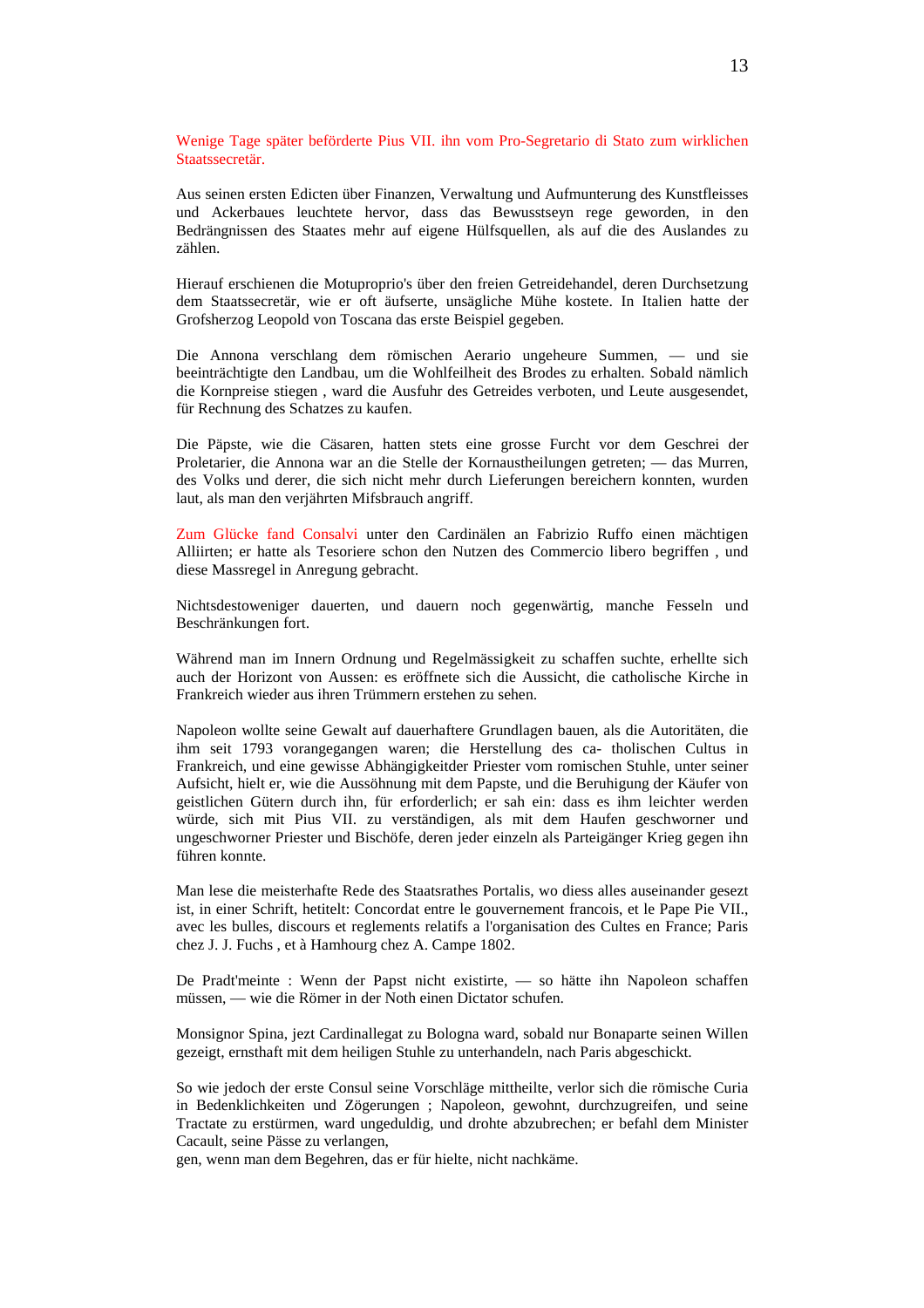Cacault nahm es über sich, seine Abreise zu verschieben , falls der Staatssecretär sich in Person zum ersten Consul verfügen wolle.

Im Junius begab Consalvi sich wirklich auf die Reise; in Paris angekommen, fragte er an: Wann Bonaparte ihn zu empfangen wünsche? Man holte ihn ohne Verzug in die Tuillerien ab, wo er alle Generale und Anwesende in grofser Galla versammelt sah.

Die Thüre des Cabinetts öffnete sich, und der erste Consul trat heraus; er schien verdriesslich, Consalvi nicht in langem Gewande und Purpur zu erblicken, wie er ihm hatte zu verstehen geben lassen; doch dieses Costum tragen die Cardinäle blos vor dem Papste, und wenn sie in Rom Kirchen besuchen.

An auswärtigen Hofen erscheinen sie in schwarzer Abbaten-Kleidung , mit rothen Strümpfen, Räppchen, und rothem Unterfutter, und Vorstofse des Rockes.

Bonaparte ging auf Consalvi zu, und sagte ihm nach der Begrüssung: Monsieur le Cardinal, il faut terminer en cinq jours; je le veux absolument; il faut conserver l'Eglise; il nous faut de la religion! Der Cardinal erwiederte, dass er nicht verzweifle, sich binnen vier Tagen zu verständigen.

Mit Consalvi unterhandelten für Rom Monsignor Spina und der Pater Caselli, Servil, jezt Cardinalerz- bischof von Parma ; — für Frankreich Joseph Bonaparte,der Staatsrath Cretet, und der Pfarrer Bernier, nachher Bischof von Orleans.

Am 15. Jul. war das Concordat unterschrieben ; wäre nicht ein Theil dessen, was der heilige Stuhl dadurch gewonnen, durch die nachträglichen organischen Gesetze wieder verloren worden, so hätte der Papst mehr Autorität in Frankreich besessen, als jemals, nach der ihm stets empfindlichen Annahme der Propositions de l'Eglise Gallicane in jenem Lande.

Im Jahre 1817 glaubte der König Ludwig XVIII. es einem Bourbon angemessener, das Concordat zwischen . Leo X. und Franz I. wieder ins Leben zu rufen ; an gegenseitigen Rechten ward wenig dadurch verändert; denn die Bisthümer konnten unter einem und dem andern Concordate vermehrt werden.

Kardinal Caprara ward auf Bonaparte's Verlangen als Legat a latere bei ihm ernannt.

Consalvi kehrte nach Rom zurück. — Sein Ruf als Diplomat war nun begründet, aber aus dem Concordate von 1801 entprang zugleich der Hafs einer nicht ohnmächtigen Parthei gegen ihn.

Ein Artikel nämlich lautete: Mit Zuversicht erwarte der Papst von den französischen Bischöfen, zum Frommen des Friedens und der Einheit der Kirche, — die Entsagung auf ihre bischöflichen Sitze. — Wo nicht — sey er dennoch gezwungen, sie als erledigt zu erklären.

Der altfranzösischen Bischöfe lebten noch 84; — 45 davon fügten sich in den Willen des Papstes, und and the contract of the contract of the contract of the contract of the contract of the contract of the contract of the contract of the contract of the contract of the contract of the contract of the contract

aufser aulser ihnen noch 14 Bischöfe der Frankreich neu einverleibten Länder.

Die übrigen, meist Emigrirte, protestirten ; man nannte sie die Eveques non Demissionaires. — Sie konnten den Papst nicht angreifen; daher kehrten sie ihren Ingrimm gegen den Staatssecretär, obschon sie wohl wussten, dass er bei einer so wichtigen Angelegenheit nicht ohne ausdrücklichen Auftrag gehandelt haben würde.

Nie that Consalvi einen Schritt in geistlichen Sachen, ohne das Gutachten einer Congregation oder der Theologen; ihm blieb meist nur die undankbare Pflicht, vorzutragen, zu versüssen, annehmbar zu machen.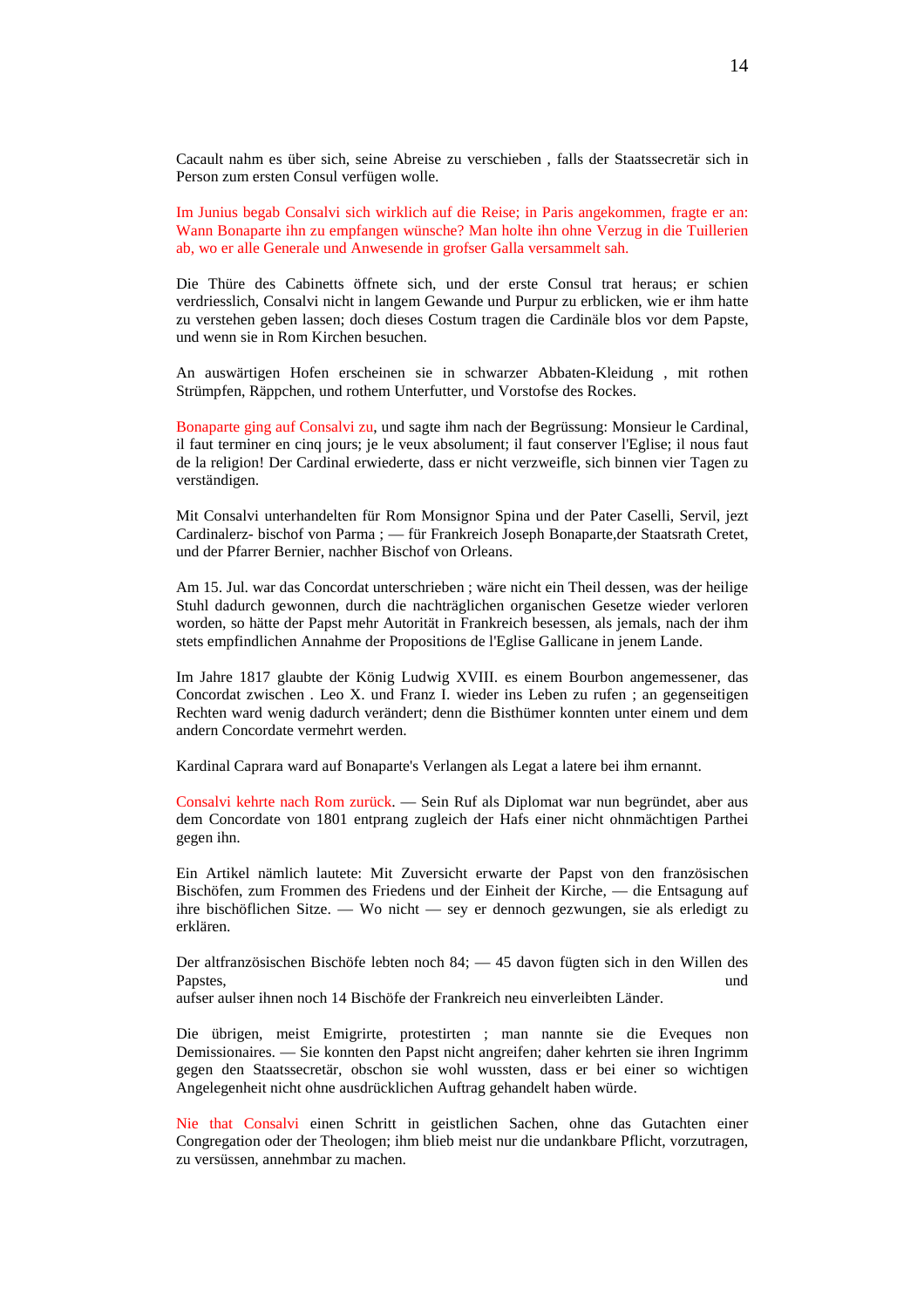Die irländischen Fanatiker erhoben 1816 und 1817 dasselbe Geschrei, wie die Non-Demissionaires, als wolle Consalvi ihre Kirche umstürzen. Ein gewisser Pater Hayes, ein Franciscaner , ihr Anwald zu Rom, wiegelte förmlich gegen ihn auf; als man ihn aus der Stadt weisen wollte, spielte er im Kloster von S. Isidoro die Rolle Carls XII. zu Bender , und liess sich von den Gendarmen belagern, und nur durch Gewalt vertreiben. In den englischen Zeitungen sprach er von Consalvi wie von einem Ketzer.

Im September 1802 machte Bonaparte dem Papste Vorschläge zu einem Concordate mit der italienischen Republik; er meinte , sie würden mit offenen Armen aufgenommen werden, zumal da er für die Lombardei, wo rücksichtlich der catholischen Religion noch alles ziemlich auf altem Fusse war, mehr nachgeben durfte, als in Frankreich.

Aber er fand zu Rom wenig Bereitwilligkeit.

Bernier, der Bischof von Orleans selbst, fühlte sich gedrungen, dem Cardinal Consalvi zu schreiben: "Sans doute on s'appuye sur la bonne volonte et le pouvoir du premier Consul ; mais quand il offre un moyen de secours, pourquoi le rejetter? Pourquoi fatiguer sa bienfaisance par des refus, auxquels il ne s'attendoit pas ? On ne peut douter, qu'il n'ait vu avec peine le refus fait dernièrement , non pas seulement d'admettre le projet de Concordat pour la Republique Italienne, mais meme d'en faire un; il a eu peine à imaginer, qu'on ait mé- connu jusqu'a ce point les vrais interets du St. Siege etc."

Caprara berichtete unterm 2. September 18o3, Bonaparte habe, verdriesslich über den Verzug der Antworten aus Rom, mehrmals geäufsert:

"Es sey traurig, dass der Papst von Menschen berathen sey, die die Folgen ihrer Härte nicht vo'raussähen, — die weder die Umstände noch die Zeit kennen, die nur nachgeben, wenn man drohe, und daher selbst dann den Papst um alles Verdienst bringen, — wenn er die Gesuche bewillige."

Bonaparte schob nämlich alles auf die Rathgeber, denn als Obergeneral hatte er bei Chiaramonte in Imola gewohnt; er war ein zu geübter Menschenkenner , um den Bischof nicht durchschaut zuhaben, — und ihm war nicht entschlüpft, dass er zur Festigkeit fremden Zuspruchs bedürfe.

Nach der Entdeckung der Verschwörung von Pichegru nöthigte Bonaparte den Papst, den Chevalier

de Vernegues, Emigrirten in russischen Diensten, verhaften zu lassen , und an Frankreich auszuliefern.

Kaiser Alexander verwies demnach den Nuncius Monsignore Arezzo über die Gränzen seines Reichs. Diess war dem Papste um so schmerzlicher, da Russland ihm, vom Anbeginne der Regierung, Wohlwollen bezeigt hatte. Als die Franzosen sich damals dem päpstlichen Gebiete näherten, schickte Kaiser Paul, eine Fregatte nach dem adriatischen Meere, damit der Papst sich vor dem Schicksale PiusVI. bewahren könne. Ueberall, schrieb er ihm, würde er in seinem Staate gastfreundlich empfangen werden: Je puis offrir ä Votre Sainteté, sezte er hinzu: tout ce qui est en mon pouvoir; mais je ne puis vous offrir le ciel de l'Italie.

#### 35

Bitterer noch fiel es Consalvi, den vertriebenen König von Sardinien ersuchen zu müssen, den Kirchen-Staat zu verlassen, und somit dem heiligen Rechte zu entsagen, allen Verfolgten und Unglücklichen Schutz Und Zuflucht zu gewähren.

Im Mai 1804 ward dem Papste durch Caprara der Wunsch Napoleons eröffnet: von Sr. Heiligkeit zu Paris gesalbt, und als Kaiser gekrönt zu werden.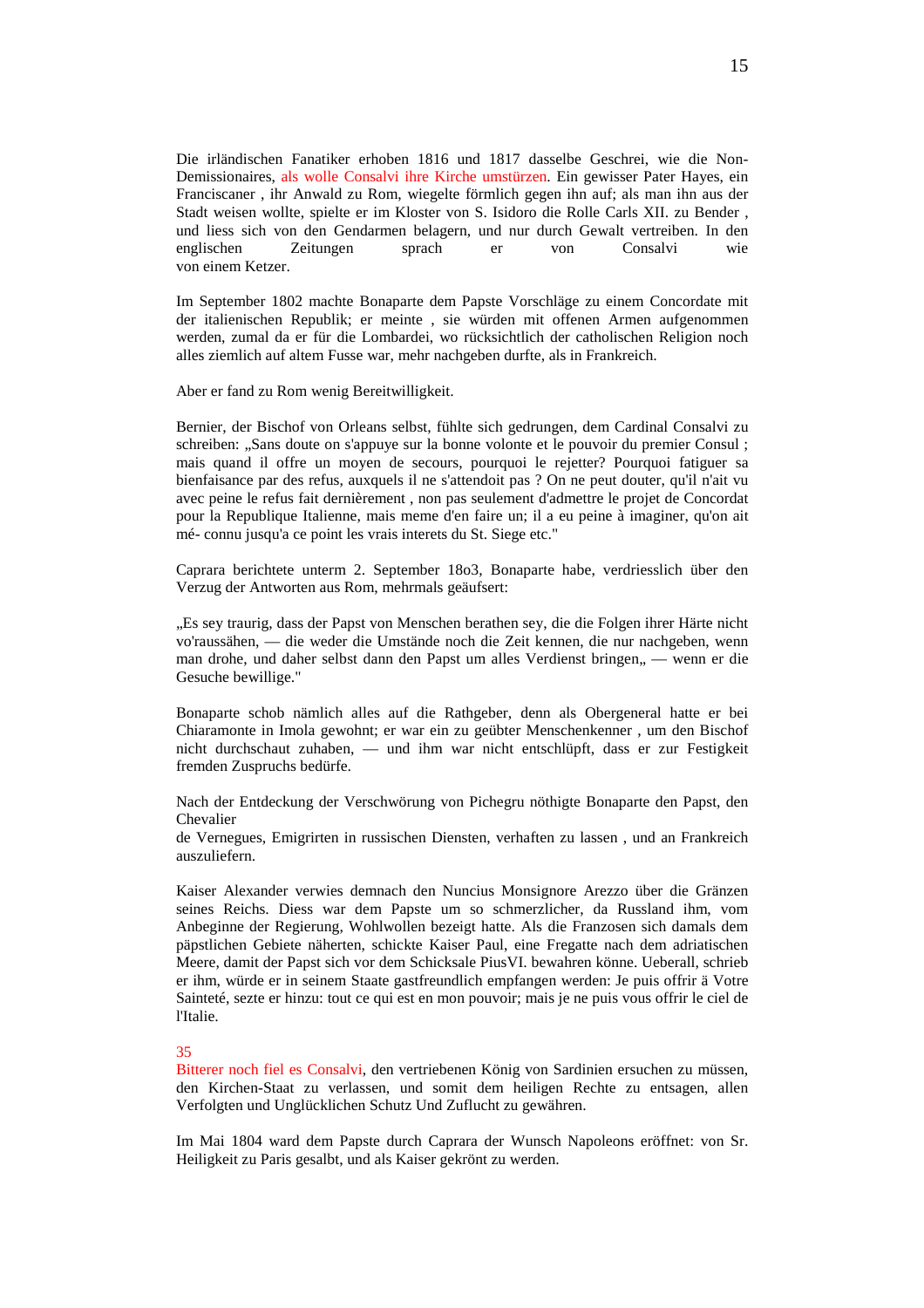Napoleon glaubte es als Lohn dessen verdient zu haben, was er bereits für die catholische Kirche gethan. Nicht so dachte der römische Hof; er verlangte zum Preise dafür Vortheile in geistlichen Dingen; auch das Weltliche ward nicht vergessen.

*I Sommi Pontefici, heisst es in einem Blatte\* des Staats-Secretärs an den Cardinal Legaten in Paris, hanno incoronato gl'Imperatori, ed i Re, che sono stati sommamente benemeriti della S. Sede, anche per il temporale, ma il nuovo Monarca, anzicché essere tale, l'ha privata delle tre Legazioni, e degli Stati di Avignone e Carpentrasso, che e quanto dire, della metà dei suoi Dominj, se tale privazione non gli si può addebitare, però che dopo avere egli avute nelle sue mani le redini del Governo, ed avere dispensato a suo piacere Regni e Provincie, non però ha restituto quelle tolte al Papa, con suo si gran danno, il che se avesse fatto, avrebbe dimostrato appunto, che l'avergliele tolte, non fu di volontà propria, ma altrui.* 

(Die Päpste haben die Kaiser und Könige gekrönt, welche sich um den heiligen Stuhl auch im Weltlichen sehr verdient gemacht hatten; aber der neue Monarch hat, ehe er es noch ward, jenen Stuhl der drei Legationen, und der Bezirke Avignon und Carpentras, das heilst der Hälfte seiner Besitzungen, beraubt. Kann man auch diese Beraubung nicht eigentlich ihm zuschreiben, so hat er dennoch, nachdem er die Zügel der Regierung in Händen gehabt, und Königreiche und Provinzen nach Belieben vertheilt hatte, die dem Papste zu seinem grofsen Schaden entrissenen nicht zurückgegeben. Hätte er diess gethan, so hätte er wirklich bewiesen, dass, als er sie ihm entriss, er nicht aus eigenem, sondern aus fremdem Antrieb handelte).

Cardinal Caprara wagte das nicht vorzutragen. — Die übrigen Einwürfe gegen die Kronungs - Reise des Papstes, und die Beschwerden, die er einflocht, veranlassten Talleyrand, Minister der auswärtigen Angelegenheiten, zu einer Note, in der er bündig aufzählte, was Alles die catholische Religion dem Kaiser schon verdanke.

Unter den Schwierigkeiten, die Consalvi in den Depeschen an Caprara obenanstellte, war die Eidesformel, — die ein Senatus - Consult dem Kaiser bei der Krönung vorschrieb: *Je jure .... de respecter et de faire re- specter les loix du Concordat, et la liberte des cultes*.

Toleranz, behauptete der Staatssecretär , dürfe man nur gestatten, einem grössern Uebel vorzubeugen, oder ein höheres Gut zu erzeugen, und alsdann müsse sie sich blos auf die Personen der Nichtgläubigen, keineswegs aber auf Achtung ihres Gottesdienstes erstrecken.

"In seguito di tutto ciò è chiaro, che il sommo Pontefice non puo riconoscere per difensore della religione cattolica un sovrano, che giura di considerare come digni di rispetto, i culti delle sette, opposte alla cattolica; ma nel coronare un sovrano, lo dichiara, e riconosce per difensore della Chiesa Cattolica, dunque nonpuo coronarlo allorché questo sovrano giura di rispettare, e fare rispettare, gli altri culti opposti al cattolico."

Aus denselben Documenten liessen sich über diesen Punct noch viele stärkere Auszüge liefern, — um zu beweisen, dass der Cardinal, über Duldung in der Religion, sich nicht zu den milden, wohlthätigen Ideen bekannte, die mehrere seiner protestantischen Freunde ihm gerne geliehen hätten. Er war nicht verfolgungsüchtig, er liess manches hingehen, weil er zu menschlich und zu klug war, anders zu verfahren, aber sein. Sinn war aecht orthodox catholisch.

Bonaparte mafs alle Hindernisse von Seite des heiligen Stuhls Consalvi bei , den er als unbiegsam erprobt hatte; der Unwillen gegen ihn, dem er 1806 Luft machte, entstand viel früher. Statt den Cardinal der Vorliebe für Napoleon zu bezüchtigen, hätte man ihn schon 1803 der Opposition gegen ihn beigesellen können.

Vor dem Genie des Kaisers, vor der Uebereinstim- mung, vor der Schnelligkeit und Kraft in ihm hatte er die gebührende Achtung. Die Fehlgriffe und den Fall Napoleons erklärte er sich aus seinem Hochmuthe, und der Meinung von seiner Unentbehrlichkeit.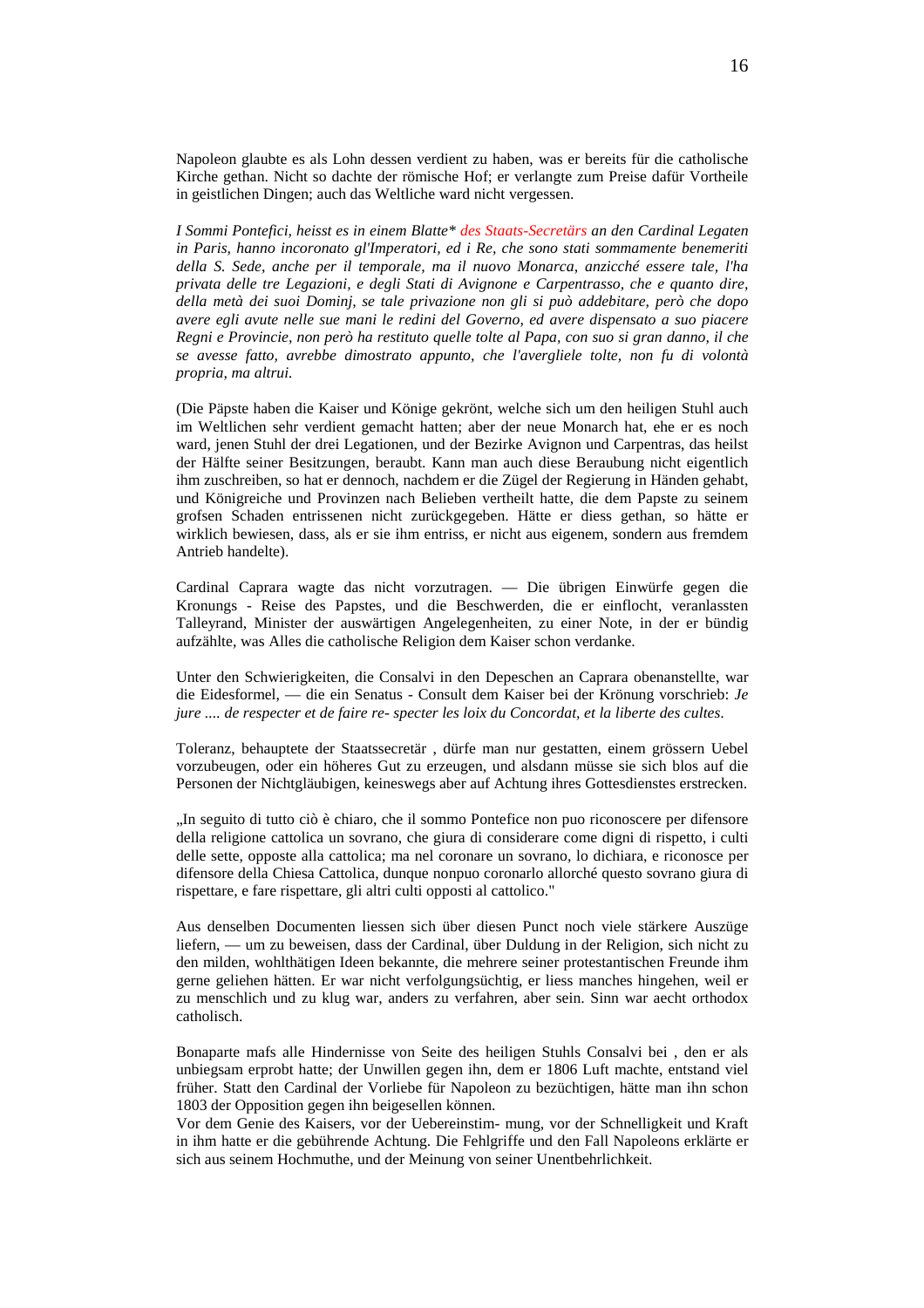Am 2. November reiste Pius VII. endlich zur Krönung nach Paris ab. Consalvi begleitete ihn nicht; die Gründe hiezu, die seine nachstehenden Worte an den Cardinal Caprara enthalten, bat er ihn bei Napoleon geltend zu machen.

*Mi resta a parlar di me stesso, cioò sul non esser io fra quelli, che verranno costà col S. Padre. Jo già scrissi a V. E. su di ciò nel foglio a Colonna in data del primo Agosto. Pure la necessità mi obbliga di tornare a parlarne. Può imaginare V. E., lo ripeto , se il venire col S. Padre non sarebbe per me della piü gran compia- cenza. Ci vuol poco a persuadersi di cio, ma io debbo dire al tempo stesso, che il S. Padre riguarda essere di una necessità positiva il mio rimanere in Roma, e il volerlo stringere su questo punto ad altro non servirebbe,che ad angustiarlo sommamente, ed a procurargli il dispiacere di non poter corrispondere con un'annuenza alle pressure, che gli si facessero. Ciò è stato espresso all'Emo. Fesch, il quale ha pur parlato più volte con me su tal proposito, e gli si è fatta sentire la forza delle ragioni di Sua Beatitudine. Bisogna esser sul luogo per comprendere certe cose, delle quali non si può ben giudicare da lontano. Sia persuasa V. E., che Roma vede con sommo dispiacere l'assenza del Papa: la tranquillità del Paese, e l'andamento degli affari rendono indispensabile, che partendo il Papa, il Ministro rimanga. Inoltre alcuni affari pendenti in diverse Corte estere non potrebbero esser trattati da altri Ministri delle Corti, se non da quelli, che sono in Roma, i quali ne hanno il filo in mano, e più sono complicati, più è impossibile, che s'impieghino altre mani, che quelle, che li hanno trattati finora. D'altronde niun danno, V. E. me le creda, produce il non venir io col S. Padre. Il Cardinal Caselli, che è stato in Parigi, riunisce i medesimi vantaggi, che si possono vedere in me, per esser io stato in Parigi. Ma più che tutt'altre ragioni basti il dire, che vi è l'E V. e ciò basta. In V. E. ci è tutto, capacità, cognizioni locali, stima dell'Imperatore e di Nostro Signore. Essendoci dunque V. E., e l'Emo. Caselli, che conoscono Parigi, non ci è mancanza, mancando io per tal ragione. Quindi son costretto a ripetere a V. E., che per cosa non necessaria, ed inesiguibile, qual'è la mia venuta per le ragioni anzidette, bisogna risparmiare di mettere in angustia il S. Padre, che pensa decisamente, che io per giusti riflessi debba restar qui, onde V. E. procuri, che costà si sia paghi della sostanza della cosa, qual'è la venuta della Santità Sua, e si convincano delle viste, che il S. Padre deve anche avere allo Stato e al luogo, che lascia.* 

(Jezt bleibt mir noch übrig, von mir selbst zu sprechen , nämlich davon , dass ich nicht unter denen bin, die mit dem heiligen Vater dorthin kommen werden. Ich habe Ew. Excellenz hievon schon am 1. August geschrieben. Doch zwingt mich die Notwendigkeit, noch einmal hierauf zurückzukommen. Ew. Excellenz können sich vorstellen, ich wiederhole es , ob durch die Begleitung des heiligen Vaters nicht der grösste Gefallen geschähe. Sie werden mir diess hoffentlich leicht glauben. Aber ich muss -zugleich sagen, dass der heilige Vater mein Zurückbleiben in Rom für durchaus nothwendig hält; ihn hierüber eines Ändern bereden zu wollen, hiesse ihn höchlich bekümmern, und ihm das Missvergnügen bereiten, den dringenden Bitten, die man desshalb an ihn stellen würde, nicht willfahren zu können. Diess ist dem Cardinal Fesch gesagt worden, der auch mit mir öfter über diesen Gegenstand gesprochen, und er hat auch das ganze Gewicht der Gründe Sr. Heiligkeit eingesehen. Man muss an Ort und Stelle seyn, um gewisse Dinge zu begreifen, die sich aus der Entfernung nicht richtig beurtheilen lassen. Ew. Excellenz dürfen überzeugt seyn, dass Rom die Abwesenheit des Papstes mit dem grüssten Missvergnügen sieht; die Ruhe des Landes und der Gang der öffentlichen Geschäfte erheisehen sehen gebieterisch, dass bei der Abreise des Papstes der Minister zurückbleibe. Zudem sind mit verschiedenen fremden Höfen Geschäfte angeknüpft, die von keinen andern Ministern jener Höfe als gerade von denen verhandelt werden können, die gegenwärtig in Rom sind und den Faden derselben in Händen haben; und je verwickelter jene Geschäfte sind, je unmöglicher wird es, Andere als die bisher damit Beauftragten dazu zu verwenden. Auf der andern Seite dürfen Ew. Excellenz mir glauben , dass es keinen Schaden bringt, wenn ich nicht mit dem heil. Vater komme. Der Cardinal Caselli , der zu Paris gewesen, vereinigt in sich dieselben Vortheile, die man wegen meines Aufenthaltes zu Paris bei mir erblicken will. Allein ein Grund gewichtiger als alle andern, ist der, dass Ew. Excellenz sich daselbst befinden; das genügt. Ew. Excellenz vereinigen Alles: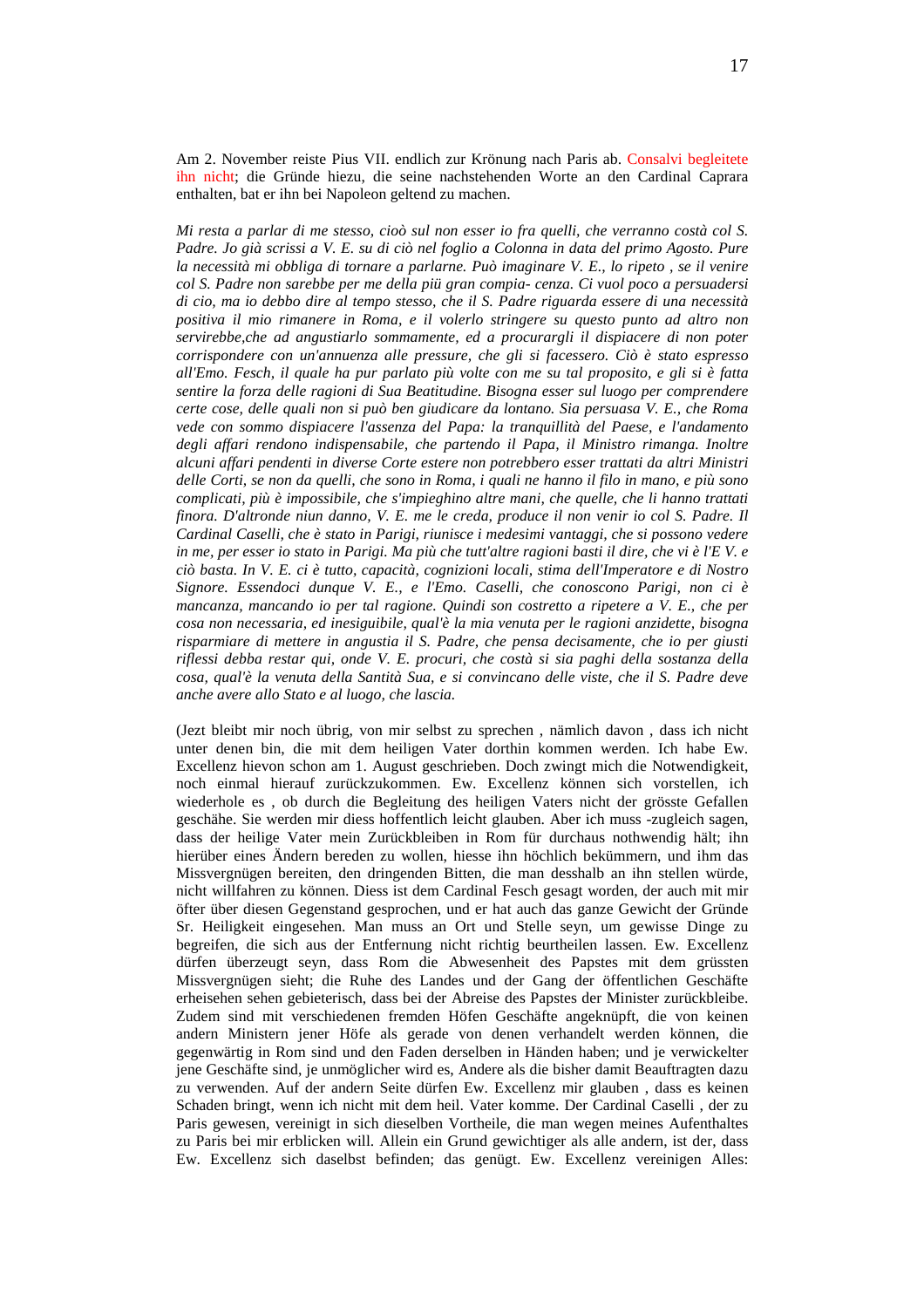Fähigkeiten, Ortskenntniss, die Achtung des Kaisers und die unsers Herrn, Da also Ew. Excellenz und Cardinal Caselli, die Sie beide Paris kennen, sich dort befinden, so wird meine Nichtanwesenheit daselbst keine Lücke bilden. Daher muss ich Ew. Excellenz wiederholen, dass man wegen einer nicht nothwendigen und unausführbaren Sache, dergleichen meine Reise nach Paris aus oben angeführten Gründen ist, dem heil Vater keinen Kummer machen dürfe, da er nun einmal entschieden denkt, dass aus gerechten Rücksichten ich hier bleiben soll. Mögen daher Ew. Excellenz Sorge tragen, dass man dort über die Reise Sr. Heiligkeit im Wesentlichen beruhigt werde, und dass man sich von den Absichten überzeuge, die der heil. Vater auch in Hinsicht auf den Staat und auf den Platz, den er verlässt, haben muss.)

Die Nachricht von der vollbrachten Krönung hlieb in Rom sehr lange aus. Die erste Kunde davon gab ein Luftballon, den Garnerin am 16. December bei Gelegenheit des Festes, das die Stadt Paris dem Kaiser widmete, steigen liess. Er fiel am Abende des 17. in den See von Bracciano, etwa 20 Miglien von Rom, und hatte mithin den Weg in 24 Stunden zurückgelegt.

Einen gedruckten Zettel, den man in der Gondel vorfand, schickte der Staatssecretär durch einen Courier, der von Neapel aus an Murat in Paris expedirt ward, — dem Papste. — Ohne Telegraphen hatte der Zufall eine Correspondenz zwischen Paris und Rom hin und her, binnen sieben Tagen möglich gemacht.

Pius VII., der um die milde Jahreszeit zu erwarten, bis zum 4. April 1805 in Paris verweilte, forderte von Napoleon manches, erlangte aber wenig, und nichts von Bedeutung. — Am 16. Mai traf er wieder zu Rom ein.

Im November des Jahres 1805 noch begannen die Feindseligkeiten Bonaparte's gegen Rom, durch die un- vermuthete Besetzung der Citadelle von Ancona, deren sich die Franzosen hemächtigten.

Gewaltthätigkeit folgte auf Gewalttätigkeit, Kränkung auf Kränkung.

Der Papst widerstand vergeblich; seine Antworten waren scharf, oft im Tone von Anklagen, sie beleidigten den Kaiser, der zu Berlin und Wien obgesiegt hatte.

Er verlangte die Entlassung Consalvi's, deren Urheber oder doch deren Organ.

#### 43

Consalvi hatte verschiedenemale zuvor darum gebeten, in dem Bewusstseyn, dass seine Dienste unter solchen Umständen nicht mehr nützlich seyn könnten. Pius VII. ertheilte sie endlich; Consalvi meldete diess dem Cardinal Caprara am 17. Junius 18o6.

## 17. Giugno 18o6.

*Dato sfogo alle altre materie negli altri dispacci, che reca all' E. V. questo straordinario Corriere, devo necessariamente trattenerla in questa su ciò, che mi riguarda. Vostra Emza. ha veduto nelle diverse Note di codesto Governo, che mi ha trasmesse, quali sentimenti si annunziano sul mio conto, e in quale vista, e opinione io sia presso di S. M. I. e R. Le stesse cose sono state scritte a questo Sign. Alquier, e gli si è ordinato espressamente di dirmele. La qualità delle accuse, delle quali i miei nemici son riusciti a persuadere contro di me la M. S. non può esser più grave. Non solamente mi si canonizza per nemico deciso della Francia, e per aderente ai nemici suoi, ma per protettore ancora dei Cospiratori contro la medesima, e non so dirlo senza orrore, per Cospiratore io stesso, attribuendomi si i più pravi disegni di eccitare in diversi modi le Popolazioni contro la Francia. Certo, se quando io facevo in Parigi il Concordato, qualcuno mi avesse detto, che fra poco tempo sarei comparso agli occhi del Governo Francese sotto questo aspetto, avrei creduto di sognare. II mio carattere, i miei principi , la mia qualità, e dignità, tutta la mia condotta palese a tutto il Pubblico, mi dispensano dall'estendermi in difese. Jo dichiaro solennemente in poche parole, e sul mio onore, (che in tutte le mie azioni ho dimostrato sempre quanto mi è*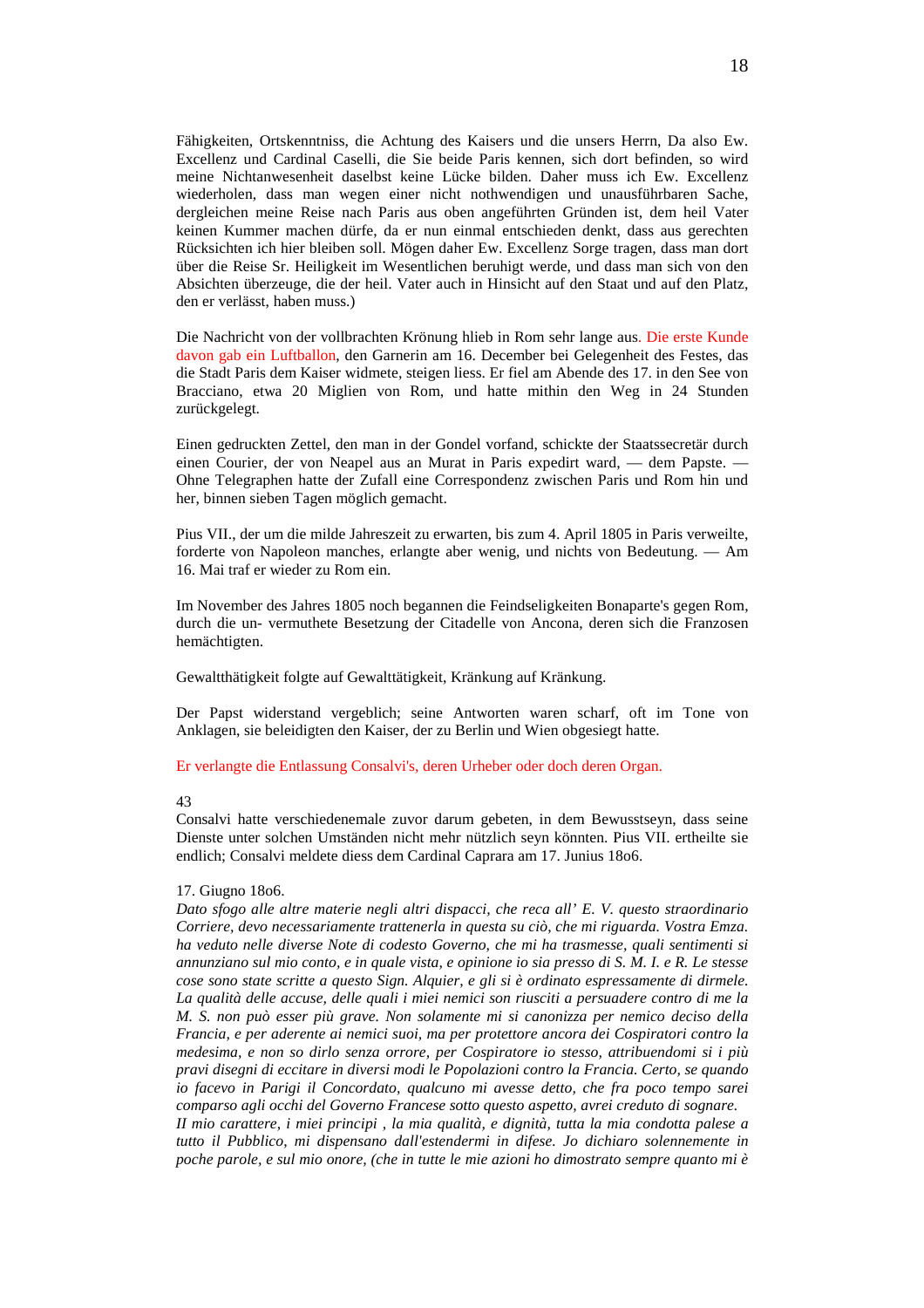*caro) che i miei nemici mi hanno indegnamente callunniato, e che io sono in tutto innocente. Ma V. E. dovrà convenire, che caduto io in tanta diffidenza del Governo Francese, anzi visto dal medesimo sotto i colori sopraindicati, non posso, e non debbo più conservare un posto, in cui non solamente non posso più esser utile, ma posso essere anche cagione, benché senza colpa di gravissimi danni. Jo sono troppo attacato alla S. Sede, al mio Sovrano e Benefattore, e al mio Paese , per non considerarmi obligato a rimuovere col mio ritiro quella occasione di mali, che possono risultare dall'essere io in Posto. Il Governo Francese ha fatto chiaramente conoscere questo suo desiderio, esprimendosi nella ultima Nota del Signor Talleyrand, che i sentimenti di S. M. verso il S. Padre le fanno desiderare, che allontani dal suo fianco i cattivi Consiglieri, che lo circondano. Tutte le precedenti Note, nelle quali sono io designato, e nominato espressamente e ciò, che si è scritto contro di me ancora al Sigr. Alquier, fanno conoscere ad evidenza, che la significazione fatta a Sua Santità del su- detto desiderio, o è diretta solamente contro di me, o mi risguarda almeno principalmente. Fin da primi giorni, che io mi avvidi di essere caduto in sospetto e difidenza presso la Francia, pregai il S. Padre a permettermi di ritirarmi, nella vista appunto di più non poter esser utile, e di poter esser forze dannoso. Il S. Patre mai non volle acconsentire alle mie replicate istanze, credendo, che le calunnie de' miei nemici si sarebbero scoperte, e dissipate. Accresciutesi però queste nel numero, e nella qualità, che V.E. conosce, e interessando cosi da vicino la sicurezza e tranquillità pubblica, Sua Santità ha finalmente creduto di aderire alle mie suppliche, e mi ha accordato la mia dimissione. Posso assicurare V. E. , che il S. Padre nell'accordarla ha avuto in vista di soddisfare il Governo Francese, e dargli una riprova del desiderio, che ha di conservare con esso la buona armonia, ed allontanare ciò, che possa comprometterla. Jo vado dunque a cedere immediatamente il Posto al mio Successore, ed a ritirarmi affatto dagli affari, dai quali ho raccolto troppo amaro frutto per non abbonire piùche la morte, di mai più mischiarmene. Una sola grazia io desidero da V. E. , a cui mi da dritto non meno la mia innocenza, che la di Lei bontà per me. Troppo interessa il mio onore che sul mio* 

*conto non rimanga quella obbrobriosa opinione, che i miei nemici sono riusciti ad ispirare. V. Emza. si degni alle opportunità di far conoscere la mia innocenza, e di rendermi giustizia. Questo favore, che io spero dall'E. V. ecciterà la mia riconoscenza verso di Lei. Nella fiducia di ottenerlo con profondo ossequio passo a baciarle umilissimamente le mani.* 

## 17. Junius 18o6.

Da die übrigen Depeschen, die E. E. mit diesem aufserordentlichen Courier erhalten, andern Gegenständen den gewidmet sind, so muss ich nothwendig in dieser von dem handeln , was mich betrifft. E. E. haben aus den verschiedenen Noten der Regierung, die Sie mir übersendeten, die Gesinnungen ersehen, die man hinsichtlich meiner ankündigt, und in welchem Lichte ich bei Sr. M. dem Kaiser und König erscheine. Dasselbe ist dem Herrn Alquier hieher geschrieben und ihm eigens aufgetragen worden, mir es zu sagen. Die Beschuldigungen, denen es meinen Feinden gelungen ist, bei Sr. Majestät Eingang zu verschaffen, könnten nicht von einer mehr bedenklichen Art seyn. Man gibt mich nicht nur fur einen entschiedenen Feind Frankreichs und für einen Anhänger von dessen Gegnern, sondern auch für einen Beschützer der Verschwörer gegen dasselbe, und — ich kann es ohne Schauder nicht sagen, selbst für einen Verschwörer aus , indem sie mir die verwerflichsten Absichten zuschreiben, die Völker auf verschiedene Art gegen Frankreich aufzuwiegeln. Gewiss! wenn mir die Zeit, als ich zu Paris das Concordat abschloss, Jemand gesagt hätte, dass ich kurze Zeit darauf in solchem Lichte in den Augen der französischen Regierung erscheinen sollte, so hätte ich geglaubt zu träumen. Mein Character, meine Grundsätze, mein Amt und meine Würde, mein ganzes, dem Publicum offen vorliegendes Betragen überheben mich einer weitläuftigeren Vertheidigung. Ich erkläre feierlich in wenig Worten und auf meine Ehre (und wie theuer mir diese sey, habe ich stets durch alle meine Handlungen bewiesen), dass meine Feinde auf eine unwürdige Art mich verläumdet haben und dass ich in allem unschuldig bin. Allein E. E. müssen zugeben, dass, da ich nun einmal das Misstrauen der französischen Regierung mir zugezogen habe, ja sogar in ihren Augen unter den oben geschilderten Farben erscheine, ich eine Stelle länger beibehalten weder kann noch darf, in welcher ich nicht nur nicht mehr nützen, sondern selbst eine, obgleich sehr unfreiwillige Ursache der grössten Nachtheile seyn kann. Ich bin dem heiligen Stuhle, meinem Souverän und Wohlthäter, und meinem Lande zu sehr ergeben, um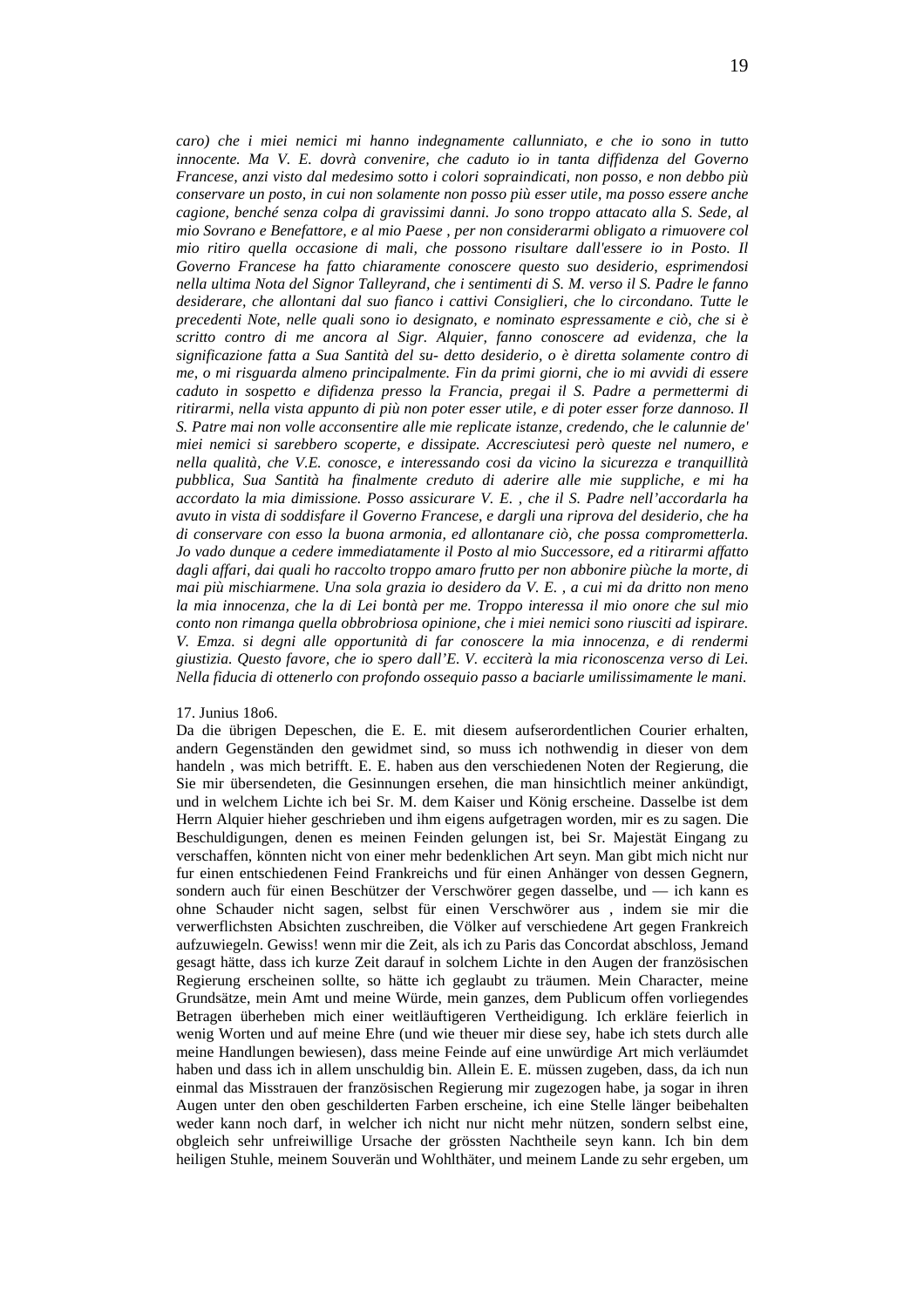mich nicht für verpflichtet zu halten; mit meiner Entfernung alle Anlässe zu den Uebeln zu beseitigen, die daraus entstehen könnten, wenn ich meine Stelle behielte. Die französische Regierung hat diesen ihren Wunsch klärlich zu erkennen gegeben, indem sie in der lezten Note des Herrn v. Talleyrand sagte, dass die Gesinnungen Sr. M. des Kaisers gegen den heiligen Vater ihr den Wunsch einflossten, lezterer möchte die bösen Rathgeber, die ihn umringen, von seiner Seite entfernen. Alle vorhergehenden Noten , in denen ich bezeichnet oder ausdrücklich benannt bin, so wie das, was gegen mich noch an Herrn Alquier geschrieben wurde, geben deutlich zu erkennen, dass der obenerwähnte Sr. Heiligkeit eröffnete Wunsch entweder allein gegen mich gerichtet ist, oder mich doch hauptsächlich betrifft. Von den ersten Tagen an, wo ich gewahr wurde, dass ,ich bei Frankreich in Verdacht oder Misstrauen gefallen war, bat ich den heiligen Vater, mir zu erlauben, mich von den Geschäften zurück zuziehen, und zwar eben aus dem Grunde, weil ich nicht mehr nützlich, wohl aher vielleicht schädlich seyn könnte. Der heilige Vater wollte nie meinen wiederholten Bitten Gehör geben, weil er glaubte, die Verläumdungen meiner Feinde würden entdeckt und zu nichte gemacht werden. Sie wuchsen aber an Zahl und waren alle von der Art, wie E. E. bekannt ist; und da sie demnach die öffentliche Sicherheit und Ruhe sehr nahe berührten, so hat Se. Heiligkeit endlich meinen Bitten beistimmen zu müssen geglaubt, und mir meine Entlassung bewilligt. Ich kann E. E. versichern, dass der heilige Vater bei Bewilligung derselben die Absicht hatte, die französische Regierung zufrieden zu stellen, und ihr einen Gegenbeweis von seinem Verlangen zu geben, die gute Eintracht mit ihr aufrecht zu erhalten, und alles zu entfernen, was sie stören könnte. Ich beeile mich demnach, meine Stelle sogleich meinem Nachfolger abzutreten und mich gänzlich von den Geschäften zurückzuziehen, von denen ich zu bittere Früchte geerntet habe, um nicht mehr als den Tod jede neue Einmischung in dieselben zu verabscheuen. Eine einzige Gnade erbitte ich mir von E. E., und auf dieselbe gibt mir meine Unschuld ein nicht minderes Recht, als ihre Güte für mich. Meiner Ehre ist alles daran gelegen; dass auf meinem Namen nicht jener schimpfliche Verdacht hasten bleibe, den einzuflüssen es meinen Feinden gelungen ist. Möchten demnach E. E. jede schickliche Gelegenheit ergreifen wollen, um meine Unschuld bekannt zu machen und mir Gerechtigkeit widerfahren zu lassen. Diese Gunst, welche ich von E. E. hoffe, wird meine ganze Dankbarkeit gegen Sie rege machen. Voll Vertrauen , sie zu erhalten , küsse ich Ihnen mit tiefer Ergebenheit demüthigst die Hände."

Zwei Tage, ehe dieser Brief von Rom aus geschrieben ward, hatte Bonaparte zu Paris beim Cirkel den Cardinälen Caprara und Spina die Reihe seiner vermeintlichen Anschuldigungen gegen Pius VII. wiederholt, und wie er sich dadurch rächen würde, ihn arm und machtlos zu machen und seine Staaten zu zerstückeln...

Ed il Cardinal Consalvi, schloss er, dovrà render conto a Dio, e sarà responsabile al popolo di tutti questi mali, e di aver perduto lo stato."

Consalvi verliess nach seiner Abdankung die Wohnung im Quirinale, und bezog einen Stock im Pallaste Gaetani. Er zeigte sich vor dem Papste nur bei Capellen und Consistorien. Aber heimlich arbeitete er, nach wie vor; die Entwürfe mehrerer Noten, die unter den Namen der schnell einander ablösenden Staatssecretäre Casoni, Doria, Gabrielli ausgefertigt worden, waren von ihm; ein vertrauter Kammerdiener trug sie nach Monte-Cavallo.

Am Abende des 10. Jun. 1809 ward die Bann-Bulle Pius VII. gegen alle Theilnehmer der Invasion des Kirchenstaats seit dem 2. Februar 18o8 an die Thüren der vier Patriarchal-Kirchen Roms, St. Johann im Lateran, St. Peter, St, Paul und Santa Maria maggiore geheftet, so wie auch an viele andere Gebäude; — doch verfiel dadurch Napoleon nur in die Excoinmunicatio minor, das heißt: er war nicht von den Sacramenten ausgeschlossen, und noch weniger waren seine Unterthanen des Gehorsams gegen ihn entbunden. Hätte der Papst die Excommunicatio major ausgesprochen, so hätte jede fernere Berührung zwischen ihm, den Cardinälen und der Priesterschaft mit dem Kaiser aufhören müssen.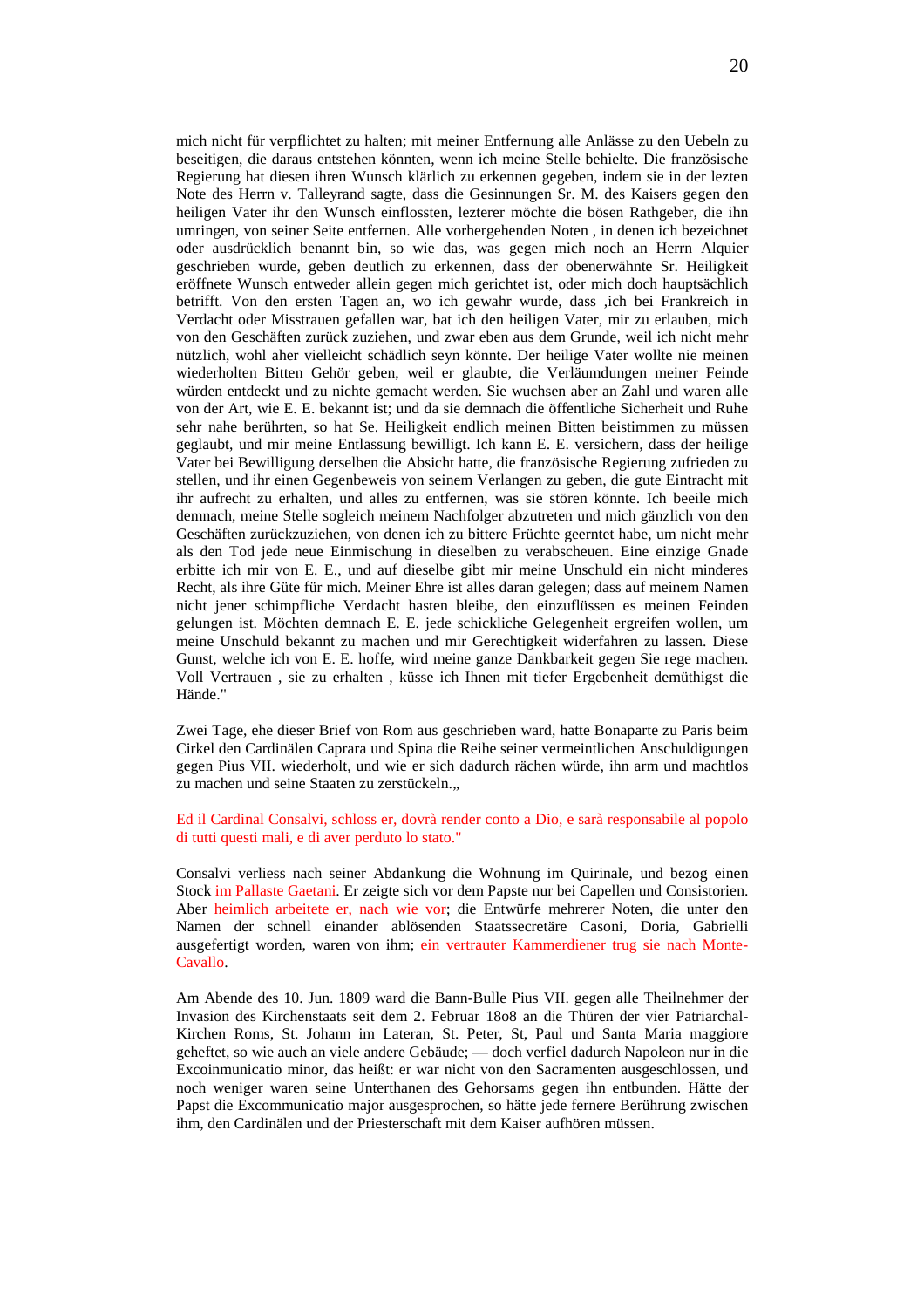Die Catastrophe des 6. Jul. 1809 endete die Einsperrung des Papstes in seinem eigenen Pallaste; man schleppte ihn, mit Uebereilung und Härte, wie wenn Gefahr beim geringsten Verzüge gewesen wäre, auf Umwegen nach Savona; — dann am 12.Jun. 1812 nach Fontainebleau.

Am vollständigsten ist die Geschichte der Ereignisse, die sich in dem Streite zwischen Frankreich und dem heiligen Stuhle zutrugen, in nachstehendem Werke verzeichnet:

Raccolta dei documenti autentici, sulle vertenze, insorte fra la S. Sede, ed il governo francese, nell'usurpazione degli stati, della chiesa, dall'anno 1805, all'epoca felice del ritorno del S. Padre, Pio P. VII., alla sua sede. Italia 1814- tre tomi.

Noch fünf Monate nach der Entführung des Papstes liess man Consalvi ruhig zu Rom. — Am 10. Dec. machte er sich auf Napoleons Befehl , in Gesellschaft des Cardinals Di Pietro, auf den Weg nach Paris, der General Miollis, Gouverneur von Rom, hatte es ihm 5 Tage zuvor zu wissen gethan; er ward von Gendarmen bis zur ersten Post begleitet.

Zur Bestreitung der gezwungenen Reise waren jedem Cardinale 3ooo Francs angewiesen; eben so viel als jährliche Appointements. Consalvi schlug eins und das andere aus. Als es ihm in Frankreich an Gelde fehlte, verkaufte er die Tabatiere mit Diamanten, die er von Bonaparte , bei Abschlüsse des Concordats von 1801 , zum Geschenke bekommen hatte.

Während seines viermonatlichen Aufenthaltes zu Paris sah man ihn selten in Gesellschaften; doch war er nicht unthätig, und berieth sich fleissig mit seinen Collegen. — Napoleon hatte die Cardinäle versammelt, um sie zur Sanction seiner Vermählung mit der Erzherzogin Marie Louise zu vermögen, und ihren Ausspruch der Meinung des Papstes entgegen zu setzen.

Er wollte ihrer Eigenliebe schmeicheln; besonders hatte er es auf Consalvi gemünzt, von dessen Beispiele er sich viel versprach.

Die Cardinäle wurden in den Tuillerien zu Hofe beschieden ; er war glänzend und sechs Könige gegenwärtig. — Consalvi stand mit sieben seiner Collegen auf einer Seite: Napoleon gieng hastig auf ihn los, und sagte: Mon Dieu, Monsieur lev Cardinal, comme Vous avez maigri! — Consalvi erwiederte, dass ein Zeitraum von 10 Jahren freilich verändern müsse. Napoleon unterbrach ihn: Si Vous étiez resté, à la tete des affaires, elles ne seroient pas, oü elles sont; — Vous avez de l'esprit; Vous connoissez le monde; tout ceci ne seroit pas arrivé; Vous y auriez trouvé remède! — Consalvi antwortete: Votre Majesté est dans l'erreur, les affaires seroient exactement les memes!

Bonaparte durchlief den Cirkel, dann kam er wieder zum Cardinale und wiederholte laut, was er so eben zu ihm gesprochen; auch Consalvi wiederholte seine Antwort. Zum drittenmale donnerte nun der Kaiser zornig: Non, les affaires ne seroient pas oü elles sont; auriez trouvé des ressources; Vous avez de l'esprit, de la connoissance du monde; Vous m'auriez epargné ce qui rient de se passer — Consalvi trat einen Schritt vorwärts, und sagte, dass es alle Umstehende hören konnten: "J'ai deja eu l'honneur de dire a Votre Majesté, qu'elle se trompe; je n'aurois rien pu changer à la situation des affaires."

Napoleon schwieg und kehrte ihm wüthend den Rücken.

Die Mehrheit der Cardinäle blieb unerschüttert; sie stüzten sich darauf, nichts ohne den Papst entscheiden zu können.

Der Kaiser beraubte sie zur Strafe des Purpurs; man nannte sie die schwarzen Cardinäle, im Gegensatze mit den rothen, die ihm beipflichteten, und in ihrer Würde erhalten wurden.

Man verwies die Schwarzen in verschiedene franzosische Städte; Consalvi und Brancadoro dreiunddreissig Monate lang nach Rheims. Im Hause einer Marquise de Guignecourt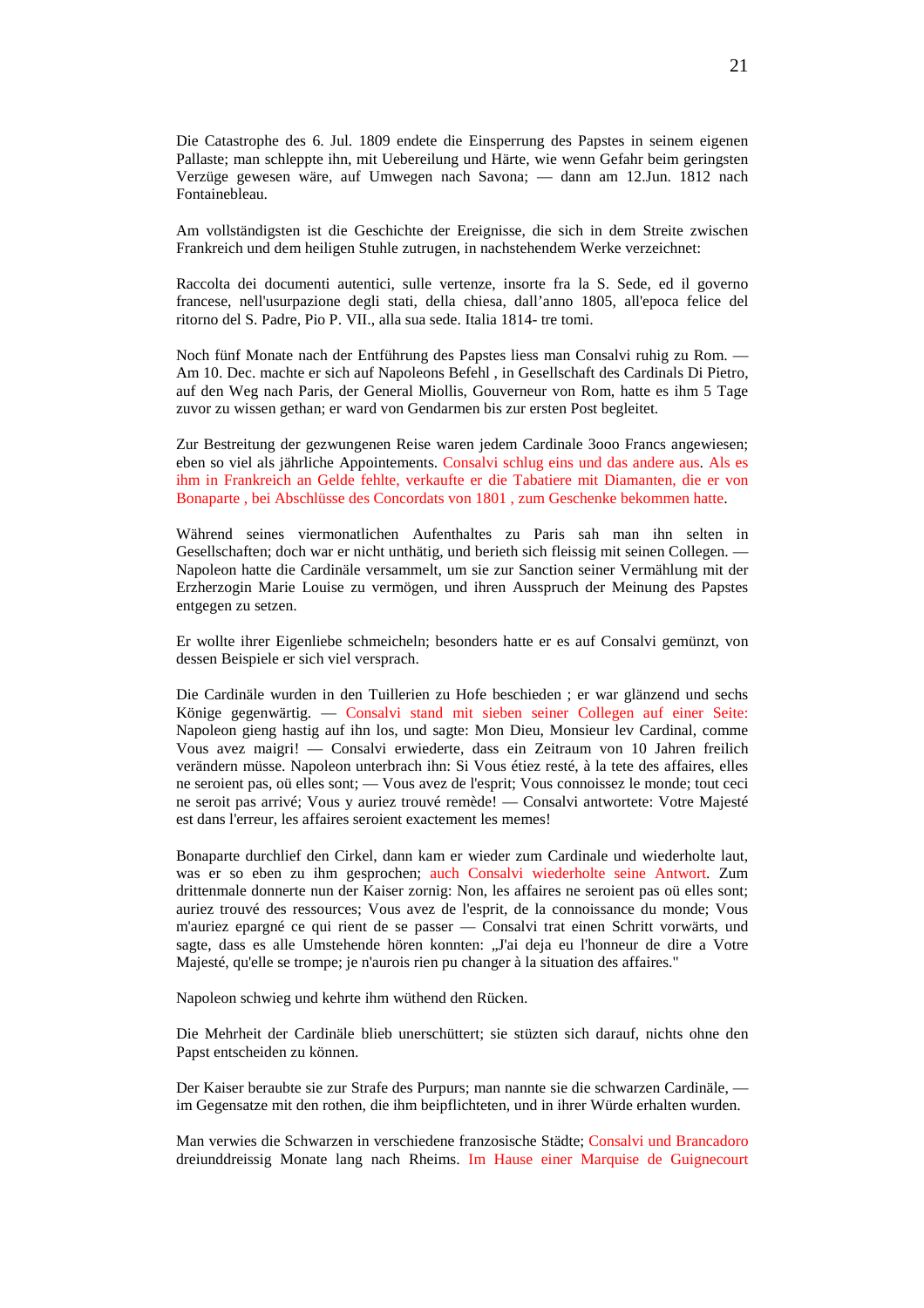brachte Consalvi manche Abende zu; er gedachte ihrer mit einem kleinen Geschenke in seinem Testamente. Auf der Reise von Paris zum Congresse von Wien berührte er ausdrücklich Rheims, um seine dortigen Bekannten wiederzusehen.

Der Papst hatte im Jahre 1811 zu Savona sich durch Zureden ein Breve entreissen lassen, das die Institution der Bischöfe durch die Metropoliten in Frankreich autorisirte, falls der Papst sie mehr als drei Monate verzögerte; er hatte diess Breve oft bereut, und seine Schwäche bekannt.

Zu Fontainebleau harrten seiner neue Versuchungen; — durch Alter, Leiden, Krankheiten mürbe, in Gegenwart eines Mannes, der zu überreden und zu drohen wusste, des Beistandes von Freunden berauht, verliess ihn auch hier die Standhaftigkeit auf einige Augenblicke. Er genehmigte am 25. Januar 1813 einen Vertrag , der nicht allein das Breve von Savona bestätigte, sondern in weltlichen und geistlichen Dingen noch weiter gieng.

Da dieser Vertrag jedoch nur als Punctation unterzeichnet worden war, und er sich darüber die Zuziehung des heil. Collegii vorbehalten hatte, so glaubte er ihn bis dahin nicht bindend.

Kaum hatte Bonaparte indessen das Papier in Händen, so liess er es als ein wahrhaftes Concordat im Moniteur abdrucken, obgleich er Pius VII. versprochen, es geheim zuhalten, bis das Consistorium es gut geheissen haben würde.

Unterdessen gestattete man den schwarzen und den rothen Cardinälen nach Fontainebleau zu kommen. Im Februar 1813 reisten Consalvi und Brancadoro von Rheims dahin ab. Zu Epernay brach Brancadoro's Wagen, und er ward schwer am Kopfe verwundet. Consalvi wartete 17 Tage auf ihn, bis er sich aufser Gefahr befand.

Anfangs hatten die Cardinäle freien Zutritt zum heil. Vater; nachdem er sich mit ihnen besprochen, schrieb er unterm 24. März 1813 einen Brief an Napoleon, in welchem er seine Gewissensbisse über das was er gethan, schilderte, und die Punctationen von Fontainebleau und das Breve von Savona für nichtig erklärte, und widerrief.

Napoleon entrüstet, isolirte den Papst beinahe von jeder Gesellschaft; den Cardinal Di Pietro, den der Kaiser als den Anstifter des eben erwähnten Briefes betrachtete, liess er Nachts aus dem Bette holen, und nach der Festung Auxerre bringen.

Der Obrist Lagorse, dem die Obhut des Papstes anvertraut war, legte den übrigen Cardinälen ein Circular vor, wodurch sie sich anheischig machen sollten, 1) Den Papst nie allein zu sehen. 2) Nie von Geschäften mit ihm zu reden. 3) Für ihn und auf seinen Befehl nichts zu schreiben und aufzusetzen. 4) Endlich für sich selbst jeder Privat - Correspondenz und Communication zu entsagen.

Consalvi, dem der Obrist zuerst das Blatt zu unterzeichnen brachte, weigerte sich diese Verbindlichkeiten einzugehen. Er schrieb blos darunter : J'ai lu; ein Gleiches thaten die übrigen Cardinäle.

Von Fontainebleau ward Consalvi Eingangs des nächsten Jahres 1814 nach Bezieres geführt.

Die alliirten Armeen machten immer mehr Fortschritte in Frankreich. In Italien gab sich Murat das

Ansehen, gegen seinen Schwager zu handeln, und hatte Rom und die Marken besezt. Bonaparte bot daher dem Papste an, ihn frei und ohne weitere Bedingungen nach Rom zu entlassen, als sogleich einen Cardinal a latere zu ihm zu schicken. Am 23. Januar 1814 Sonntag, nach fünftehalbjähriger Gefangenschaft zu Savona und Fontainebleau, sezte sich der Papst in Bewegung wieder nach Rom zu kehren.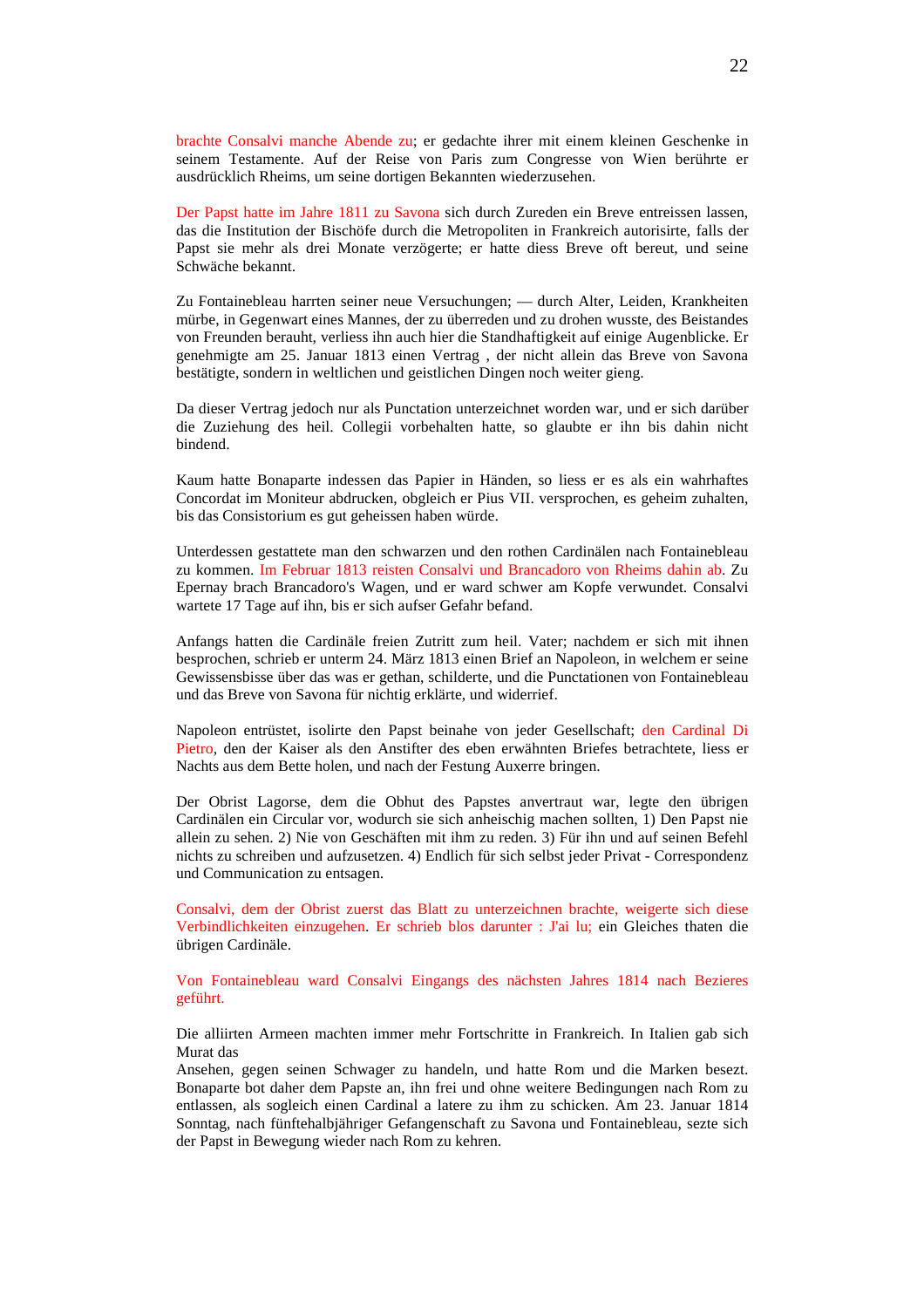Consalvi, der zu Bezieres die Befreiung des heil. Vaters, und die Entthronung Napoleons erfuhr, verlangte augenblicklich einen Pass vom Unter - Präfecten. Dieser nahm Anstand; der Cardinal zog sein rothes Käppchen hervor, und sagte ihm: diess würde ihm demnach als Pass dienen. Der Unterpräfect weigerte sich nicht länger.

Auf der Reise nach Italien, au Luc, Station und einzelnes Haus, 10 bis 12 Lieues von Frejus, musste Consalvi die. Nacht zubringen; die Postpferde wurden für Bonaparte aufbehalten, der Cardinal stand auf einem kleinen Hügel am Wege, als der Kaiser am nächsten Morgen durchfuhr; er erkannte den Cardinal, und zeigte ihn dem östreichischen Feldmarschall-Lieutenant von Koller, der mit ihm im Wagen sass. — Neugierig fragte der General: was für ein Mann Consalvi sey ? — Bonaparte antwortete: C'est un homme, qui ne veut pas avoir l'air d'etre pretre, mais qui l'est plus que tous les autres!

Was zwischen beiden vorgegangen war, macht diesen Ausspruch Napoleons begreiflich.

Zu Imola oder Cesena holte Consalvi den Papst ein, und blieb bis Foligno in seinem Gefolge; dort ward er

wieder im Amte des Staatssecretärs bestätigt, und erhielt den Auftrag, unverzüglich nach Paris zu eilen, die Angelegenheiten des heil. Stuhles bei den verbündeten Monarchen und ihren ersten Ministern zu betreiben. Kurz zuvor ward Mons. della Genga als Nuncius nach Frankreich abgesendet.

Mitte Mai, wo der Cardinal zu Paris eintraf, waren die Souveräne und ihre diplomatischen Hauptquartiere schon nach London aufgebrochen, oder im Begriffe dahin aufzubrechen.

Consalvi verhehlte sich die Wichtigkeit des Moments nicht; und nahm um so weniger Anstand, ihnen nach England zu folgen , als er auch ein Schreiben des Papstes an den Prinzen Regenten zu überreichen hatte. — Uebrigens waren er und die Herren seiner Gesandtschaft, Mons. Mazio und Evangelisti (Secretaire), weder der englischen Sprache machtig, noch hatten sie Zeit gehabt, anderweitige Vorkehrungen zu London treffen zu lassen.

Die Ueberfahrt auf dem Paketboote von Calais mochte etwa sechs Stunden dauern; als man sich den Küsten von Dover näherte, wurde einige Verlegenheit sichtbar; seit ein paar Jahrhunderten hatte kein Cardinal mehr Aufnahme in England gefunden, wo die catholische Religion nur geduldet ist, wo der Pöbel vor nicht gar langer Zeit den Papst in Effigie zu verbrennen pflegte.

Der Cardinal hielt mit einigen Bekannten, die er auf dem Verdecke traf, Rath: Ob er sich mit seinen rothen Strümpfen getrauen dürfe, die Reise bis nach London zu machen? — Sie meinten: er könne sich Unannehmlichkeiten aussetzen.

Schon war er im Begriffe , sie gegen schwarze zu vertauschen, als man vor Anker gieng, jene Bekannten die Schaluppen bestiegen , und ihn verliessen.

Ein einziger bemerkte: dass es besser seyn möchte, sich vom Anfange an als Cardinal zu zeigen; dass eine Verkleidung seinem Character nicht zieme; dass seine Sendung schon dadurch Nutzen geschafft haben würde, überall als Staats - Secretär Sr. Heiligkeit aufgetreten zu seyn.

Es bedurfte nichts weiter, den Cardinal zu entscheiden. Aus Mangel an Pferden brachte er den Rest des Tages in Dover zu. Nach Mitternacht machte er sich in einer Postchaise auf den Weg; zwey Preussen schlossen sich in einem andern Postwagen an ihn, die Herren Bartholdy und Fauche-Borel; ersterer gehörte zum Bureau des Staatscanzlers von Hardenberg.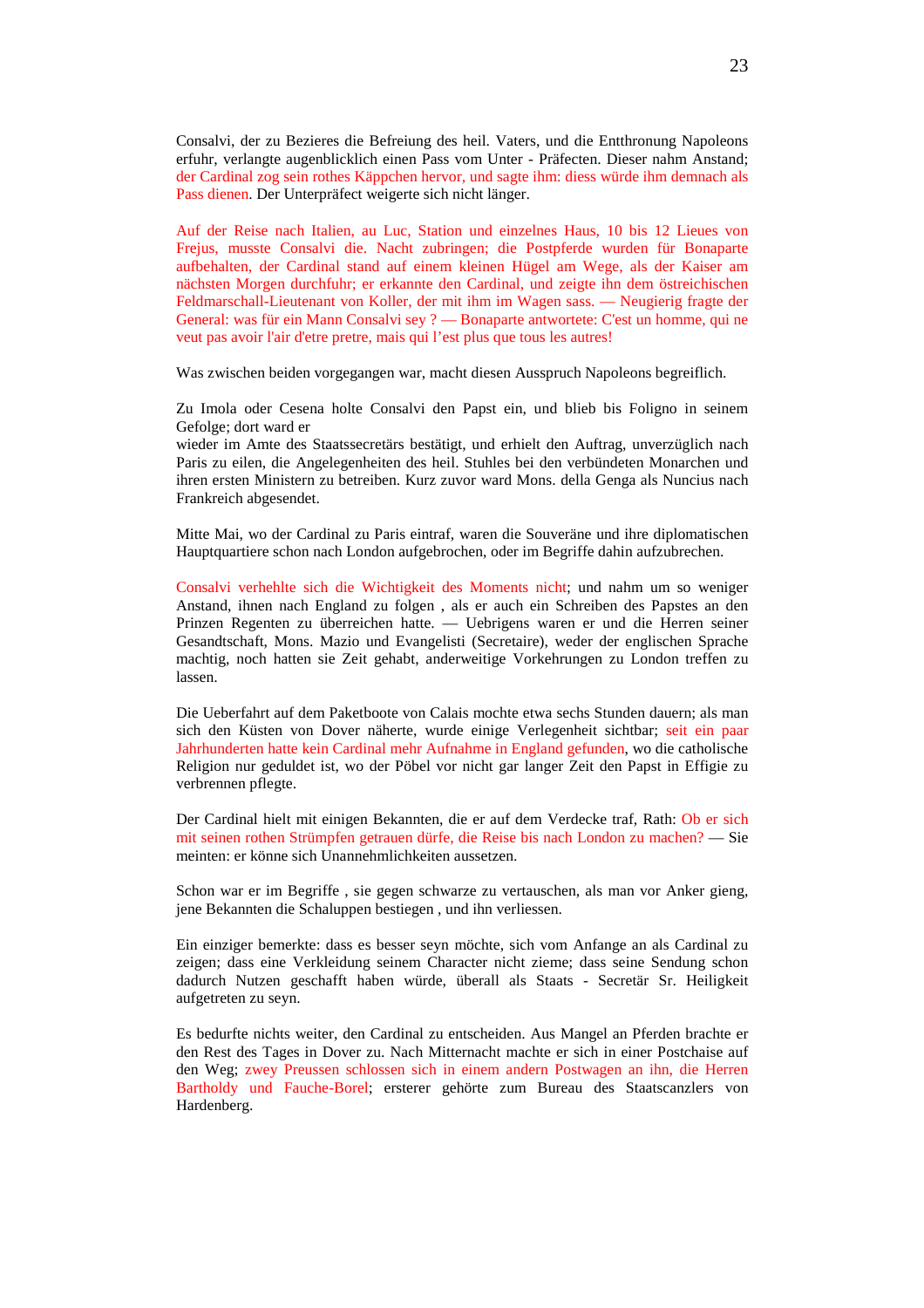Das englische Volk war damals im Freudentaumel. Wer auf dem Continente zum Sturze Napoleons beigetragen, ward in Grofsbritannien mit Herzlichkeit begrüfst. Der Abgesandte Pius VII. musste mit Wohlwollen betrachtet werden.

Um die Mittagsstunde erreichte Consalvi London. Zu St. James, ungefähr vor der Wohnung des Kaisers von Russland, brach sein Wagen. Eine ungeheure Menschenmasse strömte sogleich herbei, als er ausstieg. Seine Reisegefährten entzogen ihn dem neugierigen Gedränge, und nahmen ihn in ihrer Postchaise auf.

Sie waren ferner so glücklich, ihm auf 8 — l0 Tage eine Wohnung anbieten zu können, (Soho square, Soho street) denn vergeblich war man bei allen Hotels darnach angefahren. Später zog der Cardinal nach Jermin street.

Der Prinz Regent behandelte Consalvi mit Auszeichnung; er empfieng ihn in derselben feierlichen Audienz, in der die Deputationen der beiden Häuser des Parlaments ihm die Dank-Addresse für den Pariser Frieden überreichten.

Sechs oder sieben Jahre zuvor hatte Lord Grenville als Minister sich noch geweigert, ein Schreiben des Papstes anzunehmen, und Mons. Caleppi, Nuncius in Brasilien, musste auf der Reise nach Rio-Janeiro über England, als er zu Hofe gehen wollte, seine Prälaten-Kleidung ablegen.

Die Acte des Parlaments, die die Verbindungen zwischen Grossbritannien und dem heil. Stuhle untersagt, war zwar nicht widerrufen, aber die Verhältnisse der Freundschaft und Gefälligkeit und der gegenseitigen Correspondenz litten bis zum Tode Pius VII. keine Unterbrechung mehr.

Der erste Brief, den der Prinz Regent directe an den Papst richtete, ward ihm im März 1818 übergeben; die Addresse lautete: A sa Saintete, worüber man Anfangs unschlüssig gewesen. Er war eine Antwort auf das Condolenz - Schreiben Pius VII. wegen des Ablebens der Prinzessin Charlotte.

Aber zuvor schon hatte Rom sich Wohlthaten von Seite Englands zu erfreuen , und diese verdankte es allein der Persönlichkeit Consalvi's.

1815 — 1816 brachte eine englische Fregatte kostenfrei die römischen Kunstwerke zurück, zu deren Wiedererhaltung Lord Castlereagh und der Unter - Staats- secretär, Mons. Hamilton , mitwirkten; Consalvi hatte Canova als Unterhändler darüber nach Paris gesendet.

1816, nach dem Bombardement von Algier, vergass Lord Exmouth nicht, den Papst in den Tractat ein- zubegreifen. — Mehr als 3oo befreite römische Sclaven jedes Alters und Geschlechts zogen, ihrer Heimath wieder geschenkt, in Procession nach St. Peter, Gott und England für ihre Rettung zu danken.

1819 stipulirte der Admiral Freemantle mit dem Bey von Tunis, dass Rom von dieser Regentschaft, ohne zu Tribut verbunden zu seyn, den begünstigsten Mächten gleichgeachtet werde.

Als König von Hannover hatte der englische Monarch seit 1817 Gesandte beim heil. Stuhle accreditirt.

Es waltete nicht nur gutes Vernehmen ob, sondern eine Art Cocquetterie; Sir Thomas Lawrence kam nach Rom, um für die Gallerie von Carlton - House den Papst und seinen St. Secretär zu malen; wogegen der König sein Bild Pius VII. verehrte, der es im Vaticane aufbewahren liess.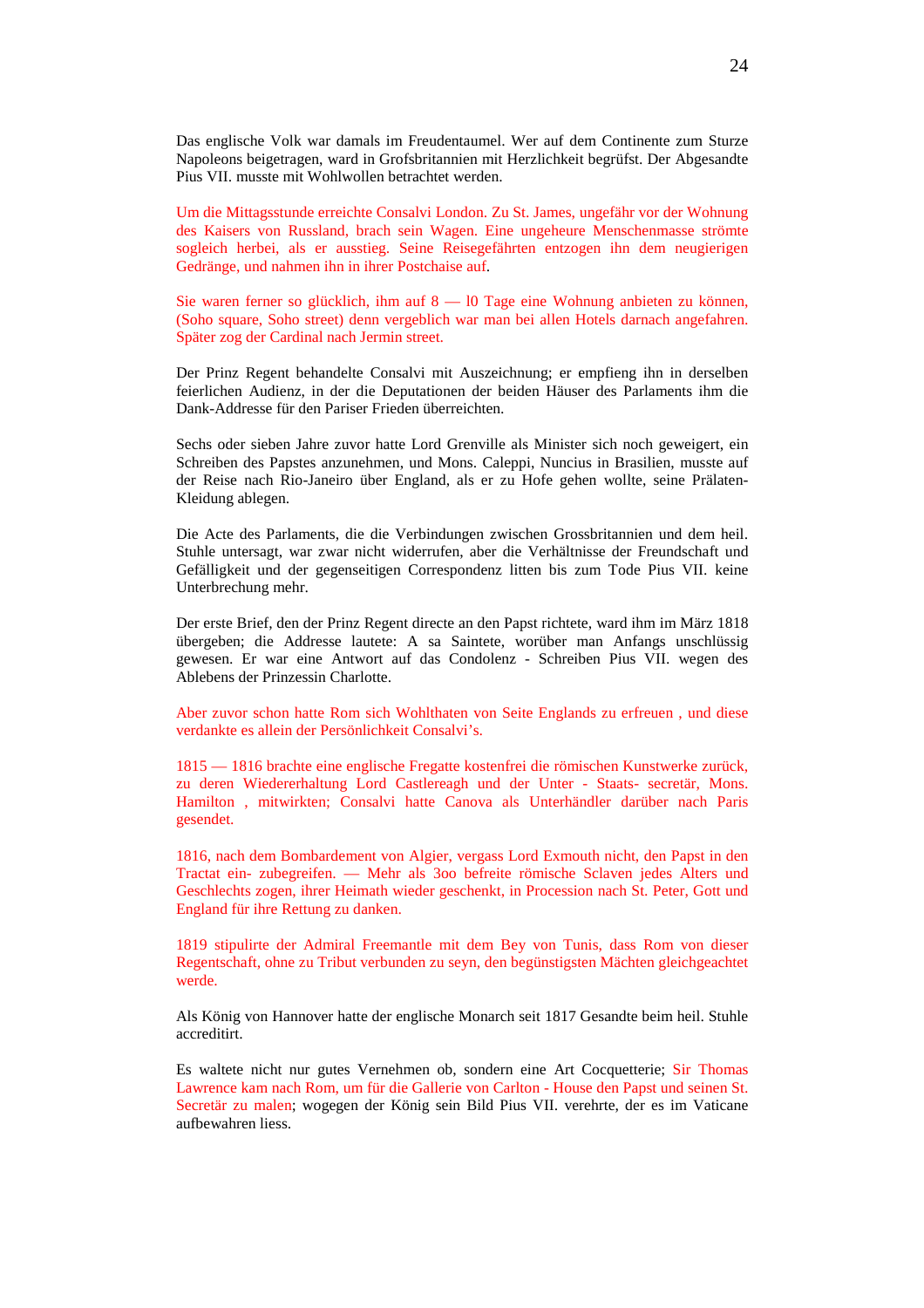Der Erfolg in London war fur Wien von glücklieher Vorbedeutung; bis zu Ende des Congresses schwebt Consalvi zwischen Furcht und Hoffnung; man musste ihn zu Wien gesehen haben, um seine Wachsamkeit, seine Regsamkeit, seine Leidenschaft für das Interesse des heil. Stuhls gehörig beurtheilen zu können.

Das vollkommenste Gelingen war der Lohn davon: die Legationen, die Marken, Benevent und Pontecorvo kamen von neuem unter die Botmässigkeit des Papstes.

Blos für Avignon und Venaisin, und einen schmalen Strich vom rechten Ufer des Po, brauchte Pius VII. zu protestiren; und trotz der Uebereinkunft aller Monarchen, hinfüro den Rang nach alphabetischer Ordnung zu nehmen, wusste Consalvi dem Papste die hergebrachte Prä -Eminenz zu erhalten.

Der Cardinal Consalvi hatte sich zu Wien von den Gesinnungen der ersten Souveräne und Minister in Europa überzeugen können; sie verabscheuten jede gewaltsame Reaction, und wollten ernsthaft die Wunden heilen, die die Revolution geschlagen. Die erste Bedingung war, Schutz der neuen Eigenthümer in jedem Lande, wenn sie unter rechtlichem Titel besassen.

In diesem Geiste verfasste Consalvi noch zu Wien die Decrete und Proclamationen vom Juli 1815 für die wiedererlangten Provinzen.

In Rom hatte man solchen Gesichtspunct nicht aufzufassen gewusst. Man hatte mit Uebereilung vernichtet, was die Franzosen eingeführt; eine Junta des Papstes erliess während Consalvi's Abwesenheit eine Menge Verordnungen, ohne an ihre Ausführbarkeit zu denken.

Man verminderte die Grundsteuer, ohne die Ausgaben des Aerarii vermindert zu haben; Mönche und Nonnen sollten schnell in ihre Klöster zurück, deren Einrichtung Aufwand von Tausenden kostete.

Man vergass, dass die Franzosen durch den Verkauf der geistlichen Güter die Hauptmasse der päpstlichen Schulden getilgt hatten, und arbeitete diesen Verkauf zu annulliren. Anno 18oo übernahm Pius VII. 74 Millionen Schulden, bei 3 Millionen Einkünften, und Anno 1815 nur 33 Millionen Scudi Schulden bei 6 — 7 Millionen Revenuen.

Consalvi wünschte die Vortheile zu behaupten, die das Interregnum gestiftet. Die Franzosen hatten die Feudalität ausgerottet, Justiz - Verwaltung und Militär verbessert.

Diess die Motive seines heftig angefochtnen Motu-proprios von 1816. Die Feudalität, wie sie in Rom vor der Revolution bestand, muss nicht mit den Privilegien des Adels in andern Ländern verwechselt werden. Die Barone waren unmittelbaren Fürsten zu vergleichen, und dem Volke eben so lästig , als der Regierung.

Alexander VI. hatte sie beschränkt, Sixt V. mit Nachdruck angegriffen; dennoch blieben unter Urban VIII. die Barone übermüthig genug, die öffentliche Ruhe zu gefährden.

Erst das letzte Jahrhundert schliss die Rauhigkeit des Adels mit seiner Tapferkeit zugleich ab.

Der Unterschied der päpstlichen Provinzen , wo die Feudalität am strengsten gewesen war und am längsten Gedauert, war stets bemerkbar; Bologna, Ferrara, Perugia, die Marken, wo sie früher aufgehört, sind cultivirter als der Agro Romano, und Campagna und Marittima, in denen die ausgedehnten Herrschaften der Colonna, Orsini und Gaetani lagen. Fast alle Räuber, die jetzt den Kirchenstaat verpesten, sind, wie die gedruckten Listen derselben darthun, aus den Lehngütern Sonnino, Vallecorsa , Castro , Prossedi und Giuliano.

Bonaparte's Präfecten gaben den Adelichen für die Baronalrechte Aemter im Staate; sie eröffneten ihnen eine Laufbahn, die den Weltlichen zu Rom versperrt geblieben war.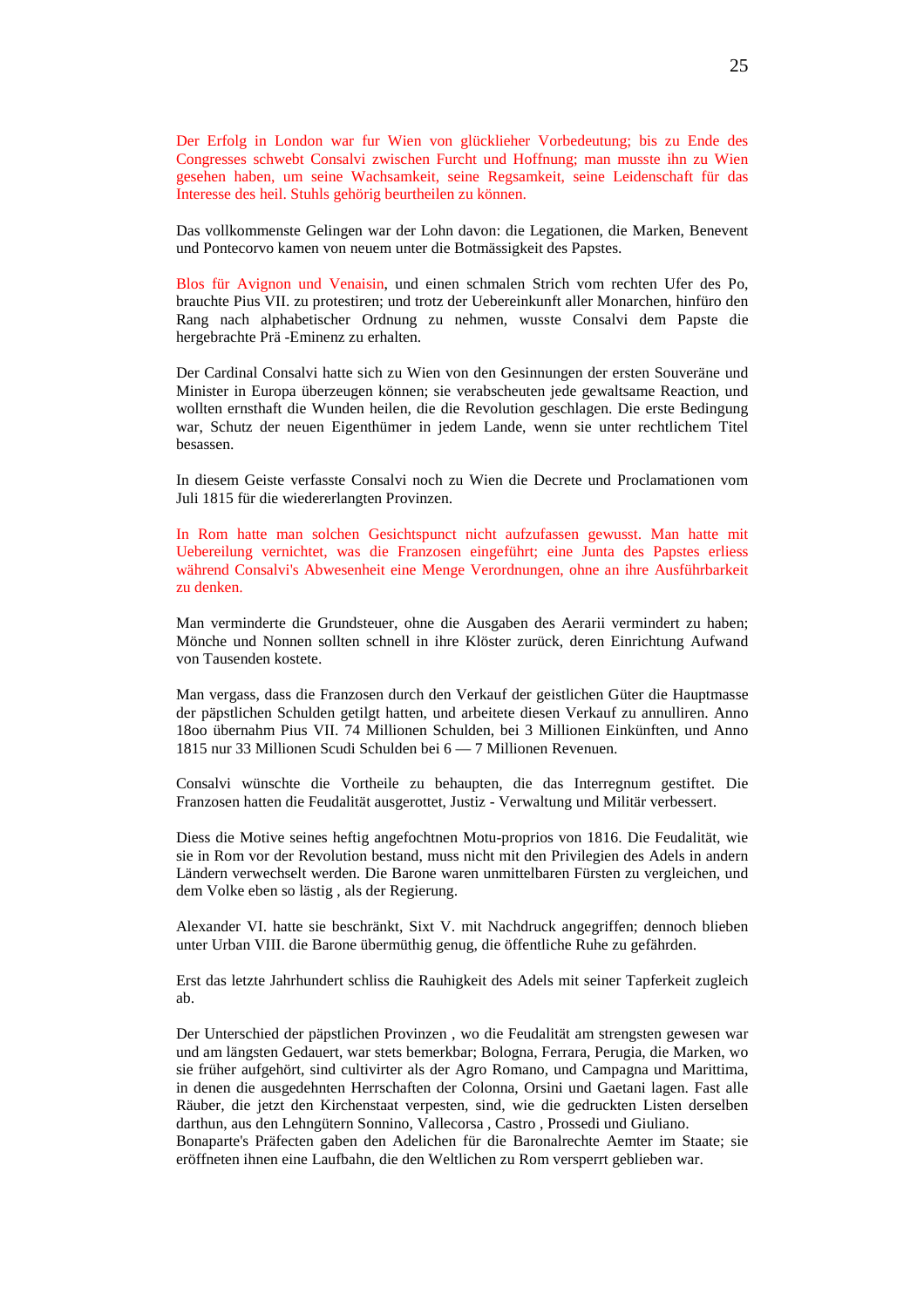Das Motuproprio von 1816 erneuerte ungefähr die Gesetzgebung Napoleons über die Fideicommisse.

Den Jurisdictionen , die die Junta während des Wiener Congresses den Baronen wieder eingeräumt, be- wog man sie halbfreiwillig zu entsagen, indem man die Unkosten derselben erschwerte, und die Art der Ausübung vorschrieb.

Uebrigens hatte der römische Adel nicht über Con-salvi zu klagen. Die Senatoren Patrizy und Altieri wurden wider den Gebrauch aus ihm gewählt, eben so die Präsidenten der 14 Rioni oder Stadtquartiere, denen die Polizei in denselben obliegt, und die höhern Officiere der Civica, oder Bürgermiliz, die Guardia nobile des Papstes, war eine Versorgungs-Anstalt der weniger Begüterten. Von Festen für fremde grosse Herren schloss er, zu nachsichtig gegen den Stolz der Edelfrauen, den ersten Bürgerstand aus.

Wie es um die Justiz vor 1815 und dem Interregno stand, und zum Theile leider noch steht , werden Ausländer nur mit Mühe glauben.

Die Tortur war nicht abgeschafft; das Confrontiren der Zeugen mit den Inculpaten nicht nothwendig; die Nennung des Anklägers ausser der Regel; die Aussagen der Inquisiten wurden weder mit ihren Worten, noch in extenso vorgelegt. Ueber Leben und Tod entschied eine einzige Instanz. Die Instructionsrichter waren subalterne Magistrate.

Die Criminal-Gesetze waren einer solchen Procedur würdig. Die Bandi del Governo, della Consulta, und die bandi provinciali, so heissen die noch rechtskräftigen peinlichen Verordnungen, denn kein eigentlicher Codex vorhanden, sind Muster von Verwirrung, Unsinn und Unverhältnissmäfsigkeit der Strafen; Polizei-Vergehungen, Sittenverstosse und blutige Verbrechen sind zusammengemischt.

L'illustrissimo e Riverendissimo Governatore di Roma, oberster Criminalrichter , durften nach Willkühr, so lauten die Bandi, mildern und verschärfen. Er konnte z.B. einen jungen Menschen, der eine Frau auf der Strasse gewaltsam geküsst, oder einen verschmäheten Liebhaber, der Hörner unter die Fenster einer Braut geworfen (l'infiorata dei Corni), wie einen Mörder zum Tode oder zu 2ojähriger Galeere verdammen; und mit der Corda, einem Marterinstrumente, erst 1815 ausser Thätigkeit gesetzt, einem Kutscher die Arme ausrenken lassen, wenn er einem Cardinale nicht aus dem Wege gefahren war.

Pius VII. hatte vor seinen Streitigkeiten mit Bonaparte ein Project zu einem peinlichen Codex, von Renazzi, Professor an der Sapienza (die römische Universität), verfertigen, und der Congregation der Consulta zur Prüfung einreichen lassen. Aber dort war er abbanden gekommen. Das Publicum hatte sich Gutes davon versprochen.

Unter Consalvi's Aufsicht wurde 1816 von einer Commission, die binnen zwei Jahren mehr als 2o,ooo Thaler kostete, abermals am Criminal-Gesetzbuche gearbeitet; der Fiscal der Kammer, Barbir, der Mann alles Herkömmlichen, und Monsignor Bartolucci, der nach und nach alle Farben getragen, dessen Verstand und Leichtigkeit in Geschäften der Staatssecretär hoch schätzte, sassen in diesem Ausschusse; aber man debattirte und brachte nichts hervor; bald hiess es , das Volk sey nicht reif zu neuen Einrichtungen, bald widersetzte sich das Jus Canonicum.

Mit dem Civil - Gesetzbuche geschah dessgleichen. Die Masse der Lehensgesetze und Widersprüche in denselben ist unstreitig jetzt im Kirchenstaate eben so angewachsen, als sie es im römischen Reiche war, ehe Justinian sein Corpus Juris compiliren liess.

Die Versuche, die Tribunale und Competenzen zu verringern , verursachten hartnäckige Kriege und giftige Zwistigkeiten mit der Immunitä Ecclesiastica und den Bischofen und Prälaten, die deren Privilegien für wichtiger hielten, als öffentliche Sicherheit und Ordnung.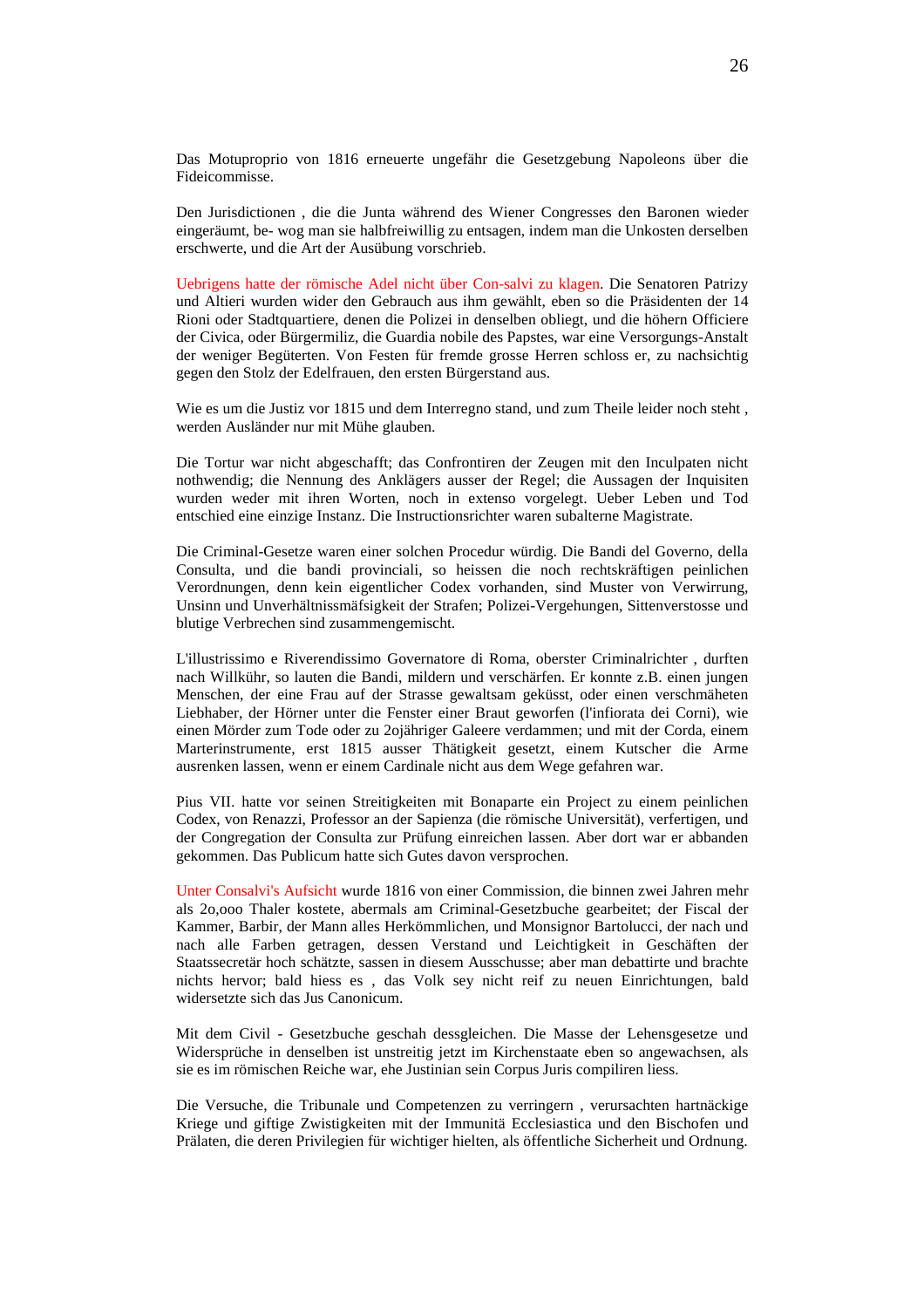Der Bischof von Ferentino z. B. excommunicirte einen Polizeibeamten, weil er einen Eremiten seines Sprengels, Helfershelfer von Räubern, wie gar oft diese Waldbrüder in den römischen Provinzen, in Verhaft genommen, ohne seine Licenz abzuwarten.

1817 erschien ein Codice di procedura civile, der beste, wie Consalvi meinte, der sich unter so schwierigen Verhältnissen abfassen lassen.

Sogleich verbot der Präsident des Tribunals von Monte-Citorio ihn auszuüben, — und schalt seine Leute, dass sie ihm im Vorzimmer einen Platz gönnten. Der Clerus verlangte für sich lateinische Citationen, zum Unterschiede des Italienischen für die Weltlichen.

Der neue Codice di Commercio , bis auf einige Artikel Copie des französischen, ward nicht angefochten, indem der Handel den Gegnern ein zu gleichgültiger Gegenstand war. Was die Manufacturen betraf, überliess Consalvi dem Cardinal Camerlengo , dessen specieller Aufsicht sie unterworfen sind.

Die Verwaltung ward vereinfacht, — und dem Motuproprio von 1816 eine ganz neue Eintheilung der Gouvernemente und Districte angehängt.

In Hinsicht der Finanzen musste der Cardinal Staats-secretär gar zu oft den Mittelweg zwischen dem Alten und Neuen einschlagen, der einem und dem andern Systeme Eintrag that. Es fehlte insbesondere die französische Schärfe der Gontrolle. — Consalvi hatte in diesem Fache eben keine tiefen Kenntnisse; sowohl er, als die verschiedenen Tesorieri unter ihm, waren fremden Anleihen abhold, — unter allen europäischen Souveränen War PiusVII. der Einzige, der seit 1814 sein Land dadurch weder beschweren noch bereichern wollte.

Den Räuberbanden in den Provinzen ein Ende zu machen , wurden weder Mittel noch Aufwand gespart; Umhauen der Wälder und Bäume in den Provinzen; — Entfernung der Hirten und Heerden von den Bergen; Ersetzen der Sbirren durch eine regelmässige Gensd'armerie. Einstecken der Verwandten der Räuber; Erleich terung, die Missethäter aus den Asylen zu holen. Endlich Amnestie und Capitulationen mit ihnen.

Consalvi selbst bewilligte dergleichen der Bande des berüchtigten Masocco, der nach einem Jahre Gefangenschaft in der Engelsburg, als Guerillenführer im Solde des Papstes, gegen seine vorigen Gesellen zu Felde zog.

Als Unterhändlerin dieses Vergleichs diente in Terracina — wo der Cardinal damals mit dem Ritter von Medici (1818) sich wegen des Neapolitanischen Concordats aufhielt, das Weib Masocco's.

Alles dieses erwies sich nur wie Palliative; selbst Masocco's Unterwerfung hatte bald grässliche Folgen. Die wahren Mittel, die einzigen, deren Rom sich bedienen sollte und könnte, nämlich die moralischen, widerstreben der zarten Sorgfalt für die Seelen der Räuber, — und dem oft erbärmlichen Zustande des niedern Clerus in den Provinzen. Ein organisches Uebel aber kann nicht äufserlich curirt werden.

Bewegliche Colonnen von landeskundigen Jägern und Schützen, unter dem Namen Centurionen, leisteten noch am Meisten.

In der Stadt Rom dagegen, wo alles, was sich ereignete, dem Staatssecretär schnell zu Ohren kam, ward die Ordnung so gut gehandhabt, als in irgend einer Hauptstadt.

Das Militär hatte Unter den Franzosen gewonnen, — ein Theil davon auf dem Schlachtfelde gedient. Die Zahl, als der Papst es wieder übernahm, mochte sich auf 8 -9ooo Mann belaufen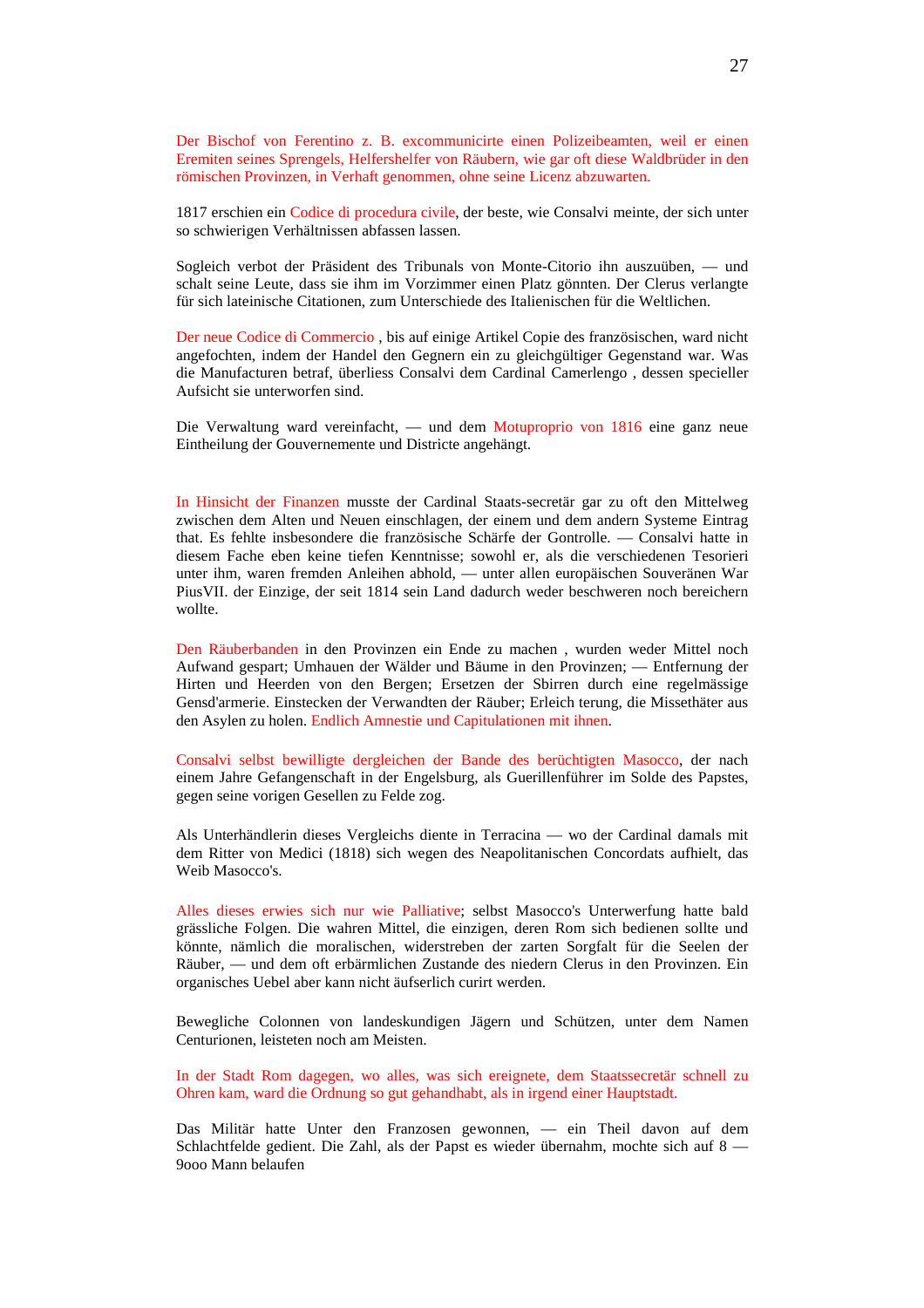Der Cardinal hoffte vielleicht, es in diesem Zustande erhalten zu können. Er bekümmerte sich um die Details, die Uniformen, die man als zu prächtig tadelte, — den Dienst mit einer Liebhaberei; die Stoff zu manchen Epigrammen gab.

Eine Pasquinade z. B. stellte Bonaparte dar, der mit grossen Generalsstiefeln über den St. Bernhard schrill, und Consalvi, ihm nach; bemüht, seine Füsse in die Tritte jenes zu setzen.

Doch vermochte der Cardinal weder Tapferkeit noch Disciplin einzuhauchen. Die Veteranen nahmen ihren Abschied, die Truppen schmolzen 'bis auf circa, 5ooo Mann, und der Cardinal wagte nicht, ein Recrutirungs-Gesetz in Antrag zu bringen, das im Entferntesten einer Conscription ähnlich sähe.

Man irrte, wenn man voraussetzte, dass es dem Staatssecretär möglich sey, Pius VII. in Allem zu leiten; schlug er etwas vor, was dem Papste nicht gefiel,so neigte dieser den Kopf auf die Schulter, sahe starr vor sich hin, und jede fernere Bemühung war verloren.

Manchesmal sträubte sich der Papst, ehe er einwilligte, und es kostete Schweiss, ihn zu bestimmen. Solche Anstrengungen durften nicht oft auf einander folgen.

Nach der Krankheit des Papstes zu Castel Gandolfo, im Sommer von 1817, vermehrte sich seine Reizbarkeit mit der Hinfälligkeit, — und Consalvi vermied gern jeden Anlass, seine Empfindlichkeit durch Widerspruch zu erregen. Die Opposition, die diess wahrnahm, ward dreister, seine Pläne zu durchkreuzen. Oft sagte er aber, dieser Neckereien müde: Si vede bene che siamo alle venti tre e mezza! "Man sieht wohl, dafs die Uhr beinahe abgelaufen ist.

Wenn Consalvi durchgreifen wollte, schalt man ihn einen Tyrannen; wenn etwas halb geschah, tadelte man seine Schwäche.

Seine Sphäre als erster Minister hatte er nicht über Gebühr ausgedehnt, wenn man sie mit der der Cardinäle-Nipoten vergleicht, — die wegen ihrer Gewalt Cardinali-Padroni hiessen.

Was Consalvi am meisten das Vertrauen des Papstes sicherte, war die Genauigkeit, mit der er ihn täglich von dem unterrichtete, was sich in seinen Staaten und im Auslande Merkwürdiges zutrug. Wer Pius VII. etwas denunciren wollte, fand ihn meist schon vorbereitet.

An der römischen Universität stiftete man einige Lehrstühle für Naturkunde und Archäologie ; — Monsignor May ward als Vorsteher der Vaticanischen Bibliothek von Mayland berufen.

Aber die allgemeinen Studienpläne geriethen ins Stocken, wie die Gesetzbücher.

In Abwesenheit des Cardinals Consalvi wurden im August 1814 die Jesuiten restituirt. Er war weder lebhaft für noch wider sie. Diese Angelegenheit erschien in Italien nicht so wichtig, als jenseits der Alpen; in Sicilien war der Orden schon wieder einheimisch. Man verglich ihn mit einem Korbe Früchte, von denen einige unreif, andere überreif wären. Nur bedauerte der Cardinal, dass man zu voreilig verheissen, ihnen wiederzugeben, was sie früher inne gehabt.

Hierunter gehörten viele Anstalten des Unterrichts; die Universität der Sapienza hätte Consalvi allenfalls ihrer Leitung anvertraut, nie aber das Collegium Romanum, und das damit verbundene Seminarium. Nach Aufhebung des Jesuiten-Ordens hatte sie Clemens XIV. dem weltlichen römischen Clerus eingeräumt, dessen Fortschritte in Moralität und Gelehrsamkeit seitdem auffallend waren.

Die Cardinäle Litta, Fontana und de Pietro hatten hierüber gedacht wie Consalvi.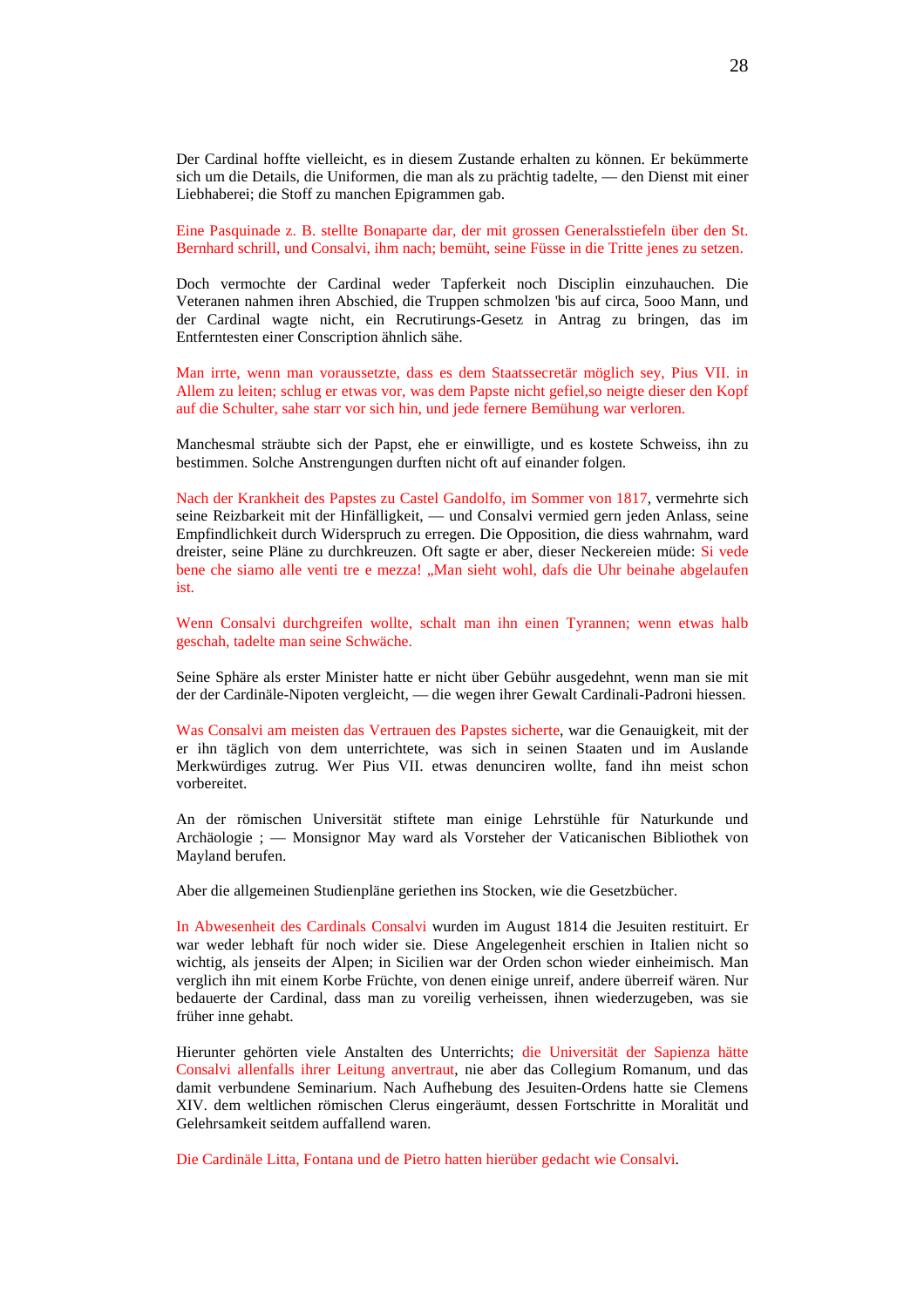In Bücher-Revisionen mischte er sich nur, wenn er befürchtete , dass man vor dem Auslande allzulächerlich werden könnte, — wie z. B. als man den Professor Set- tele hinderte, in seinem Handbuche das Copernicani- sche System als Wahrheit zu lehren, und der Staatssecretär ausglich) dass es als Hypothese das Imprimatur bekam.

Mehr als die Wissenschaften hatten die schönen Künste sich der Begünstigungen zu erfreuen. Die Ausgaben, die Pius VII. bei einem nicht reichen Aerario darauf verwendete, sind bewunderungswürdig; der Strebe-Pfeiler am Colosseo, die Vorhalle und die Erweiterung des Museums Pio Clementino, der Ankauf einer Sammlung egyptischer Monumente, die Bildhauereien von Cammuccini, und hundert andere Gegenstände sind Belege dazu, - ohne Nachgrabungen nach Alterthümern und Erhaltungskosten derselben in Anschlag zu bringen.

Ferner wurden Plätze angelegt, durch Niedereissen von Häusern erweitert; Strassen nivellirt; Alleen von Bäumen gepflanzt; Springbrunnen und Obelisken errichtet.

Als Unter-Intendant hierzu bediente sich der Staats- Secretär gern seines Kammerdieners Giovanni Luelli, dem es dazu nicht an einem gewissen Talente mangelte, — und dessen Ehrlichkeit der Cardinal in einer langen Reihe von Jahren geprüft zu haben, — in seinem Testamente bezeugt.

Nach dem Tode Consalvi's noch erhärtete sich seine Neigung zur Verschönerung Roms durch die Disposition, für das aus dem Verkaufe mehrerer von den Monarchen von Oestreich, Frankreich und beiden Sicilien geschenkten Tabatieren gelöste Geld, zum Ausbauen der Paraden der Kirchen von Araceli, S. Andrea delle Fratte, und S. Maria della Consolazione zu verwenden.

Unter den römischen Architecten zog er Raffaelle Stern vor. Diese Wahl hat der neue Arm des Museums, sein Werk, hinlänglich gerechtfertigt; Sterns Tod, Eingangs 1820, ging dem Cardinal wahrhaft nahe.

Doch unter allen Künstlern war Canova sein Idol; als man es nicht mehr anständig fand, die Büsten, die Canova, wie in einer Werkstatt, im Pantheon aufgehäuft hatte, dort zulassen, mussten, um Canova nicht zu beleidigen, auch alle andere Büsten aus der Rotonda auswandern, und unter ihnen die Raphaels, von seiner Grabesstätte.

Consalvi war weder Kenner, noch hatte er Geschmack in den Künsten. Nie kaufte oder bestellte er für sich eine Statue oder ein Gemälde. Dasjenige , das er zuerst Pius VII., dann Leo XII. vermachte, rührte aus einem Legate des Contestabile Colonna her; es ist vom Cavaliere Calabrese und mittelmässig.

Beim Ameublement des Quirinals, bei der Wahl von Livreen, Equipagen neigte er sich mehr zu modischer Eleganz, wie zu Pracht und aecht römischem Style.

Bei diplomatischen Geschäften hatte Consalvi freiere Gewalt, als im Innern; desshalb auch gelangen sie besser.

Oestreich, Frankreich, Spanien, Neapel, Toscana gaben die Jurisdictionen auf, der ihre Botschafter und Gesandte in den Quartieren um ihre Palläste geübt, und eben so die eigenen Postämter, die sie in Rom gehabt hatten.

Mit Frankreich Russland, Polen, Preussen, Baiern, Wurtemberg, Sardinien, Spanien, Genf schloss er Concordate, Convenlionen über Diocesan-Circumscriptionen, oder Abkommen wegen der Dataria ab; bei letzteren war er fliessend.

Unter Pius VII. sah man zuerst bleibende Gesandtschaften von Russland, Preussen, den Niederlanden, Hannover und Würtemberg beim heil. Stuhle.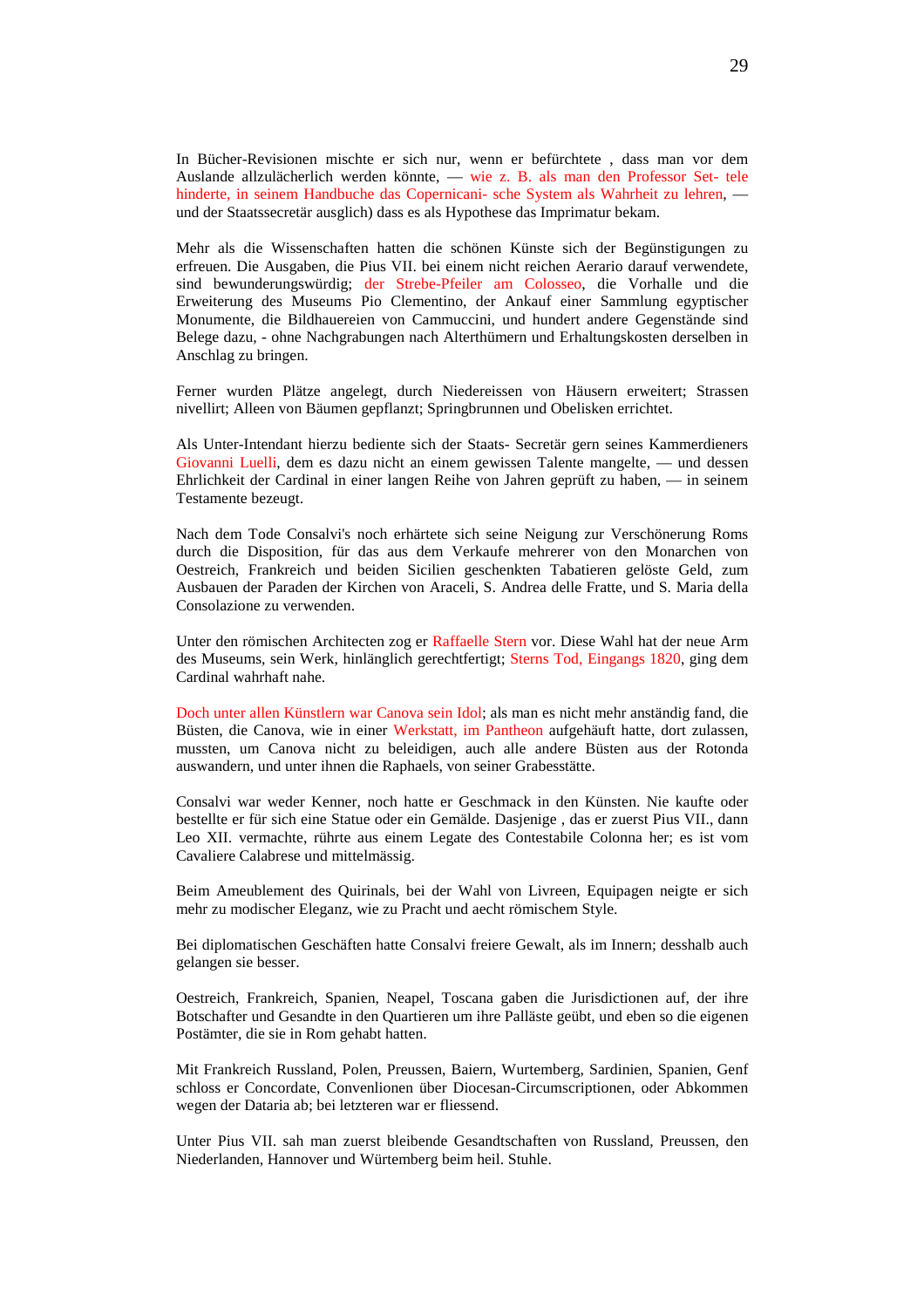Die Politik Pius VII. gegen das Ausland war weise, und einer Zeit angepasst, in der Consalvi Aehnlichkeit mit der der Reformation erblickte.

Neutralität bei den Kriegen der Mächte Untereinander , bei den innern Bewegungen der Nationen, so lange sie die römisch-catholische Kirche nicht betrafen, bei den Fragen über Legitimität und Constitutionen; daher die anscheinende Apathie bei den Umwälzungen in Spanien, Portugal, Neapel; — daher wurden geheime Gesellschaften immer nur als ketzerisch, nicht als revolutionär bekämpft.

Ferner: Beharren bei den Grundsätzen der Curia, und bei den Vorschriften des Tridentinischen Concils, keinen Eingriff autorisiren; manchen Verlust verschmerzen; Verbindungen erst abbrechen , wenn die den letzten Faden selbst zerrissen; niemals Unterthanen gegen ihre Herren aufwiegeln; — im Auge behalten, dass die Einheit der römisch-catholischen Religion dem Papste die Hauptsache seyn müsse, und dass diese die Unterschiede zwischen Monarchien und Republiken, Metropolen und Provinzen, Mutterländern und Colonien nicht kenne; desshalb versagte man weder Sl. Domingo noch Chili apostolische Vicarien.

Die Manier Consalvi's zu unterhandeln, imponirte Allen, die insbesondere in geistlichen Dingen persönlich mit ihm zu thun hatten. Er begann meist mit einigen kleinen Concessionen und Erleichterungen; so wie man aber die Gränzen berührte, die er vertheidigen wollte, so ward er so ernst, so peinlich, so durchdrungen, davon abschlagen zu müssen, als ob es stets die Grundpfeiler der Kirche gelte, und er zürn Märterlhum dafür bereit sey.

Nur mit vielem Scharfsinne liess sich entdecken, wo man ihm abdingen könne, wo man zur Auslassung eines Artikels schreiten, wo man mit einem Mezzo termine vorlieb nehmen müsse; in Erfindung der letzteren war er sehr geübt.

Hatte man aber etwas verabredet, so war nicht zu befürchten, dass er sein Wort zurücknehme, — denn er versprach nie unbedachtsam, oder versteckte sich hinter Zweideutigkeiten. Seine Verschwiegenheit war eben so gross als seine Wahrhaftigkeit. Selbst auf Nothlügen ertappte man ihn nicht; — wollte er nicht Auskunft geben, so spielte er gegen Frager den Zerstreuten.

Arbeiten konnte er zu allen Stunden , und laufende Geschäfte expedirte er schnell; — aber bei Noten grübelte er über Wörter, schmolz zwanzigmal um, und war in der Redaction langsam und zaudernd, wodurch sie schwerfällig und weitschweisig ward. Um nicht missverstanden zu werden, kam derselbe Punct drei- bis viermal, und in andern Phrasen vor; — es war nicht die Feile der Beredtsamkeit und Rundung, sondern die der Aengstlichkeit und Klarheit.

Liebe und Achtung wusste er, bei wem er sich darum bewarb, zu gewinnen. In Aufmerksamkeiten und Gefälligkeiten war er unübertrefflich; jeder Gesandte glaubte sein besonderer Günstling zu seyn.

Wo er repräsentirte, liebte er Vollständigkeit und Ueberfluss. Seine Gastmahle in der heiligen Woche im Vaticane, und die bei ausserordentlichen Gelegenheiten waren fürstlich bedient; seine Feste zu Ehren fremder Monarchen, die Rom besuchten, ihrer würdig. Eines der schönsten war das auf dem Capitole 1819 für den Kaiser von Oestreich; die Statuen des Museums dienten zur Ausschmückung der Säle; die Bildsäule Marc Aurels, die Treppe von Araceli, die Springbrunnen auf dem Platze glänzten in Feuerwerk und bunten Lampen. Die Abendmahlzeit war für mehr als 6oo Gäste bereitet; über einem der Tische ragte die alte, vom Blitze beschädigte Wölfin in Bronze als Aufsatz hervor.

Der Aufwand für den Aufenthalt des Kaisers ward dem Cardinal als unerhört, als sträflich vorgeworfen; Pasquino's und Marforio's Witzeleien jedoch machten dem Staatssecretär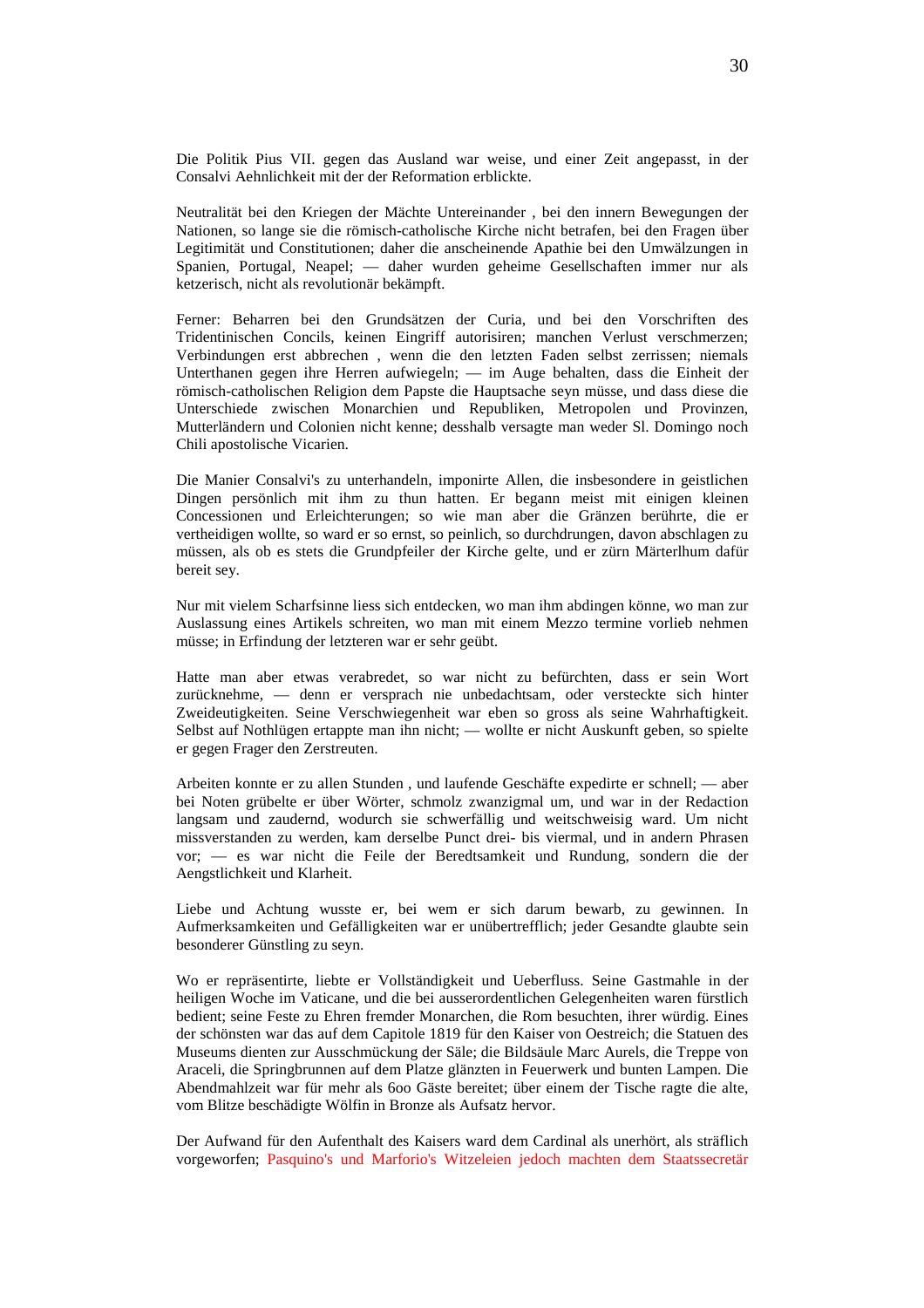eben so wenig Kummer, als einige boshaftere Libelle; ihre Seichtigkeit war ihr Gegengift. Sogar der Prediger des Papstes , ein Pater Capuciner, wagte Anspielungen.

Was man jedoch als Verschwendung auslegen wollte, war nur die löbliche Begierde, dass Rom auf die erlauchtenten Fremden einen eben so tiefen als angenehmen Eindruck machen möchte.

Auch hatte Consalvi in seiner Jugend am Hofe Pius VI. gelebt, wo von keiner Oeconomje die Rede gewesen, und der Maggiordomo jährlich 4 — 5oo Scudi in Rechnung brachte, die man in Aepfeln, deren Geruch der Papst liebte, verräuchert hatte. Ferner dienten die Feste zum Maafsstabe, die die römischen Prinzen Colonna, Doria, Chigi, — Joseph II., dem Grossherzoge von Toscana, dem Könige von Neapel gegeben, und hinter denen Pius VII. bei einem Gaste, wie der. fistreichische Kaiser, nicht zurückstehen durfte.

Dieselbe Eifersucht für den Ruhm seiner Vaterstadt hewog Consalvi Alles aufzubieten, sie Fremden im vortheilhaftesten Lichte zu zeigen, ihnen bei Schauspielen und Functionen stets die besten Plätze anzuweisen, die Gerüste und Logen in St. Peter und der Sixtinischen Capelle zu ordnen und die Details nachzusehen; denn er wusste aus Erfahrung, dass solche Fürsorge wesentlicher sey, als die Untergebenen sie anschlagen. — Uebrigens bedarf Rom der Fremden, — durch sie allein strömt wieder baares Geld ein, das sich ohnediess durch den so passiven Handel bald aus der Circulation verlieren würde. Zuvorkommenheit gegen Reisende wird hier Pflicht und Politik.

Nicht allein als Minister des Papstes, auch für seine Person war Consalvi gastfrei. Ausser seiner Abtei von Grottaferrata standen den Freunden Wohnungen zu Tivoli, Frascati und Albano zu Gebote, die er blos in dieser Absicht gemiethet hatte.

Consalvi war sparsam, aber keinesweges geizig; um mehr Gutes bevirken zu koennen, zersplitterte er das Geld nicth; seine Wohlthaetgkeit, und wie er haimlich und verscaemt Almosen spendete, hat man erst nach seinem Tode erfaren; - seine Unbestechlichkeit mussten seine aergsten Feinde bekennen; kleine Geschenke konnten ihn uebler Laune machen, groessere, ausser von Souveraenen, wies er zurueck; vom Cardinal von York jedoch nahm er einen Staatswagen an, al ser den rothen Hut bekam; die Orden, die ihm die Souveraene anbieten liessen, schlug era us.

In seiner Kleidung war er anspruchlos, beinahe bis zur Nachlaessigkeit, doch nett. Auf seiner Mission nach Frankreich, England und Wien 1814 un 1815 hatte er nur zwei Kleider bei sich, die bis zur Rueckehe nach Rom aushalten mussten; der bessere Rock diente bei Besuchen und Audienzen, er zog ihn schnell aus, sobald er nach Hause kam.

In Essen und Trinken war er Maessig, und nicht lecker.

Seine hoechste jaerliche Revenue ueberstieg nie 14 – 18,000 Scudi. Sie war in den letzen 6 bis 7 jahren ungefaehr wie folgt: Von seinem ererbten Vermoegen ueber 2000 Scudi; von der Abtei Grottaferrata rein 5700 Sc.; als Staatssecretaer 2400 Sc.; einige Gebuehren als Cardinal etwa 300 Sc.; als Secretaer der Breven 2100 Sc. Diese Stelle, in der Regel einem der vornehmsten der roemichen Cardinaele bestimmt, erhielt er 1817 nach dem Ableben des Cardinals Braschi; sein nachfolger ist Cardinal Albani geworden.

Ausser dem Aufgezählten genoss Consalvi eines Benefizes in Spanien, dessen Zahlung aber oft unterbrochen ward.

Für und wider Menschen konnte der Cardinal Vorurtheile fassen und nähren , und seine Abneigung wie seine Zuneigung nicht verbergen; Groll hegte er nicht lange; wen er bei einer ersten Aufwallung, denen er unterworfen war, hart angefahren, verhalf er vielleicht am nächsten Tage zu einer wichtigen Stelle; — somit schuf er viel Undankbare, denn sie erinnerten sich der Beleidigungen besser als des Dienstes.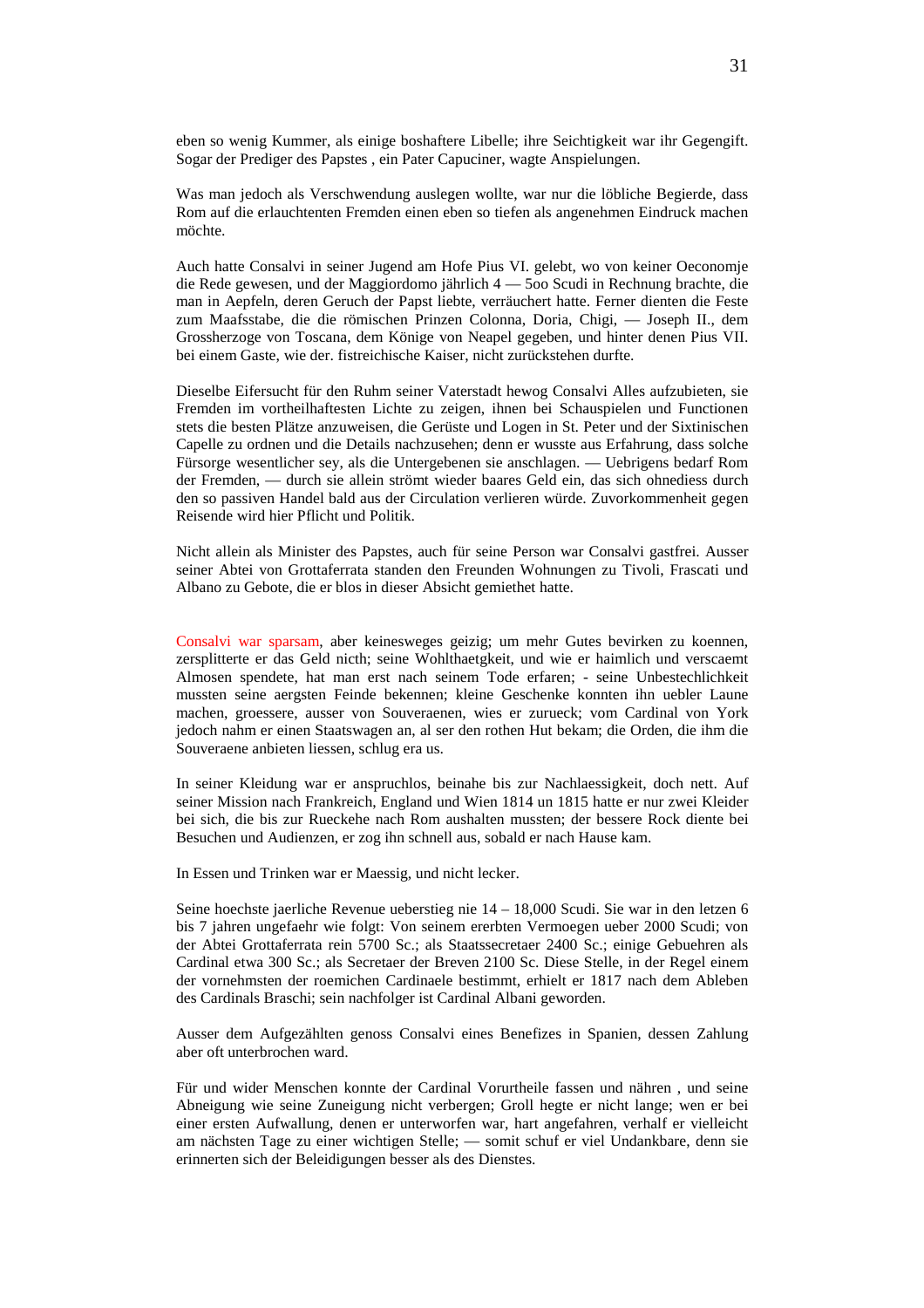Widerspruch ertrug er; manchesmal barsch, liess er sich auch barsche Antworten gefallen; Bittstellern schmeichelte er nicht mit leeren Hoffnungen; was er zugesagt, vergass er nie.

Zweimal in der Woche empfing er alle, die Gesuche an ihn hatten, in seiner Amtswohnung; die Frauen in einem kleinen Gemache auf der andern Seite des Hofes des Quirinals, während er speiste. Er war ceremoniös, und begleitete Fremde, die sich von ihm beurlaubten, bis zur letzten Anticamera.

Im Umgange mit gemeinen Leuten war er guti müthig ; — mit der Dienerschaft leutselig.

Trotz seiner Geschäfte wohnte er allen Capellen und kirchlichen Functionen pünctlich bei; in den Religionsübungen, im Fasten, Beichten etc. war er sehr eifrig. Oft sah man ihn in den Kirchen einsam und lange beten.

Wenn ihm jemand gefiel, oder fähig schien, so bediente er sich seiner zu vielen und verschiedenartigen Geschäften; auf Beständigkeit indessen war dabei nicht zu rechnen. In Niemand hatte er ausgedehnteres Vertrauen gesetzt, und Niemand hatte dieses mehr betrogen, als Monsignor Pacca, Gouverneur von Rom; als er wegen Schulden und einiger Verfälschungen entwich, hörte er nicht auf, ihn zu bejammern, solches Talent für den Dienst verloren zu haben.

Consalvi's Feinde wollten diess Ereignifs benutzen, ihm beim Papste zu schaden; doch machte es auf Pius VII. keinen nachtheiligen Eindruck; aus eigener Bewegung ernannte er Pacca's Nachfolger im Amte.

Von seinen Untergebenen verlangte der Cardinal Anstrengungen, da er selbst keine scheuete. Im Belohnen derselben war er vielleicht nicht grossmüthig genug.

In Gesellschaften hatten Consalvi's Manieren etwas schüchternes. Er war öfter ernst und trübe, als heiter, niemals eigentlich fröhlich; sein Gespräch war weder glänzend noch witzig; wenn er erzählte, war er deutlich, aber umständlich; die Stimme heiser; im Ganzen lag ihm mehr daran, zuhören, als zureden; ersteres verstand er vortrefflich.

Consalvi war mittlerer Statur, eher mager als fett; die Hände zierlich, die Füsse auswärts gekehrt; den Kopf neigte er vorwärts; die Nase fein gebogen, die Augenbraunen buschigt, die Augen tief in den Höhlen; der Blick milde, ausdrucksvoll, zuweilen scharf; die Stirn gewölbt; die Adern auf ihr hervortretend; der Mund klein, und nach dem linken Winkel hingesenkt; überhaupt waren beide Hälften des Gesichtes merklich verschieden.

Er hatte Widerwillen sich malen zu lassen oder Bildhauern zu sitzen; Porträte von ihm nach dem Leben, sind das auf einem Gemälde des Ritters Wicar, zu Ehren des Concordats von 1801, und das von Sir Thomas Lawrence, für den König von England.

Ein Kupferstich ward 1816 zu Rom publicirt, der Consalvi darstellte, wie er die personificirten Legationen und Marken Pius dem VII. zurückführt; er bestand darauf, die Platte zu ändern, und seine Figur in eine allegorische umzuwandeln; d1e wenigen Abdrücke der ersten Art sind höchst selten geworden.

Sogleich nach seinem Dahinscheiden ward Thorwaldsen gerufen, die Maske des Verewigten abzugiessen. In den letzten Monaten hatte der Künstler ihn oft gesehen, um das Erforderliche über das Monument Pius VII. zu verabreden; die Züge des Cardinals drückten sich Thorwaldsens Einbildungskraft ein, und er hat eine Büste von ihm verfertigt, die zugleich das ähnlichste Bild und eines der gelungensten Kunstwerke ist.

Vom Jünglingsalter an hatten Beklemmungen, Herzklopfen und andere Vorzeichen Consalvi's Aerzten die Besorgnifs eingeflösst, dass ein organischer Fehler die Ursache davon seyn könnte.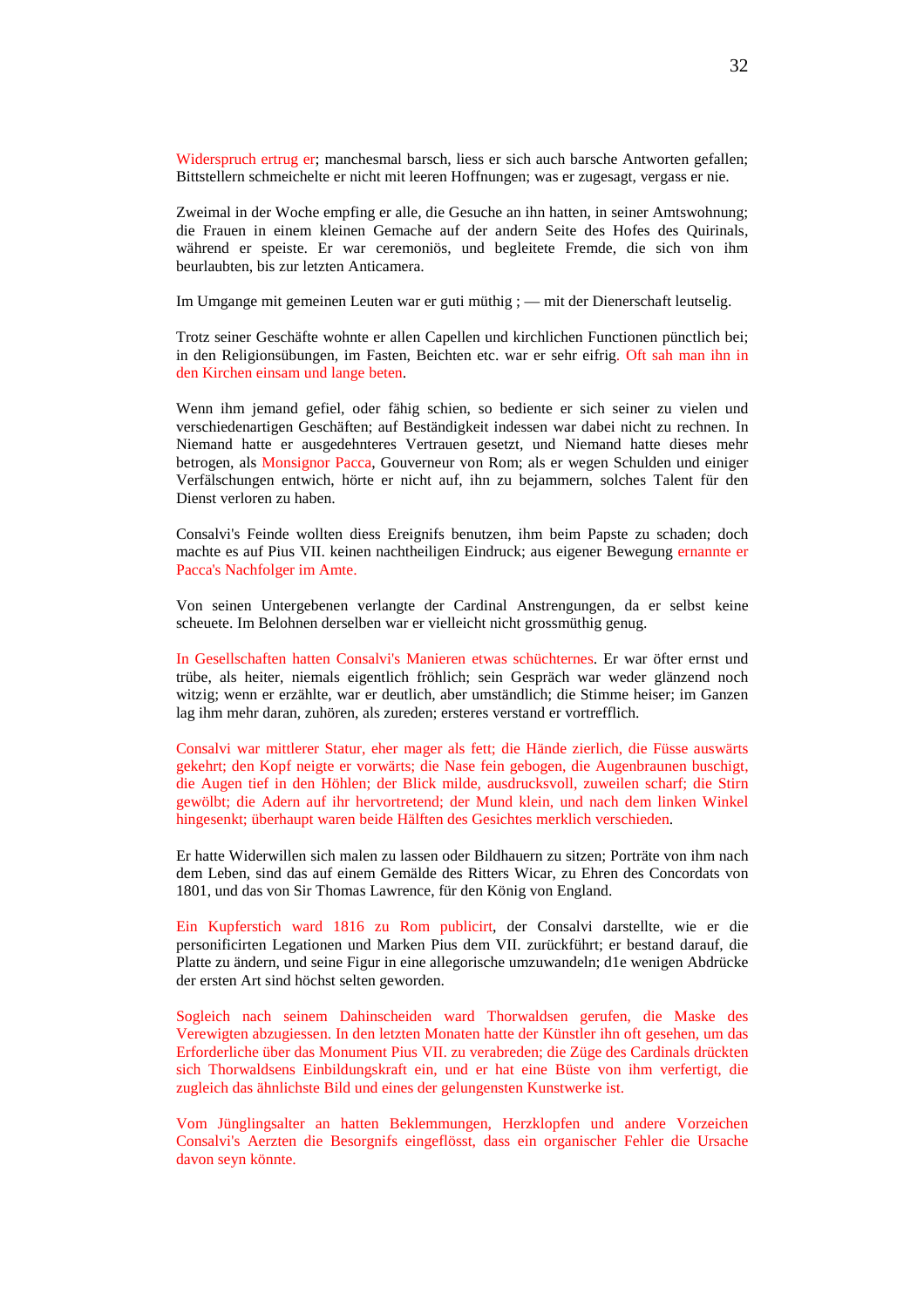Seit 1820 bemerkte man schnelle Abnahme seiner Gesundheit; Unbehaglichkeit und Krankheiten wechselten mit einander.

Beständiges Arbeiten, dessen er sich nicht entheben wollte, schwächte ihn noch mehr; die Augenblicke, wo er sich leichter fühlte, wandte er nicht auf eigene Pflege, sondern auf die des Papstes.

Der Cardinal war eben von einem heftigen Fieber halb genesen, als der Papst am 6. Jul. 1823 in seinem Zimmer einen Fall that, und seitdem das Bette nicht mehr verliess.

Kurz zuvor hatte er noch erzählt, wie der 6. Jul. immer ein Unglückstag für ihn gewesen, dass an ihm die Franzosen den Quirinal erstiegen ; — aber diessmal, fügte er hinzu, bin ich sehr wohl!

Des Cardinals kindliche Zärtlichkeit und Sorgfalt für ihn während der letzten Leiden; sein tiefer Schmerz bei seinem Erblassen; — die Thränen, mit denen er den erstarrten Leichnam des Hingeschiedenen benetzte, ergriffen jeden, der Zeuge davon war.

Bis zur Ankunft des Cardinals Fabrizio Ruffo von Neapel musste nun Consalvi, als Ordenshaupt der Cardinali Diaconi, nicht blos den allgemeinen, sondern auch den besondern Congregationen beiwohnen, und den Bau des Conclave leiten helfen, das auf seinen Vorschlag in einem Flügel des Pallastes von Monte - Cavallo gehalten werden sollte.

Zu den physischen Uebeln, die an seinem Leben nagten, gesellte sich auch der Unmuth, den Aeusseruhgen schlecht versteckter Heftigkeit und unverdienten Hasses auch dann erregen müssen, wenn man darauf vorbereitet ist.

Man schien im Conclave zu vergessen, dass Consalvi prima Creatura Pius VII. sey, (so nennt man nämlich den Cardinal, der eine der ersten Schöpfungen eines neuen Papstes, unter demselben der meisten Autorität genossen, und daher das natürliche Partheihaupt der Jüngern Cardinäle wird, die unter, und oft nur durch ihn den Purpur erhalten haben).

Die Beweise unbedingter Hochachtung, die fast alle europäischen Monarchen sich beeiferten, ihm durch ihre Bevollmächtigten beim heil. Stuhle zu erkennen zu geben, konnten ihn schadlos halten.

Consalvi hatte von seinen Gegnern gar nichts für sich , — und wenig für den Umsturz des Regierungssystems zu fürchten, dem er treu gewesen war. Er betrachtete es stets als das Resultat der Zeiten und Umstände, — nicht als sein freiwilliges Werk.

Nach der Krönung Leo's XII. gab endlich Consalvi seinen Aerzten Gehör, einige Wochen lang aufs Land zu gehen. Er wählte hierzu ein Oertchen in Sabina, Montopoli , 35 Miglien von Rom.

Anfangs November kehrte er von dort zurück in den Pallast der Consulta, die Amtswohnung des Cardinal Secretärs der Breven.

Die Aerzte bestanden darauf, dass er die Seeluft einathmen müsse, und empfahlen ihm den Aufenthalt zu Porto d'Anzio, wo er bis nach dem Dreikönigsfeste blieb.

In den ersten Tagen seiner Rückkunft von Porto d'Anzio schien seine Gesundheit sich gestärkt zu haben. Man hoffte ihn noch einige Jahre dem Staate und seinen Freunden erhalten zu können.

Schon dachte Leo XII. daran, den Wirkungskreis eines Mannes wieder zu erweitern, der über die Regierung Pius VII. so vielen Glanz verbreitet hatte. Mit jeder Audienz beim Papste entwickelten sich Consalvi's seltene Eigenschaften klarer vor seinem Blicke. Eine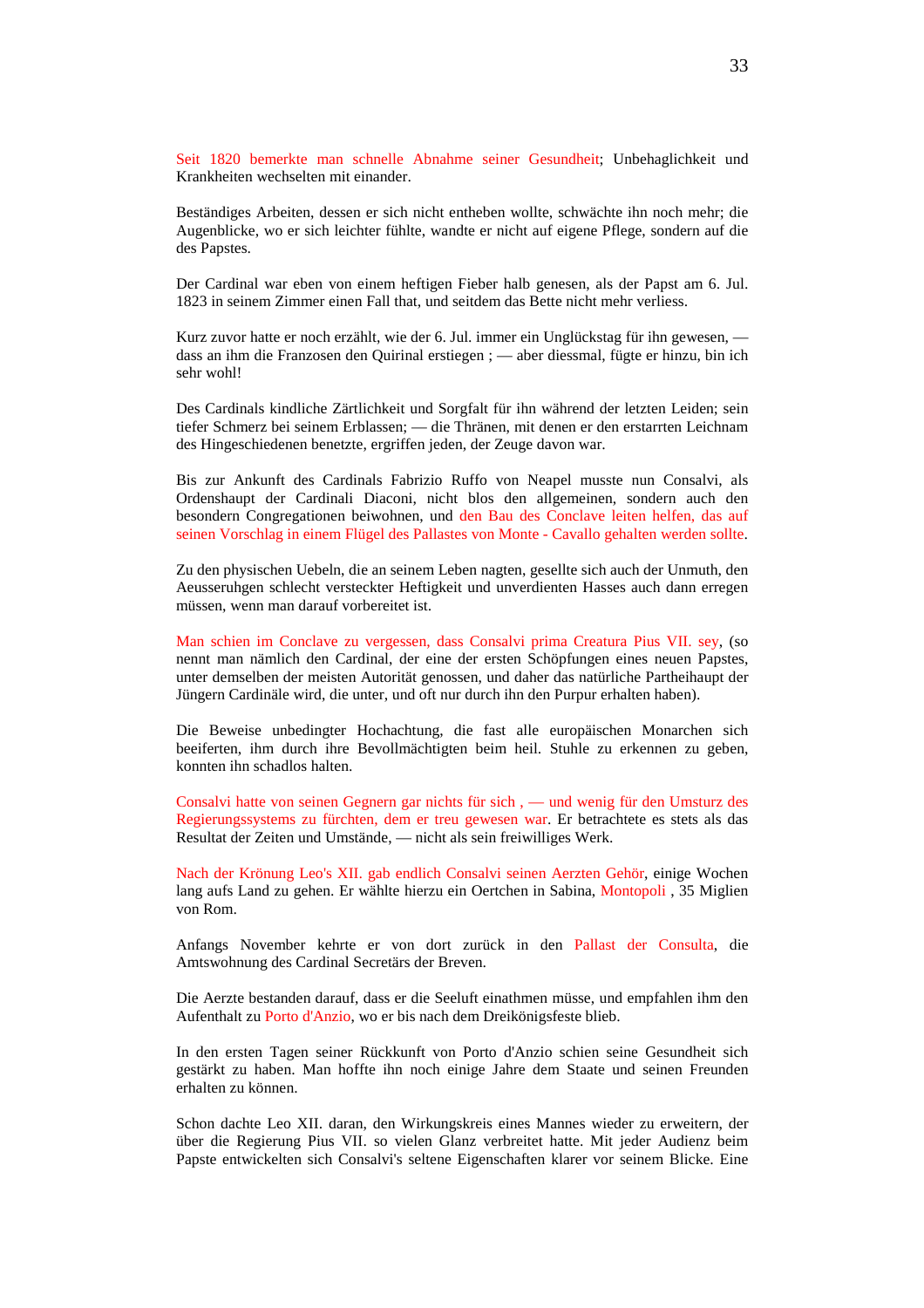Probe davon war die Präfectur der Propaganda, die er Consalvi sogleich übertrug. Unter einer kräftigen Herrschaft wären die Bemühungen Consalvi's für den Staat vielleicht in vollerem Umfange fühlbar geworden, als unter der zulezt durch Alter unkräftigen Herrschaft Plus VII.

Die Vorsehung hatte es anders verhängt; — zwölf Tage nach seiner Ernennung zum Präfecten der Propaganda schlummerte Consalvi hinüber; auf dem Sterbebette brachte der Cardinal-Penitenziere ihm den Segen des Papstes, und fragte: ob er ihm nichts anzuvertrauen habe? — Consalvi verneinte es durch eine Bewegung der Hand. — Seine lezten Worte waren : Io sono tranquillo!

Nach dreitägiger hergebrachter Ausstellung ward am 27. Januar die Hülle Consalvi's in seine Familiengruft, in der Kirche von St. Marcello, getragen. Das römische Volk pflegt ein unerbittlicher Todtenrichter seiner Machthaber zu seyn, und sein Missfallen oder Bedauern an ihrer Bahre laut werden zu lassen.

Den Sarg des Staatssecretärs Pius VII. begleitet die Menge still; ordentlich und niedergeschlagen.

Einen einzigen Prälaten hatte Consalvi Leo XII. empfohlen, und zwar unmittelbar nach der Erwählung, als er ihm in der Capelle des Conclave, in der Eigenschaft eines Cardinaldiaconus, zum erstenmale die päpstlichen Kleider anlegen half.

Diess war Monsignor Bottaoni, — ein redlicher Mann, den Consalvi vom Eintritte in die Laufbahn der Geschäfte an, öfter gebraucht hatte.

Uditore Santissimo, (d, h. Organ der Justiz, die der Papst von seinem Cabinette aus, unabhängig von den Tribunalen übt) bei Pius VII., behielt Monsignor Bottaoni immer diesen Posten bei Leo XII.

Ihn hat Consalvi zu seinem Fiduciar, Erben und Executor Testament! Gemacht.

Des Cardinals letzter Wille erklärt das Collegium der Propaganda fide zum Haupterben; doch kömmt es erst in den vollen Genuss des Vermögens, nachdem die Dienerschaft des Cardinals, und diejenigen, denen er lebenslängliche Gehalte ausgeworfen, gestorben sind.

Vielen Kirchen und Klöstern hat er beträchtliche Legate vermacht; mehreren Freunden und Freundinnen kleine Geschenke; ansehnliche Summen endlich zu Almosen und Stiftungen von Seelenmessen und Todtenämtern an seinem Sterbetage, und an den Sterbetagen des Bruders und einiger ihm theuren Personen.

Seine Verwandten sind geringe betheilt worden; er glaubte als Cardinal alles, was er besessen und erworben, der Kirche hinterlassen, zu müssen.

Das Diario di Roma vom 28. Jan. liefert, eine lateinische Inschrift von Monsignor Polidori, die vorläufig seiner Aschenurne eingelegt wurde. Sie enthält gebührendes Lob und einige Notizen über den Cardinal.

Diess ist bis jetzt die einzige biographische Nachricht, die römische Blätter über solchen Mann aufgenommen haben. Da, man sie nicht ins Italienische übersetzt hatte, verstanden sie ohnehin Wenige.

Der Cardinal hatte selbst Einiges über seine Lebens- umstände aufgezeichnet; Monsignor Bottaoni muss vermuthlich triftige Gründe haben, so lange mit der Bekanntmachung zu zügern.